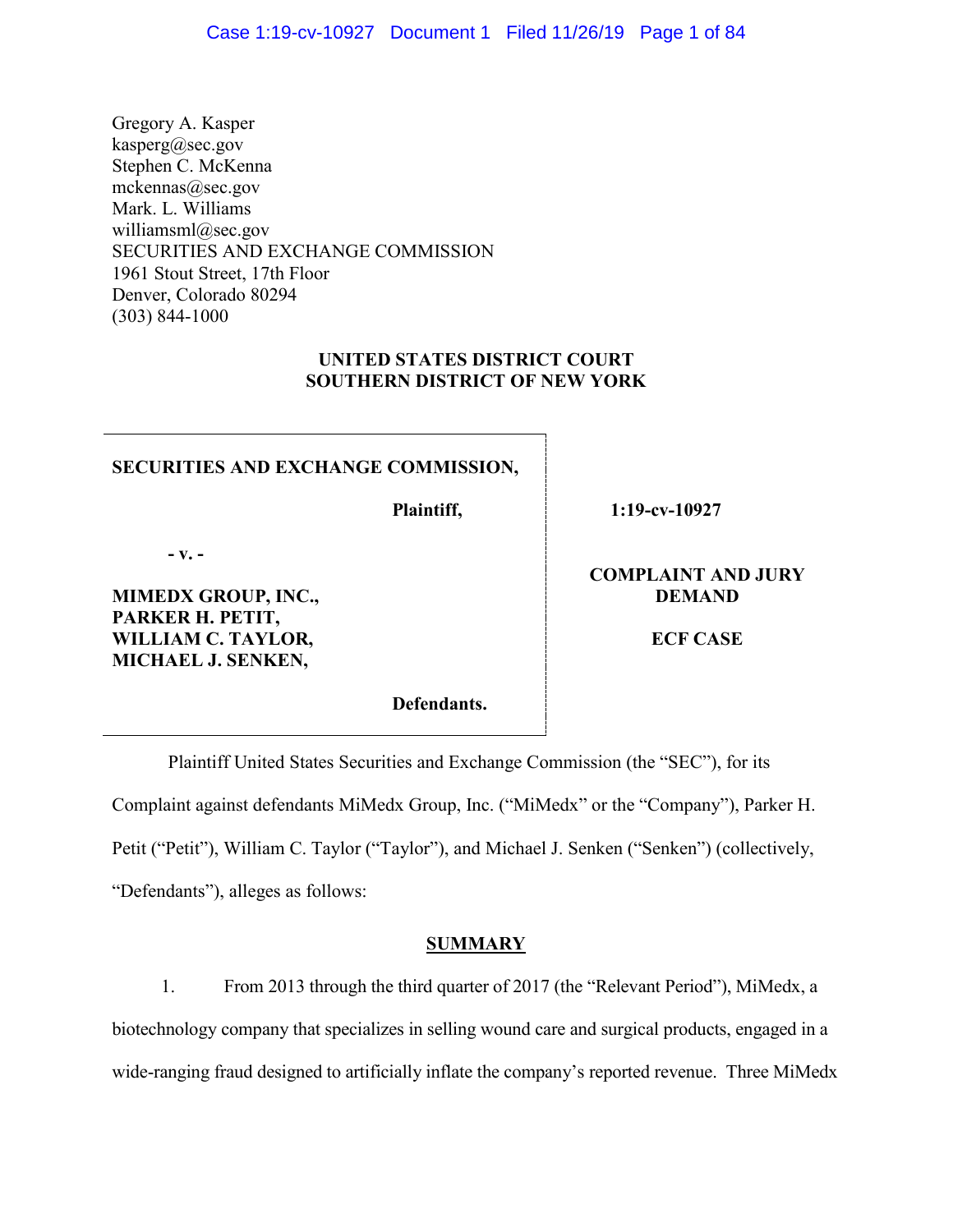#### Case 1:19-cv-10927 Document 1 Filed 11/26/19 Page 2 of 84

senior executives, since separated from the Company, orchestrated the fraud: board chairman and chief executive officer ("CEO") Petit, director, president, and chief operating officer ("COO") Taylor, and chief financial officer ("CFO") Senken (collectively, the "Individual Defendants"). This pervasive, long running fraud involved MiMedx's relationship with five of its largest distributors, and resulted in MiMedx misstating millions of dollars of revenue in its financial statements viewed by investors.

2. From the first quarter of 2013 through the third quarter of 2017, MiMedx improperly recognized revenue at the time it shipped products to Distributor E, its largest distributor. This improper revenue recognition occurred because of a secret side arrangement between MiMedx and Distributor E, entered into by Petit and Taylor, with Senken's knowledge. This secret side arrangement materially altered the terms of MiMedx's relationship with Distributor E, including allowing Distributor E to pay MiMedx only when it resold the products, and crediting Distributor E for lost, damaged, or returned products. This side arrangement with Distributor E should have prevented MiMedx from recognizing revenue at shipment.

3. By 2015, MiMedx's sales to Distributor E were gradually decreasing. As a result, during the last three quarters of 2015, Petit and Taylor caused MiMedx to improperly record revenue by entering into and concealing side arrangements with four additional distributors: Distributor A, Distributor B, Distributor C, and Distributor D. Petit and Taylor's concealment of side arrangements with these distributors caused MiMedx to improperly recognize revenue representing at least 6% to 14% of its reported revenue each quarter.

4. In the second quarter of 2015, Taylor offered payment terms for Distributor A that did not require Distributor A to pay for a \$1.9 million order until it received authorization from a foreign government to sell the product, and Taylor misled MiMedx accounting staff about the

- 2 -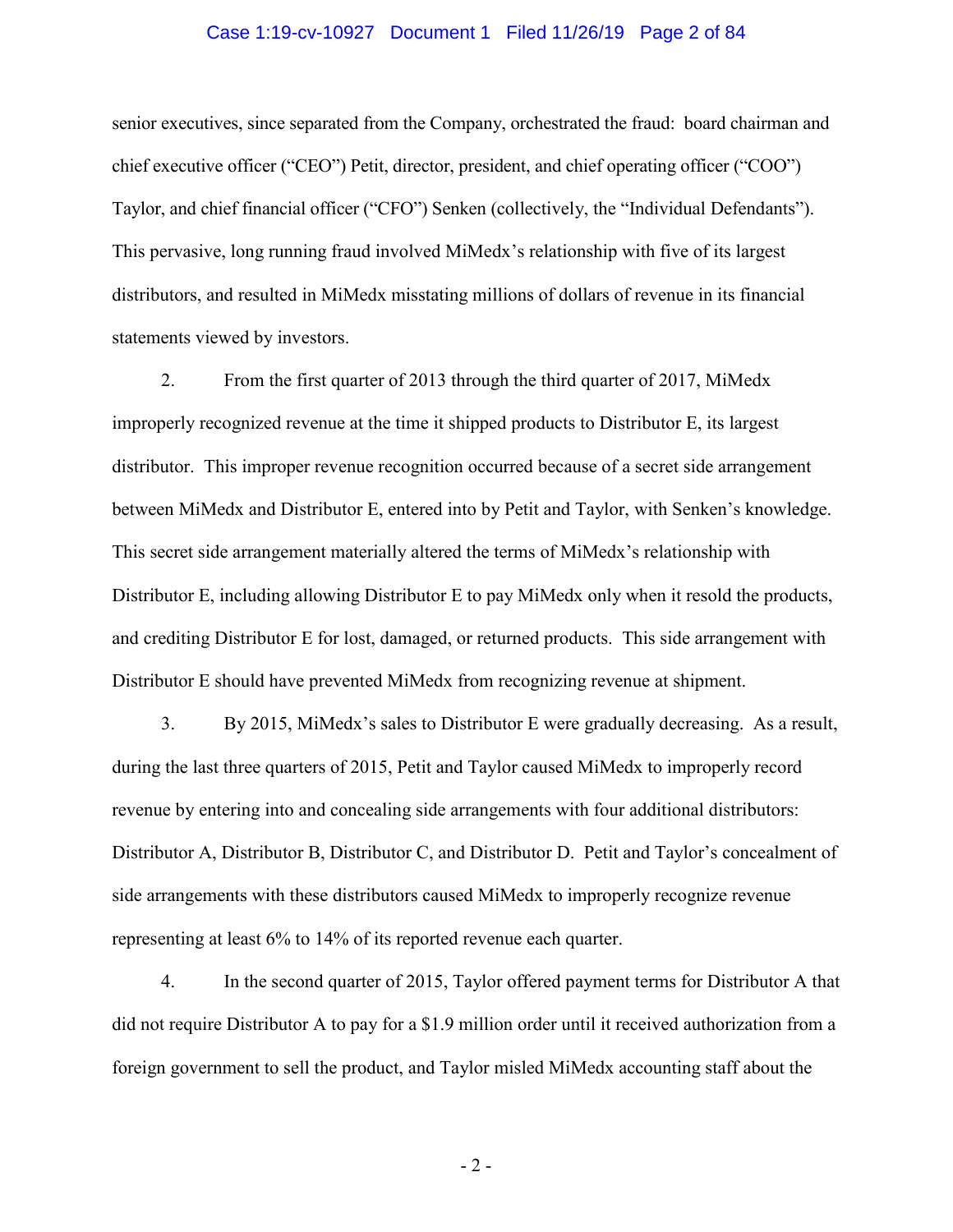#### Case 1:19-cv-10927 Document 1 Filed 11/26/19 Page 3 of 84

status of the authorization. In the fourth quarter of 2015, Taylor concealed from MiMedx accountants that he had made a secret side arrangement with Distributor A that it need not pay for a \$2.54 million order until the product was resold, and that Distributor A could return the product if Distributor A was unable to resell it. Taylor's actions with Distributor A caused MiMedx to improperly and prematurely recognize millions of dollars of revenue.

5. Also in the second quarter of 2015, Petit and Taylor caused MiMedx to improperly record \$1.4 million of revenue from product sales to Distributor B, by concealing from MiMedx accountants that they had arranged for MiMedx to: (i) pay the owner of Distributor B \$200,000 to induce Distributor B to buy products that quarter; and (ii) ship \$1.2 million of products that Distributor B did not need or want with the agreement that Distributor B could swap for different products in the following quarter.

6. In the third quarter of 2015, Petit and Taylor caused MiMedx to improperly recognize \$4.6 million of revenue by concealing from MiMedx accountants that the two of them had altered the payment terms of the agreement between MiMedx and Distributor C. Distributor C was a startup distributor without available means to pay MiMedx, yet Petit and Taylor assured Distributor C's principal that MiMedx would be flexible about payment. Then, during the fourth quarter of 2015, Petit caused MiMedx to improperly recognize an additional \$1 million in product sales to Distributor C. Petit did so by touting Distributor C's more than \$1.2 million of payments to MiMedx for past orders as evidence that Distributor C could pay for its orders, but concealing from MiMedx's accountants that Distributor C's payments had been funded by a \$1.5 million loan from Petit's family to Distributor C.

7. In the third quarter of 2015, Petit and Taylor again entered into a side agreement that changed material terms of a purchase without disclosing the changes to MiMedx's

- 3 -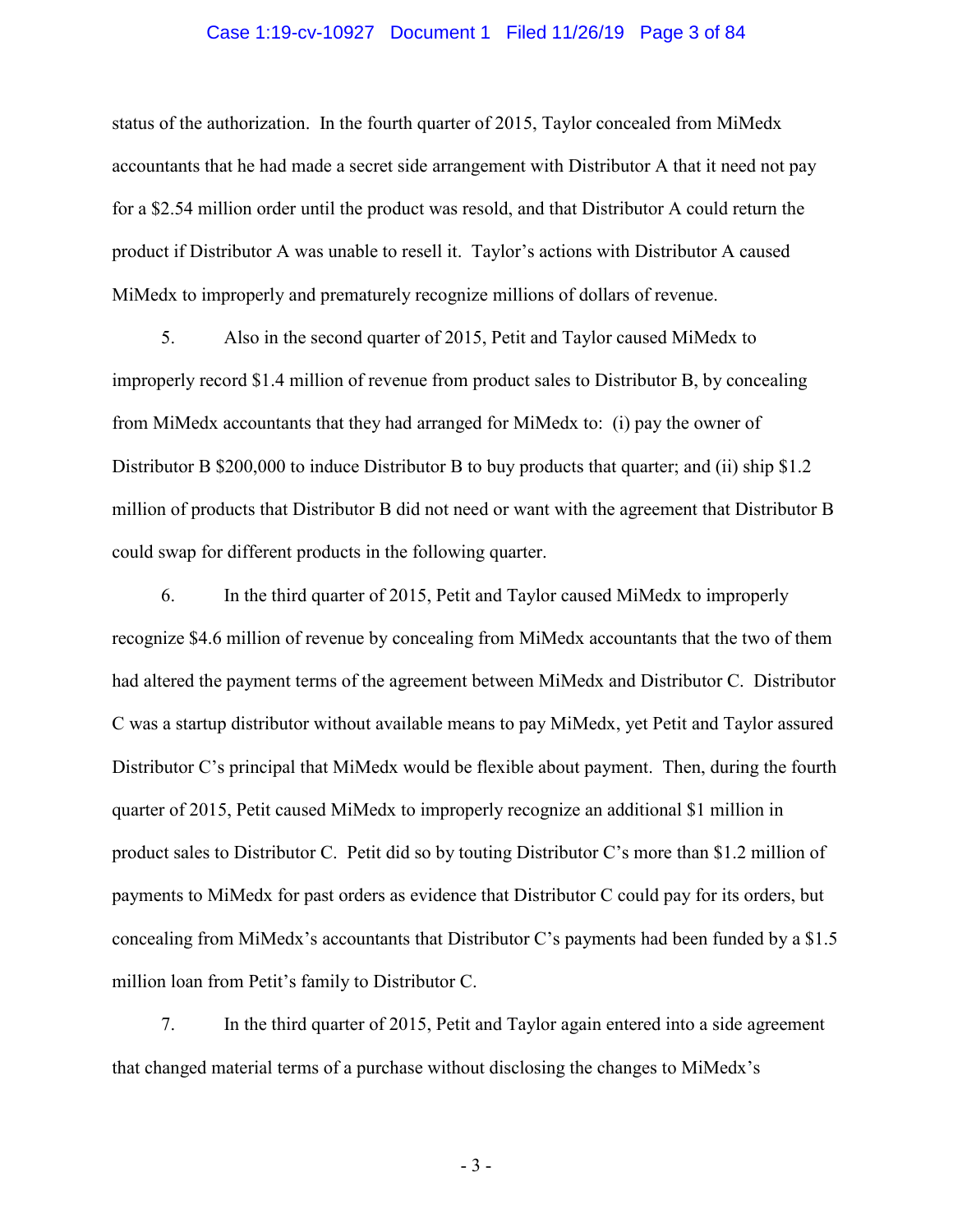#### Case 1:19-cv-10927 Document 1 Filed 11/26/19 Page 4 of 84

accounting department, causing MiMedx to improperly recognize \$2.2 million in revenue. Similar to Petit and Taylor's side arrangement with Distributor C, Petit and Taylor assured the owner of Distributor D that MiMedx would not require payment in the timeframe stated on the invoice, and that Distributor D could swap unwanted products in later quarters. Then, in the fourth quarter of 2015, Petit caused MiMedx to improperly recognize another \$450,000 in product sales to Distributor D by sending Distributor D a secret, backdated side letter granting Distributor D a right of return if MiMedx's negotiations to acquire Distributor D did not come to fruition. Both of these side agreements materially changed the terms with Distributor D, and caused MiMedx to improperly and prematurely recognize millions of dollars of revenue.

8. While directing the misstatement of MiMedx's published financial results, Petit, Taylor, and Senken consistently touted the company's artificial revenue growth in SEC filings, press releases, and analyst calls. And from 2016 through early 2018, to cover up their misconduct, Petit, Taylor, and Senken repeatedly lied to and withheld critical information from the Audit Committee of MiMedx's Board of Directors ("Audit Committee"), outside auditors, and outside counsel concerning the company's revenue recognition practices with the five distributors.

9. Ultimately, Defendants' fraud was uncovered and disclosed to the public in a series of announcements from February 2018 through July 2018. During that time period, MiMedx's stock price fell by approximately 73%, from \$14.47 to \$3.93, eliminating over \$1 billion of MiMedx's shareholder value. In June 2018, Petit, Taylor and Senken separated from MiMedx, and in September 2018, following an investigation by outside counsel, MiMedx's Board of Directors determined that each of the separations were "for cause."

- 4 -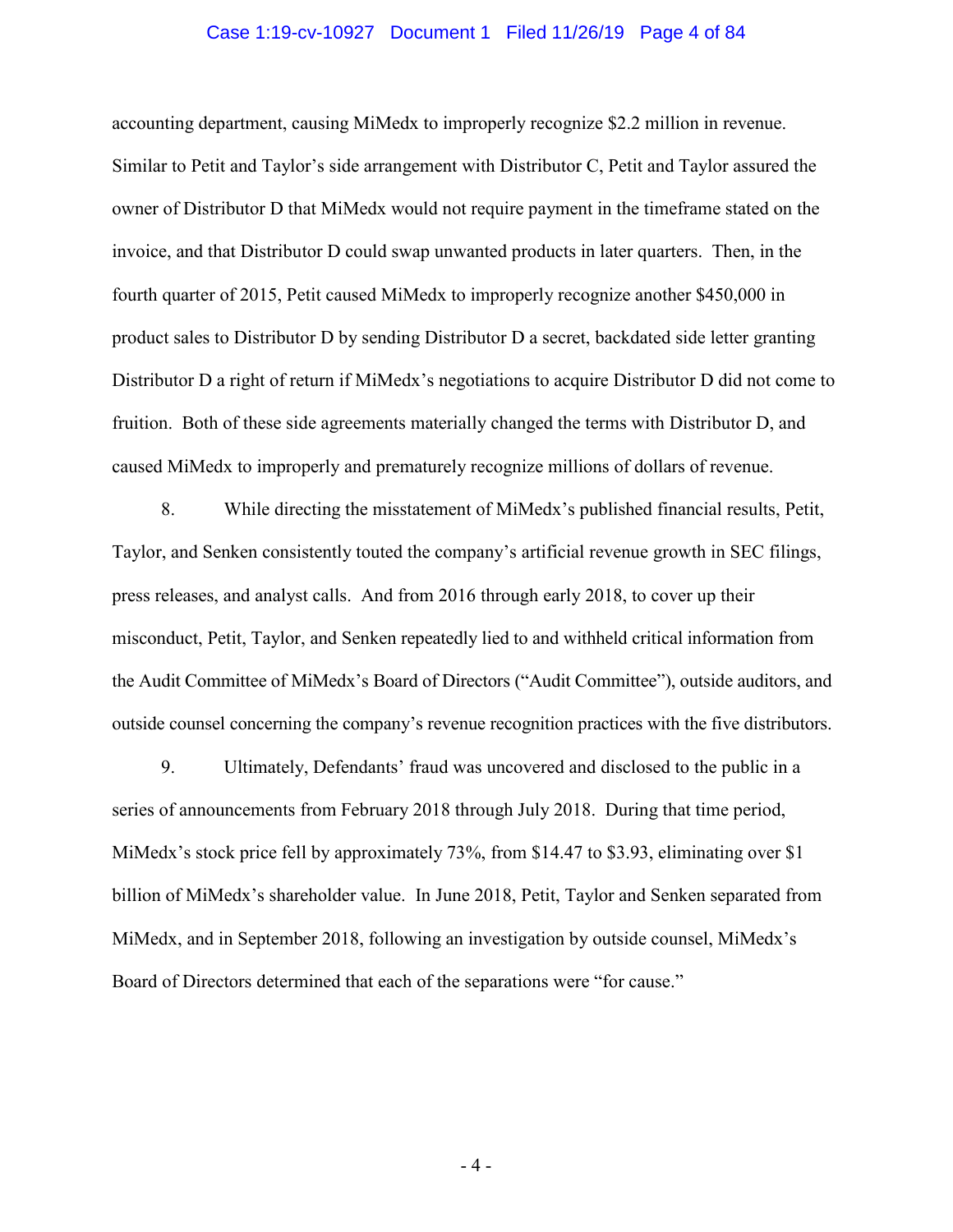### **NATURE OF THE PROCEEDINGS AND REQUESTED RELIEF**

10. The SEC brings this action pursuant to the authority conferred upon it by Section 22(a) of the Securities Act of 1933 ("Securities Act") [15 U.S.C. § 77v(a)] and Sections 21(d), 21(e), and 27 of the Securities Exchange Act of 1934 ("Exchange Act") [15 U.S.C. §§ 78u(d)-(e) and 78aa]. The SEC seeks permanent injunctions against each of the Defendants, enjoining them from engaging in the transactions, acts, practices, and courses of business alleged in this Complaint and from violating, directly or indirectly, the laws and rules alleged in this Complaint; disgorgement of all ill-gotten gains from the unlawful activity set forth in this Complaint together with prejudgment interest; civil penalties pursuant to Section 21(d) of the Securities Act [15 U.S.C. § 77t(d)] and Section 20(d) of the Exchange Act [15 U.S.C. § 78u(d)] against all Defendants; and, against the Individual Defendants, officer and director bars pursuant Section 20(e) of the Securities Act [15 U.S.C.  $\S 77t(e)$ ] and Section 21(d)(2) of the Exchange Act [15 U.S.C. § 78u(d)(2)]. The SEC also seeks an order directing Petit and Senken to reimburse MiMedx for all bonuses, incentive-based and equity-based compensation, and/or profits realized from their sale of MiMedx stock pursuant to Section 304 of the Sarbanes-Oxley Act of 2002 [15 U.S.C. § 7243(a)]. The SEC seeks any other relief the Court may deem appropriate pursuant to Section 21(d)(5) of the Exchange Act [15 U.S.C. § 78u(d)(5)].

### **JURISDICTION AND VENUE**

11. This Court has jurisdiction over this action pursuant to Section 22(a) of the Securities Act [15 U.S.C. § 77 $v(a)$ ] and Sections 21(d), 21(e), and 27 of the Exchange Act [15] U.S.C. §§ 78u(d), 78u(e), and 78aa].

12. Venue lies in this Court pursuant to Section 22(a) of the Securities Act [15 U.S.C. § 77v(a)] and Sections 21(d), 21A, and 27 of the Exchange Act [15 U.S.C. §§ 78u(d), 78u-1, and

- 5 -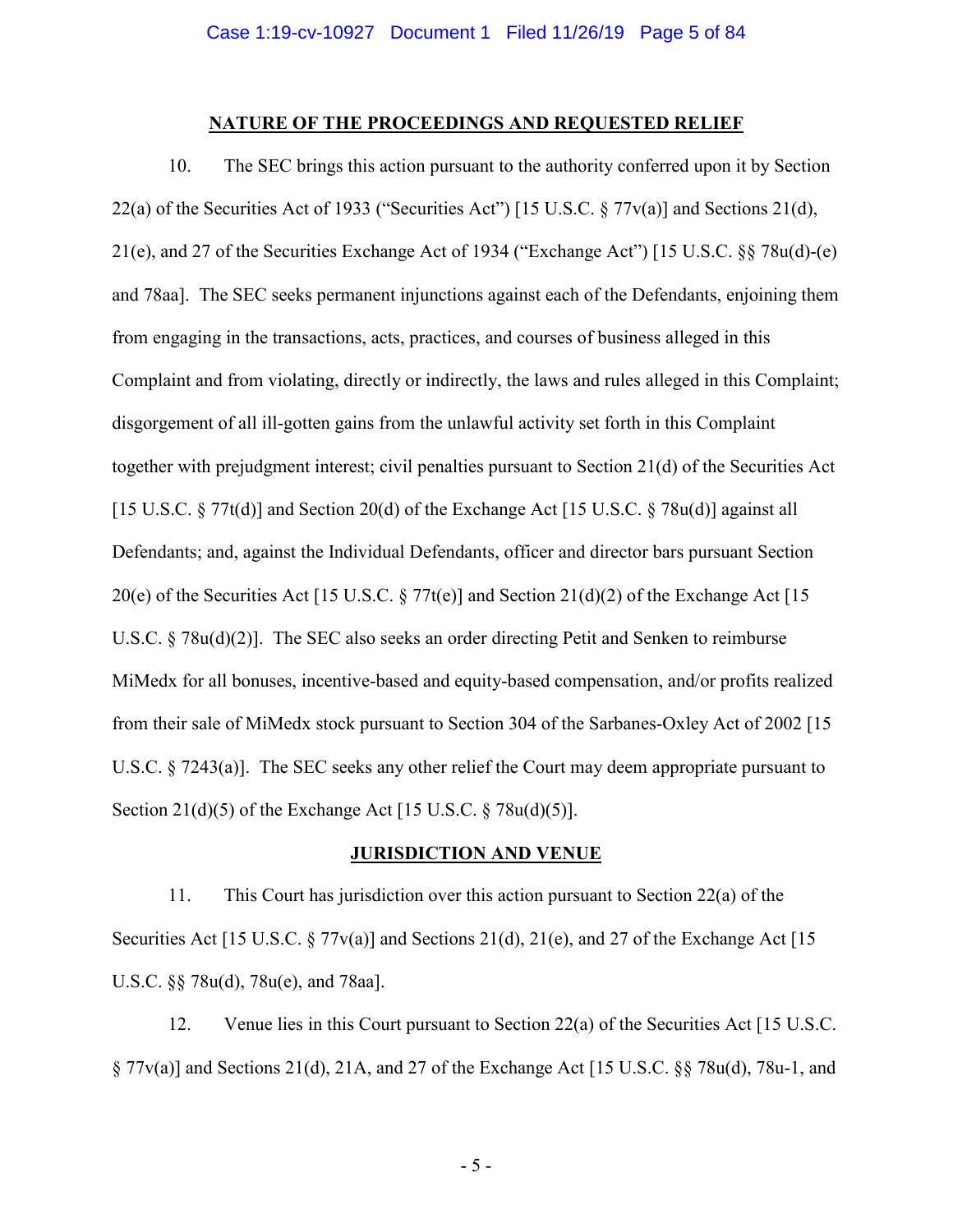#### Case 1:19-cv-10927 Document 1 Filed 11/26/19 Page 6 of 84

78aa]. Certain of the acts, practices, transactions, and courses of business alleged in this Complaint occurred within the Southern District of New York and were effected, directly or indirectly, by making use of means or instrumentalities of transportation or communication in interstate commerce, or the mails, or the facilities of a national securities exchange. During the relevant period, MiMedx's stock was traded on the Nasdaq Stock Market ("Nasdaq"), which is located in the Southern District of New York. MiMedx's stock is currently traded on OTC Link, whose parent company is located in the Southern District of New York. The false and misleading statements identified in this Complaint were made into, among other places, this district and, upon information and belief, investors in this district read and relied upon the false and misleading statements in making investment decisions.

### **DEFENDANTS**

13. **MiMedx Group, Inc.:** MiMedx is a biotechnology company. It is a Florida corporation headquartered in Marietta, Georgia. MiMedx's securities are registered under Section 12(b) of the Exchange Act, and, until November 2018, traded on Nasdaq Global Market. MiMedx's securities are currently traded on OTC Link. On July 3, 2013, MiMedx filed a Form S-3 registering an offering of new shares of stock, and, through that offering, MiMedx raised \$34 million. During the Relevant Period and most recently on June 7, 2016, MiMedx filed Forms S-8 to register shares of stock used to provide equity and incentive compensation to its employees, executives, and directors.

14. **Parker H. Petit:** Petit is a resident of Roswell, Georgia. Petit was MiMedx's chairman and CEO from February 2009 to June 2018. In this role, Petit exercised control over the management, general operations, sales personnel, and related policies of MiMedx, as well as the specific activities upon which MiMedx's violations (as alleged herein) are based. Petit

- 6 -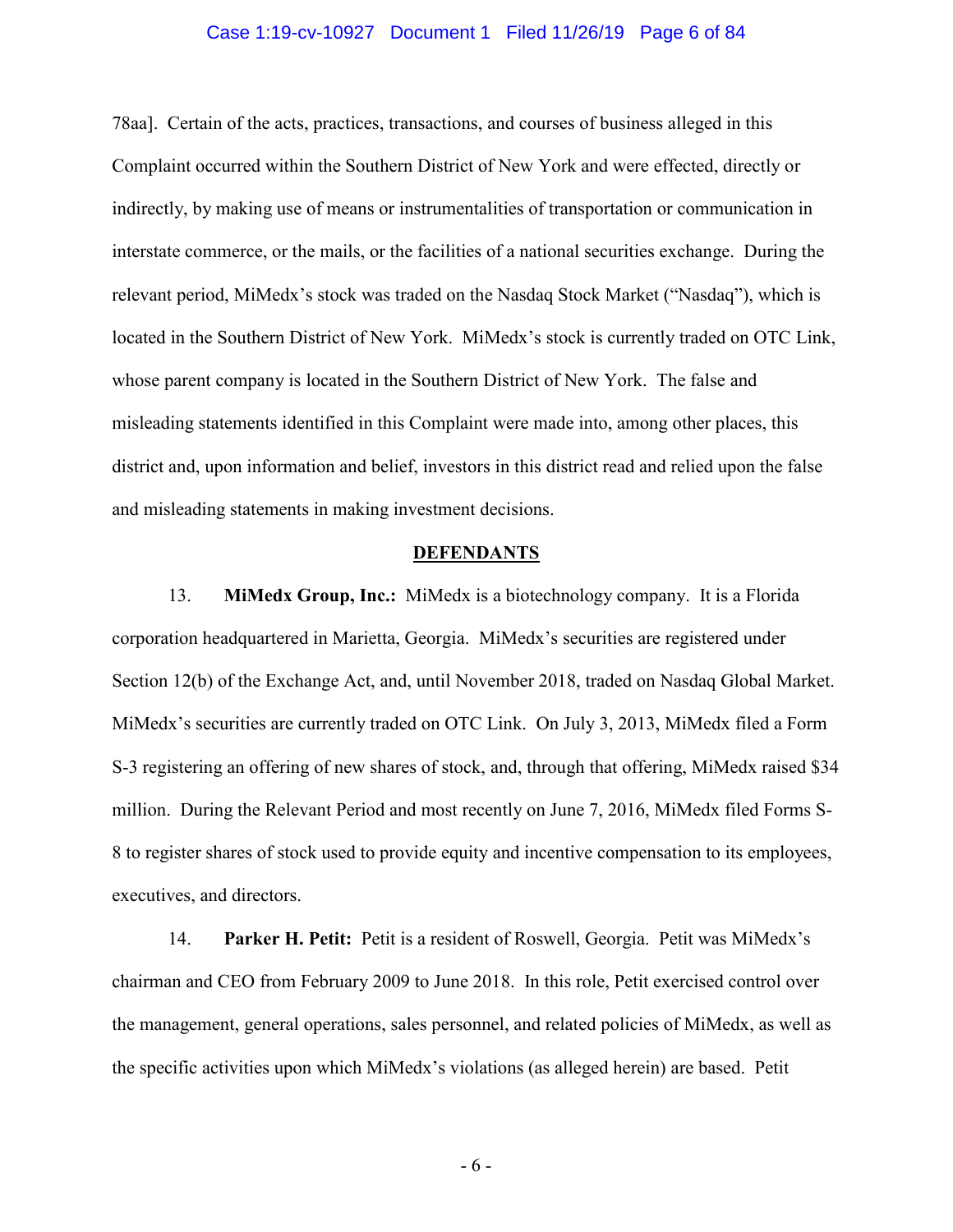#### Case 1:19-cv-10927 Document 1 Filed 11/26/19 Page 7 of 84

signed and certified each of MiMedx's Forms 10-K and certified each of MiMedx's Forms 10-Q filed between 2013 and November 2017. Petit also signed management representation letters provided to Auditor A, MiMedx's auditor until August 2017, for each annual audit and quarterly review from 2013 through the second quarter of 2017. Petit signed management representation letters provided to Auditor B, MiMedx's auditor from August 2017 through December 2018, for the quarterly review of the third quarter of 2017. Prior to joining MiMedx, Petit had spent more than 25 years as CEO of multiple publicly traded companies.

15. **William C. Taylor:** Taylor is a resident of Roswell, Georgia. Taylor was MiMedx's president and COO from 2011 to June 2018, and also served on MiMedx's board of directors. In this role, Taylor exercised control over the management, general operations, sales personnel, and related policies of MiMedx, as well as the specific activities upon which MiMedx's violations (as alleged herein) are based. Taylor is an experienced business executive. Prior to joining MiMedx, Taylor was President and CEO of a company with approximately \$85 million in annual revenue.

16. **Michael J. Senken:** Senken is a resident of Roswell, Georgia. Senken was MiMedx's CFO from 2011 to June 2018. Senken signed and certified each of MiMedx's Forms 10-K and Forms 10-Q filed between 2013 and November 2017. Senken also signed management representation letters provided to Auditor A for each annual audit and quarterly review from 2013 through the second quarter of 2017. Senken signed management representation letters provided to Auditor B for the quarterly review of the third quarter of 2017. Senken completed all required training and passed the certified public accountant ("CPA") examination. Senken is an experienced business executive. Prior to joining MiMedx, he was CFO of multiple companies.

- 7 -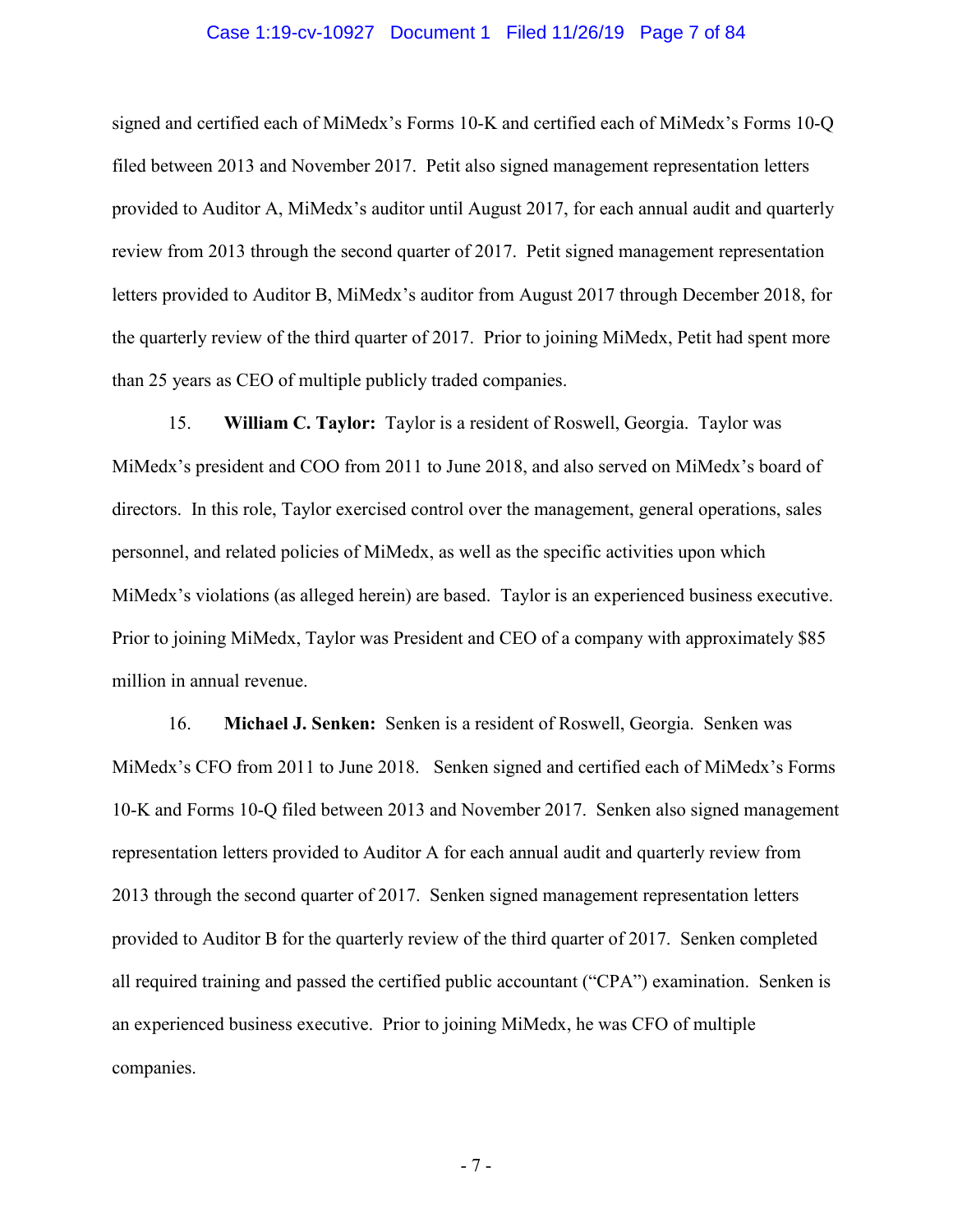## **FACTS**

## **I. Background**

### **A. MiMedx's Business**

17. MiMedx is a regenerative medicine biotechnology company that manufactures and sells a variety of products derived from human placental, amniotic, and umbilical tissues. MiMedx sells these products through its in-house sales force, sales agents, and third-party distributors.

18. MiMedx's products included wound care and surgical allografts (tissue grafts transplanted between unrelated individuals), sold under the names EpiFix and AmnioFix, similar, private label allografts sold under various brand names, and an injectable amniotic liquid product called OrthoFlo.

19. MiMedx made direct sales to some customers, and recognized revenue for those sales at the time of shipment. In addition to making direct sales to customers, MiMedx also consigned products to certain customers. Consignment sales are different from direct sales in that, among other things, products are shipped but there is no obligation to pay until the products are actually used, the seller retains risk of loss for the products, and the customer can return unsold products. In relevant SEC filings, MiMedx disclosed that, for consignment customers, revenue was recognized at the time the product was used or implanted.

# **B. MiMedx's Accounting Responsibilities and Policies**

20. As a public company, MiMedx was required to file quarterly and annual reports with the SEC that presented its financial results in conformity with U.S. Generally Accepted Accounting Principles ("GAAP"). GAAP are a collection of rules, procedures, and standards that govern accepted accounting and financial reporting practice in the United States.

- 8 -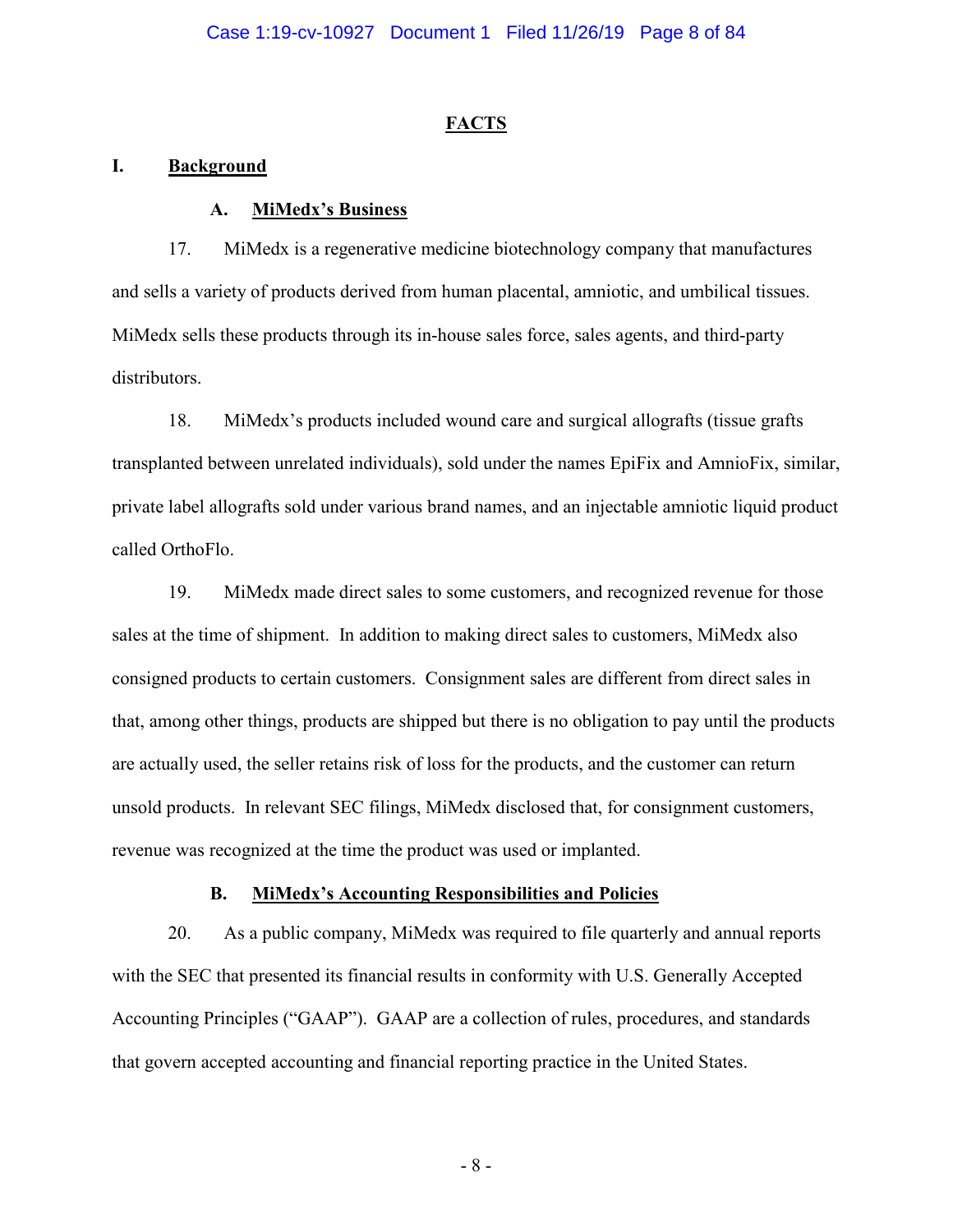## Case 1:19-cv-10927 Document 1 Filed 11/26/19 Page 9 of 84

21. Pursuant to GAAP, MiMedx cannot recognize revenue in connection with sales of its products until the revenue is realized or realizable and earned, which occurs only when each of the following conditions is met: (i) persuasive evidence of an arrangement exists; (ii) delivery has occurred or services have been rendered; (iii) the seller's price to the buyer is fixed or determinable; and (iv) collectibility is reasonably assured.

22. MiMedx disclosed its revenue recognition policy in each annual and quarterly

report during the Relevant Period. For example, MiMedx's 2015 Form 10-K states:

The Company sells its products primarily through a combination of a direct sales force, independent stocking distributors and third-party representatives in the U.S. and independent distributors in international markets. The Company recognizes revenue when title to the goods and risk of loss transfers to customers, provided there are no material remaining performance obligations required of the Company or any matters of customer acceptance. In cases where the Company utilizes distributors or ships products directly to the end user, it recognizes revenue according to the shipping terms of the agreement provided all revenue recognition criteria have been met. A portion of the Company's revenue is generated from inventory maintained at hospitals or with field representatives. For these products, revenue is recognized at the time the product has been used or implanted.

23. As detailed herein, Defendants failed to follow MiMedx's policies or to put

adequate procedures in place to ensure that the Company's revenue was properly reported.

# **C. MiMedx's Financial Statements and Disclosure of Fraud**

24. As a result of the Defendants' fraud, MiMedx misstated revenue and other important financial metrics in periodic reports filed with the SEC from 2013 through 2017.

25. During the Relevant Period, Petit, Taylor, and Senken reviewed each of MiMedx's quarterly and annual reports before they were filed with the SEC. For each annual and quarterly report, Petit and Senken signed certifications required by sections 302 and 906 of the Sarbanes-Oxley Act. Petit and Senken signed each MiMedx annual report, and Senken signed each MiMedx quarterly report.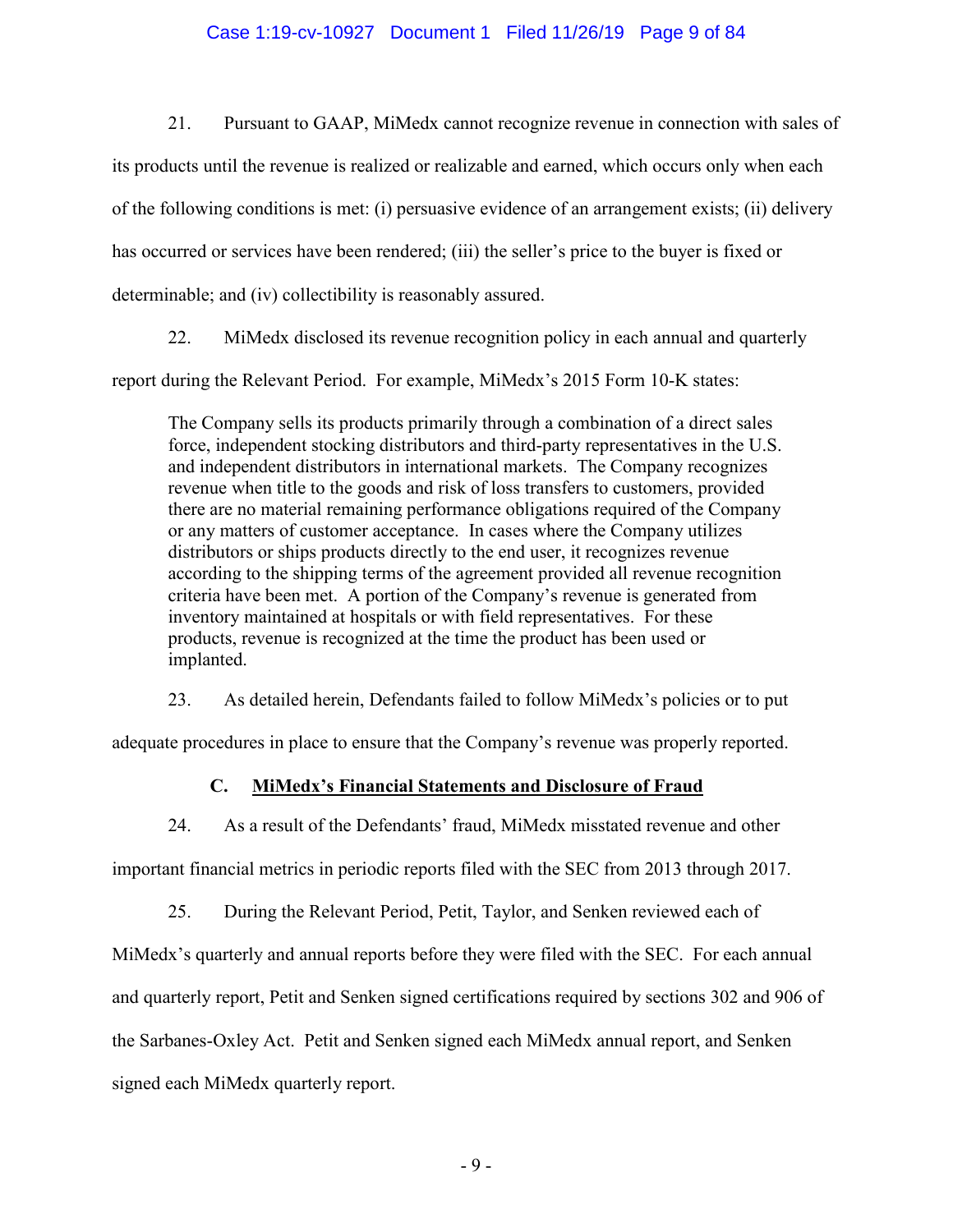#### Case 1:19-cv-10927 Document 1 Filed 11/26/19 Page 10 of 84

26. Defendants' fraud began to unravel in the first quarter of 2018 when MiMedx's auditor, Auditor B, requested additional information about MiMedx's revenue recognition for Distributor E and about the two prior Audit Committee investigations. In a February 20, 2018 Form 8-K, MiMedx announced it would delay filing its 2017 Form 10-K in order to conduct an investigation led by outside counsel into allegations related to revenue recognition and certain sales and distribution practices.

27. In a June 7, 2018 Form 8-K, MiMedx disclosed it would be restating its financial statements for fiscal years 2012-2016 and its condensed financial statements for the first three quarters of 2017.

28. In June 2018, Petit, Taylor, and Senken separated from MiMedx. In a September 20, 2018, Form 8-K, MiMedx disclosed that the Board of Directors and Compensation Committee had determined that the separations of Petit, Taylor, and Senken were "for cause."

29. In a November 7, 2018, Form 8-K, MiMedx disclosed it had received a delisting notice from Nasdaq for failure to file required periodic reports. In a December 7, 2018, Form 8- K, MiMedx disclosed that Auditor B had resigned as its auditor. MiMedx has not yet filed restated financial statements.

30. As a result of the fraud detailed in this Complaint, MiMedx misstated its revenue and operating income, among other financial statement accounts, in every annual and interim period from 2013 through 2017. The fraud also allowed MiMedx to consistently meet or exceed its revenue estimates from 2013 to 2017.

### **II. MiMedx's and Taylor's Fraudulent Conduct Related to Distributor A**

31. In 2015, Distributor A was a MiMedx distributor located in Saudi Arabia. Distributor A purchased MiMedx products for resale to Saudi government-run medical facilities.

 $-10-$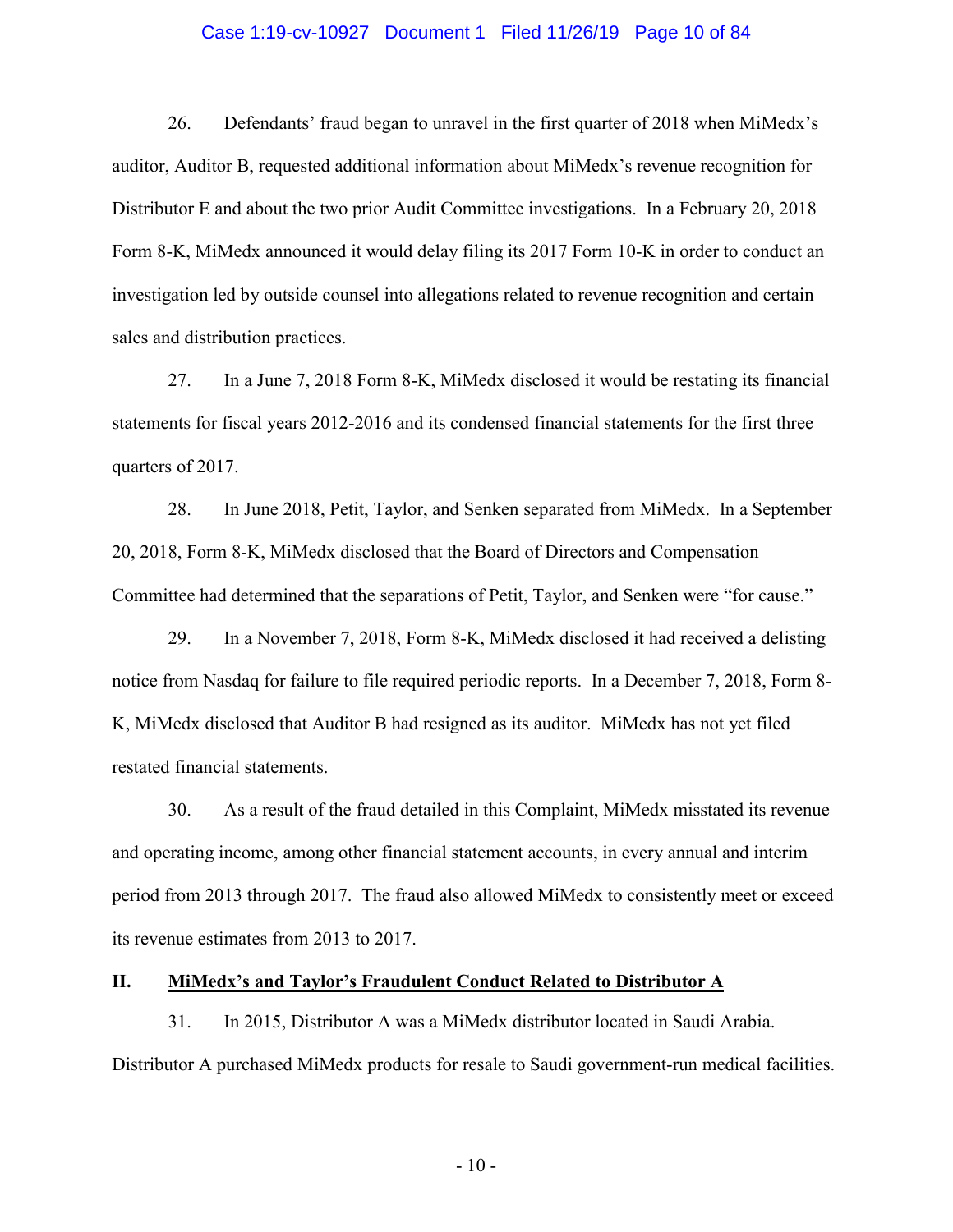#### Case 1:19-cv-10927 Document 1 Filed 11/26/19 Page 11 of 84

Prior to reselling products to these facilities, Distributor A needed procurement authorization – also referred to as a public tender – from the Saudi Ministry of Health.

32. In the second quarter of 2015, Taylor offered extended payment terms to Distributor A that were contingent on Distributor A receiving a public tender from the Saudi government and misled MiMedx accounting staff about the payment terms. Taylor's actions caused MiMedx to improperly and prematurely recognize approximately \$1.9 million in Distributor A revenue, which represented approximately 4% of MiMedx's second quarter reported revenue.

33. In the fourth quarter of 2015, Taylor entered into a secret side agreement with Distributor A with similar contingent payment terms that he did not disclose to MiMedx accounting staff. Taylor's actions caused MiMedx to improperly and prematurely recognize approximately \$2.5 million in Distributor A revenue, which represented approximately 5% of MiMedx's fourth quarter reported revenue.

# **A. Fraudulent and Improper Recognition of Distributor A Revenue in the Second Quarter 2015**

34. In June 2015, Distributor A placed an initial order to purchase approximately \$1.9 million of MiMedx products. Distributor A secured this order with a letter of credit (a letter from a bank guaranteeing payment), as required by the February 2015 distribution agreement between the parties.

35. In mid-June 2015, MiMedx and Distributor A negotiated a second order, also for approximately \$1.9 million. At Taylor's direction, this second order was not secured by a line of credit.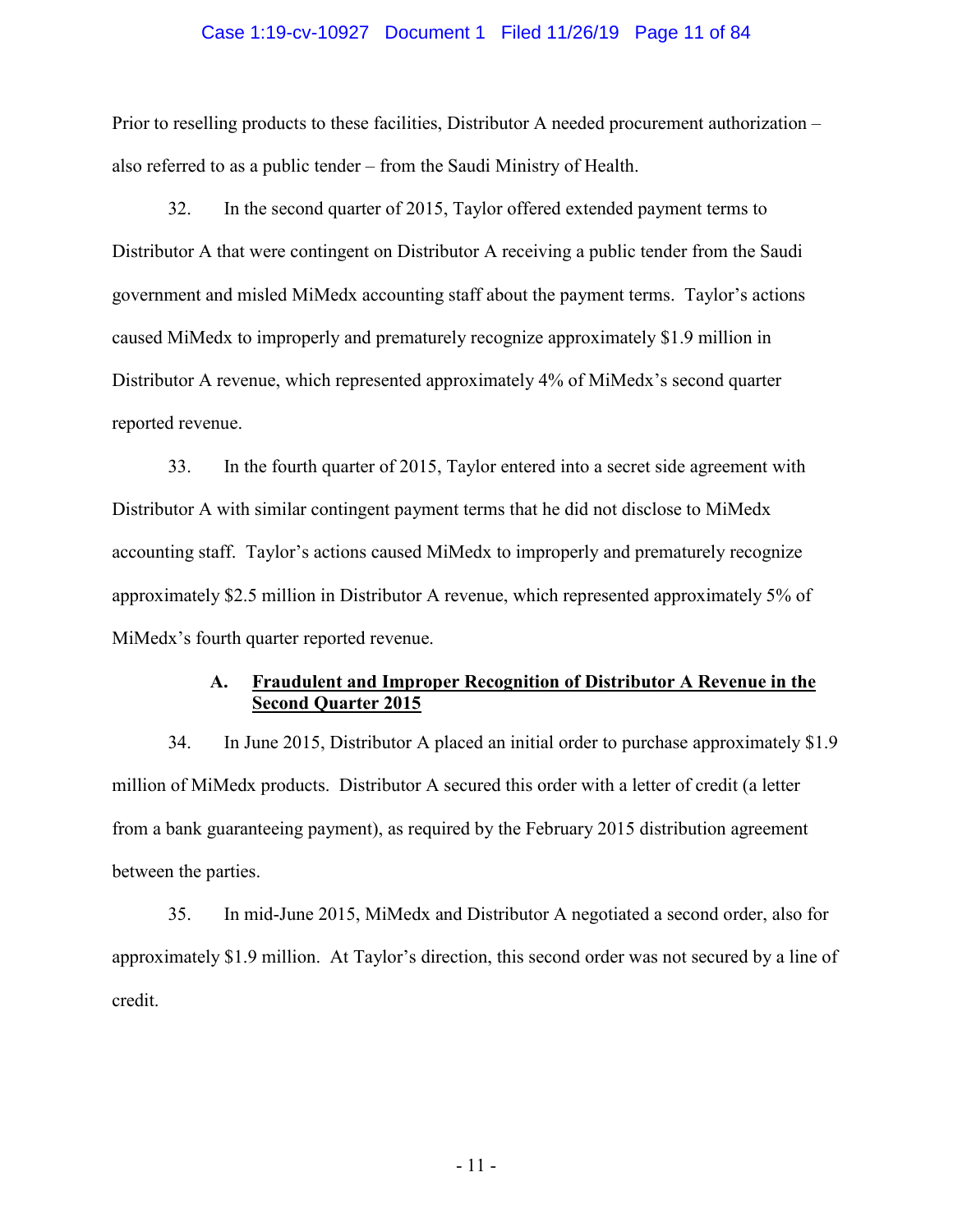#### Case 1:19-cv-10927 Document 1 Filed 11/26/19 Page 12 of 84

36. For this second order, MiMedx offered Distributor A extended payment terms for the order that were contingent on resale by Distributor A, with the knowledge and approval of Taylor.

37. In a June 15, 2015 email that Taylor received, Sales Executive 1 told Distributor A that, after speaking with Taylor, MiMedx was willing to extend payment terms provided shipment occurred on June 29, the next-to-last day of the second quarter. Sales Executive 1 also said that MiMedx would allow Distributor A to "return the 2nd order at no cost to" Distributor A if the Saudi government did not award the public tender as expected.

38. On June 25, 2015, Distributor A emailed Taylor and Sales Executive 1 the payment terms for the order "as per our discussion dated (24/06/15)." The terms state "Payment upon the following: (a) PO is for [Ministry of Health] tender. Payment follow [*sic*] after 4 months. (b) If we couldn't sell, we will accept the request from MiMedx to keep the products and keep trying to liquidate in the market and transfer the money accordingly." In other words, Distributor A was not obligated to pay for the second shipment unless Distributor A was able to resell the product, which required either a second tender from the Saudi Ministry of Health or Distributor A identifying other customers.

39. The same day, Distributor A submitted purchase order ("PO") 171-2015 for \$1.905 million of MiMedx products. The PO states payment terms are "As per Email Dated: 25/06/2015."

40. When MiMedx accounting personnel asked about the contingent payment terms, Taylor assured them that, contrary to the June 25 email and PO, Distributor A had already received the tender award from the Saudi Government and that Distributor A had agreed to a

- 12 -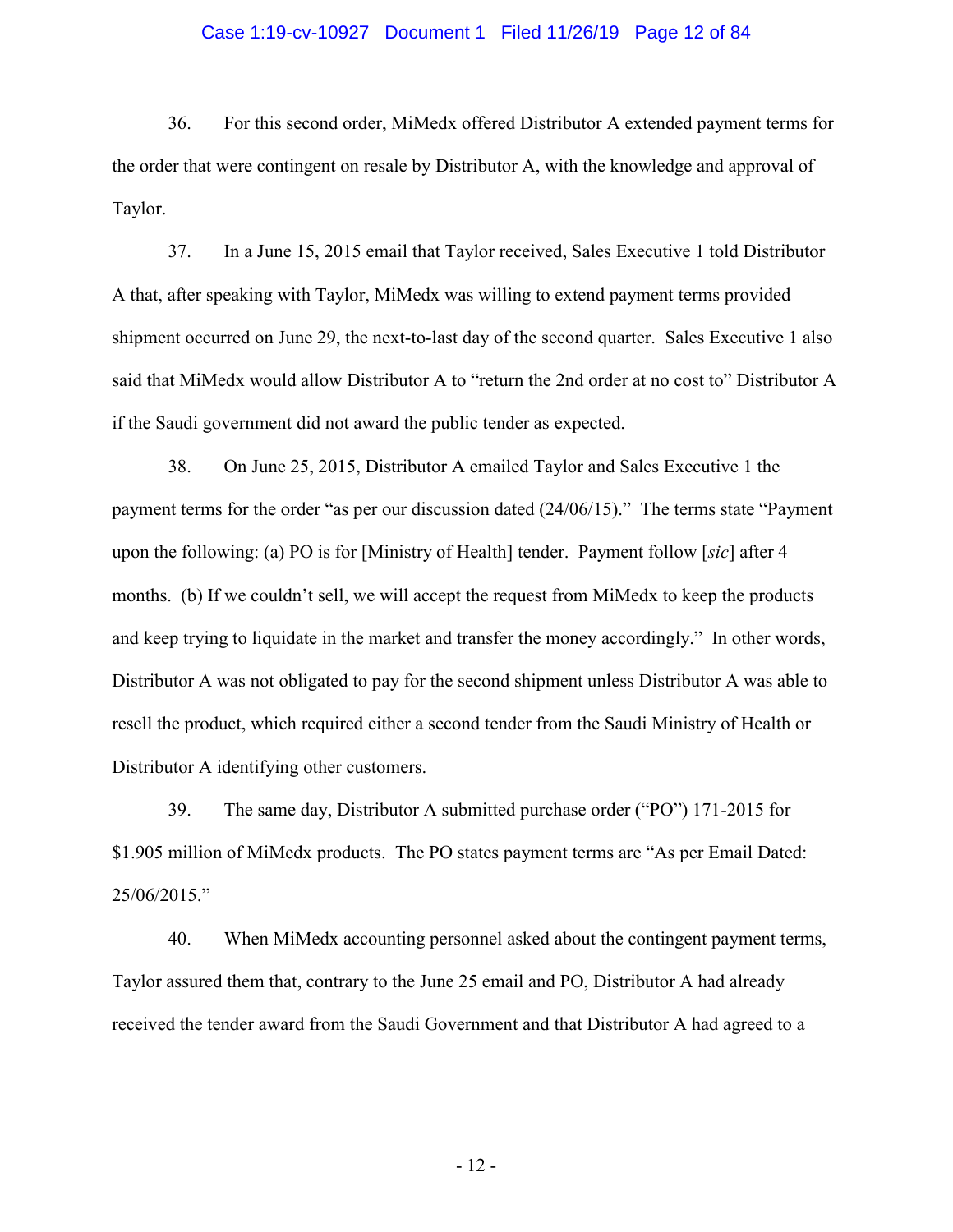#### Case 1:19-cv-10927 Document 1 Filed 11/26/19 Page 13 of 84

fixed 240 day payment term. In fact, Taylor knew the tender was not yet awarded and that Distributor A had not agreed to a 240-day fixed payment term.

41. Despite Taylor knowing that Distributor A's payment was contingent on the tender and subsequent resale, MiMedx improperly recognized \$1.905 million in Distributor A revenue for the second quarter of 2015.

42. MiMedx's recognition of this revenue during the second quarter of 2015 did not comply with GAAP because the revenue was not realized or realizable and earned.

43. The improper, premature recognition of this revenue was material because a reasonable investor would consider it important to be informed of MiMedx's actual revenue and would consider it important that MiMedx's officers were engaged in fraudulent conduct, including misstatements of revenue and deceptive acts in furtherance of those misstatements in order to artificially increase revenue to show quarter-over-quarter revenue growth.

44. In light of the above-alleged facts, including the circumstances leading to the accounting entries, as well as his own background, education, and job responsibilities, Taylor knew or was reckless in not knowing and was negligent in not knowing that recording the Distributor A revenue described above during the second quarter of 2015 was improper and did not comply with GAAP.

## **B. Fraudulent and Improper Recognition of Distributor A Revenue in the Fourth Quarter 2015**

45. In late December 2015, following discussions with Taylor and Sales Executive 1, Distributor A placed an order for \$2.54 million of MiMedx products.

46. MiMedx, through Taylor, offered Distributor A contingent payment terms for the order that were not disclosed to MiMedx's accountants.

- 13 -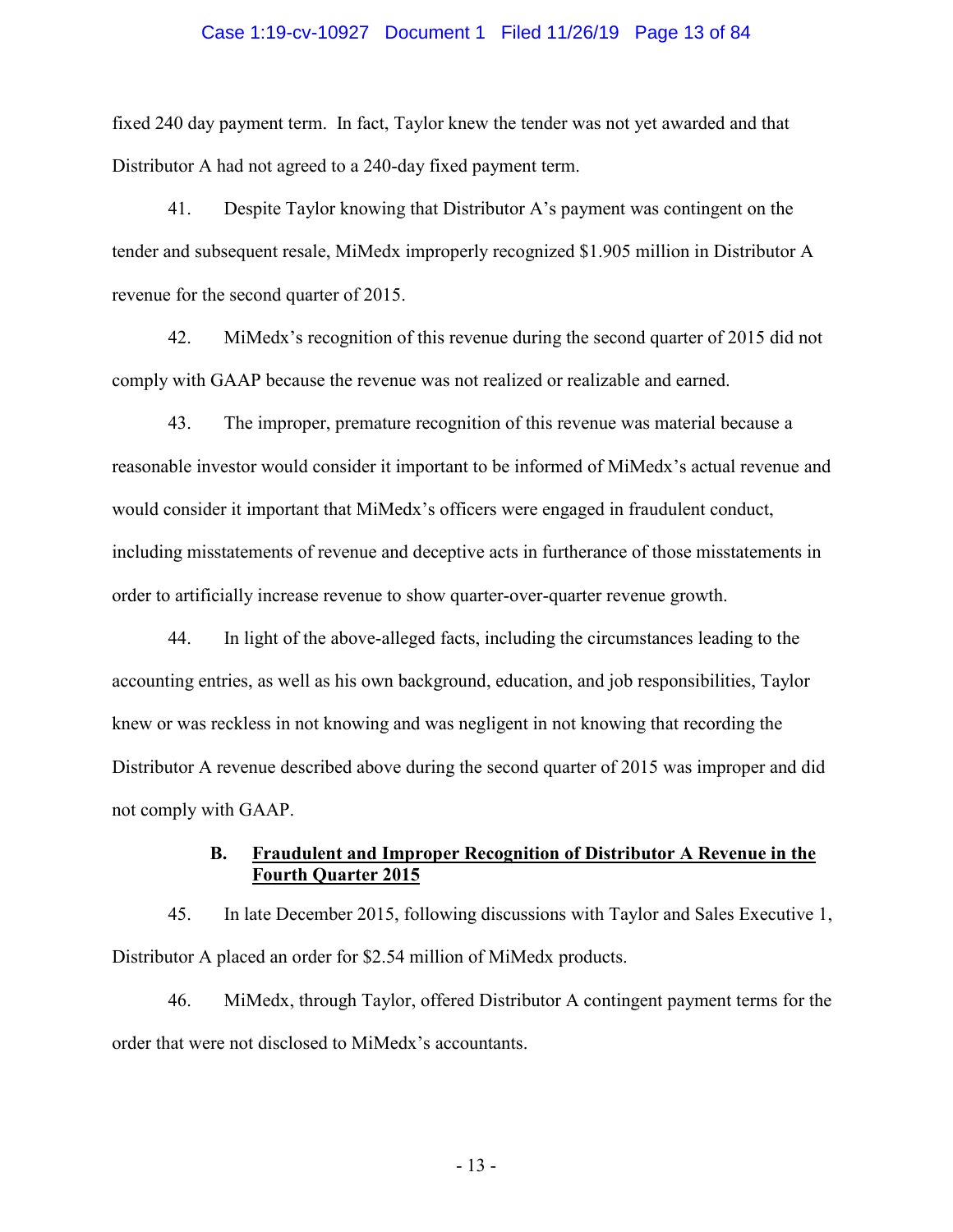#### Case 1:19-cv-10927 Document 1 Filed 11/26/19 Page 14 of 84

47. On December 20, 2015, Distributor A submitted PO 212-2015 for \$2.54 million of MiMedx products. The PO states payment terms are "As per Email Dated: 25/06/2015," the same payment terms as the June 2015 order described above.

48. On December 21, 2015, Taylor, after speaking with MiMedx accounting personnel, emailed Distributor A stating "[o]ur accountants have asked for a clarification on the Payment Terms." Taylor communicated to Distributor A that MiMedx's accounting proposed a fixed 180-day payment term.

49. Minutes later, Taylor sent a second email describing a secret side arrangement. Specifically, Taylor's second email to Distributor A stated that "[i]n the event the tender is delayed . . . MiMedx will give [Distributor A] additional extended payment terms if requested, and will assist Distributor A in selling the product or another option would be to repurchase the product." Taylor did not disclose this agreement to MiMedx accounting staff.

50. On December 23, 2015, Distributor A submitted a revised PO 212-2015 for \$2.54 million of MiMedx products. The revised PO stated that payment terms were "6 Months from the shipping date."

51. On December 28, 2015, Sales Executive 1 forwarded Taylor's second email to Distributor A and reiterated "MiMedx will return repurchase [*sic*] the inventory if needed."

52. Taylor never disclosed to MiMedx accounting staff the second email or the substance of the contingent payment terms extended to Distributor A.

53. MiMedx and Taylor never disclosed to Auditor A the second email or the substance of the contingent payment terms extended to Distributor A.

54. Despite Taylor knowing that Distributor A's payment was contingent on a tender from the Saudi Ministry of Health and that he had extended a right of return to Distributor A,

- 14 -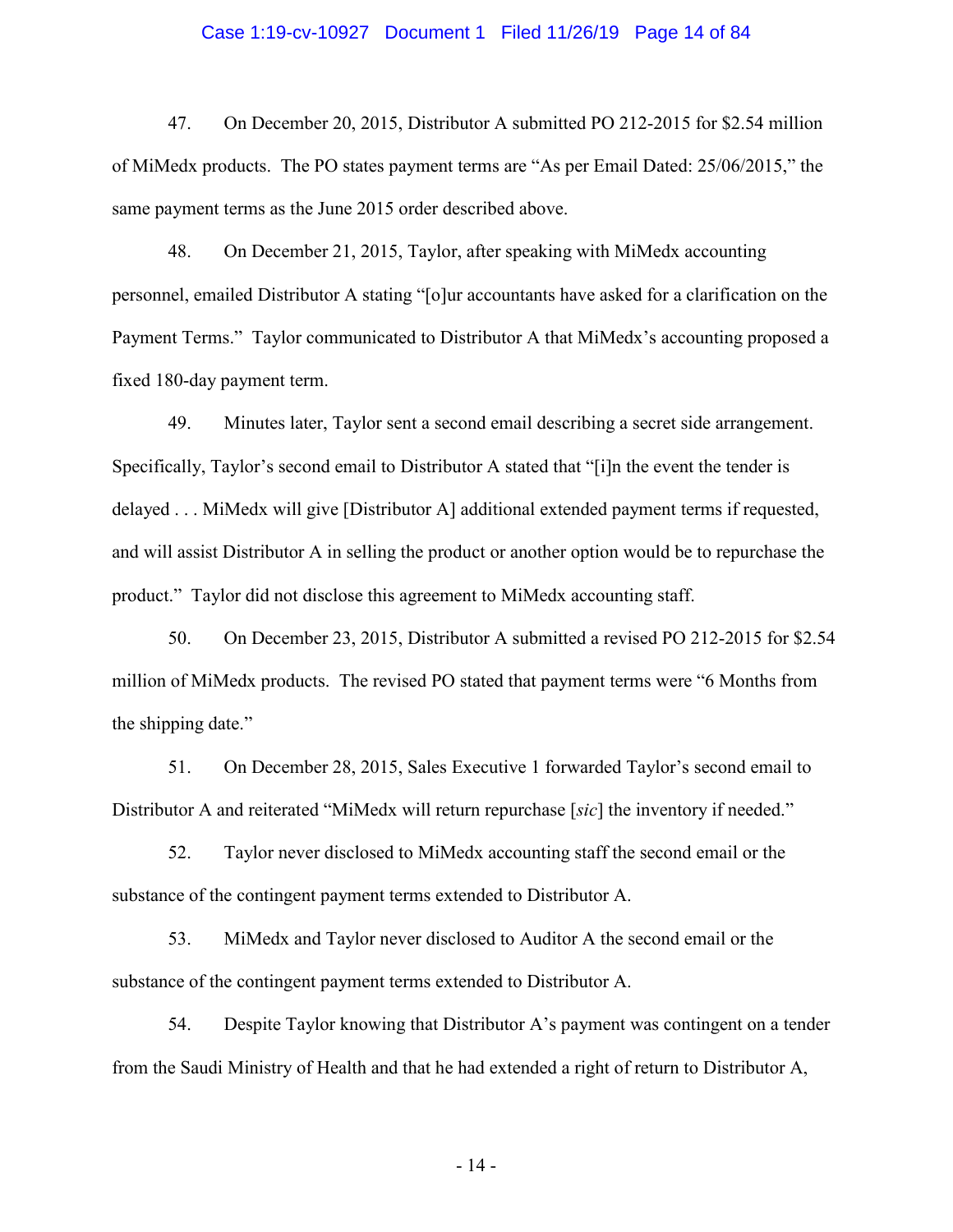#### Case 1:19-cv-10927 Document 1 Filed 11/26/19 Page 15 of 84

MiMedx improperly recognized \$2.54 million in Distributor A revenue in the fourth quarter of 2015.

55. MiMedx's recognition of this revenue during the fourth quarter of 2015 did not comply with GAAP because the revenue was not realized or realizable and earned.

56. The improper, premature recognition of this revenue was material because a reasonable investor would consider it important to be informed of MiMedx's actual revenue and would consider it important that MiMedx's officers were engaged in fraudulent conduct, including misstatements of revenue and deceptive acts in furtherance of those misstatements in order to artificially increase revenue to show quarter-over-quarter revenue growth.

57. In light of the above-alleged facts, including the circumstances leading to the accounting entries, as well as his own background, education, and job responsibilities, Taylor knew or was reckless in not knowing and was negligent in not knowing that recording the Distributor A revenue described above during the fourth quarter of 2015 was improper and did not comply with GAAP.

#### **III. MiMedx's, Petit's, and Taylor's Fraudulent Conduct Related to Distributor B**

58. From 2012-2015, Distributor B was MiMedx's distributor in Texas and, from 2012-2014, MiMedx's second largest customer. In the second quarter of 2015, Petit and Taylor caused MiMedx to improperly and prematurely recognize at least \$1.4 million in revenue associated with a sale of product to Distributor B. The \$1.4 million of improperly and prematurely recognized revenue represented approximately 3% of MiMedx's reported revenue for the quarter.

- 15 -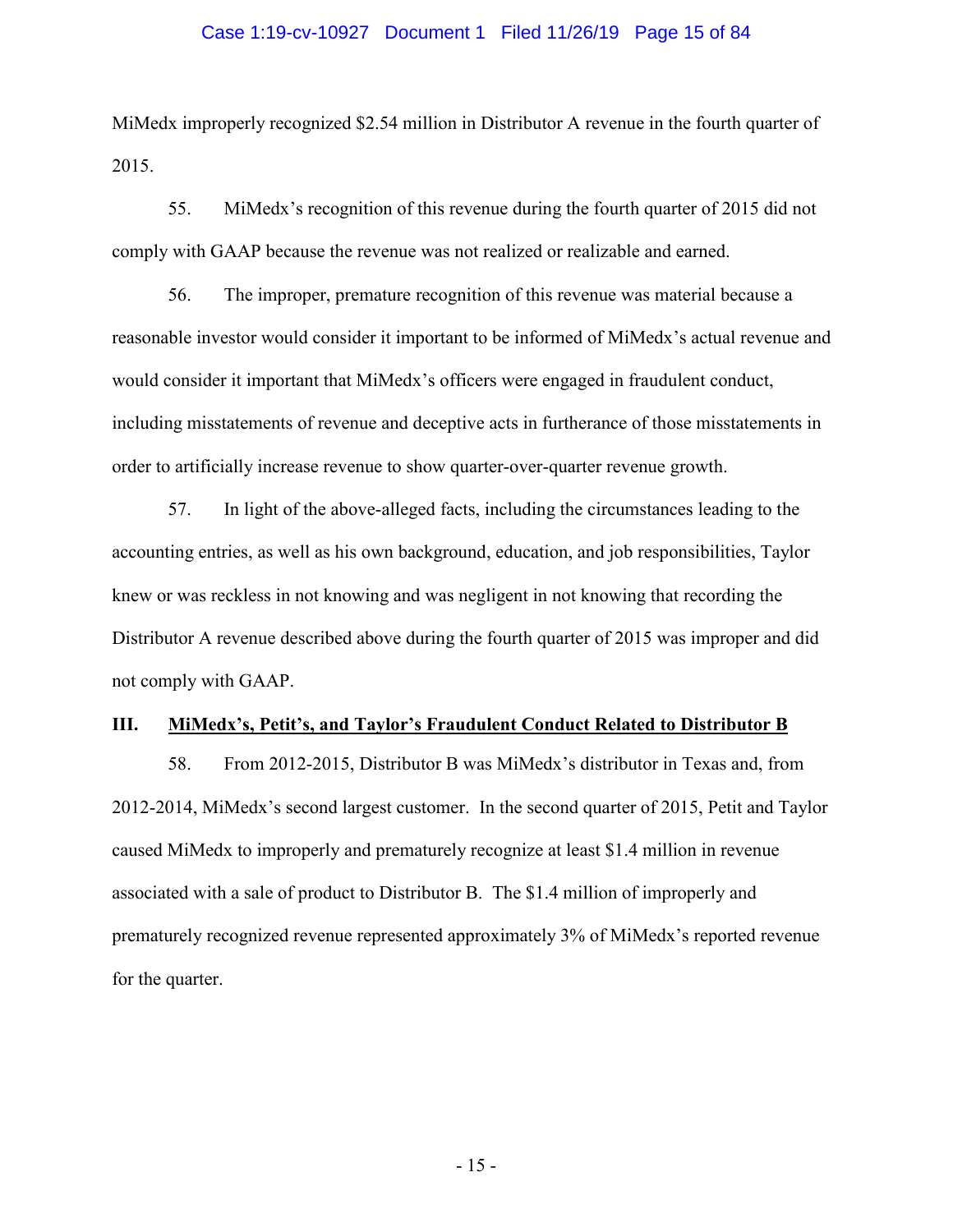# **A. Fraudulent and Improper Accounting Related to a \$200,000 Payment to Distributor B's Principal**

59. In mid-June 2015, MiMedx and Distributor B began negotiating the terms of Distributor B's second quarter purchase. Petit, Taylor, and MiMedx sales personnel worked directly with Distributor B's principal to negotiate a proposed \$2 million order, which was a dollar figure MiMedx asked Distributor B to meet.

60. Distributor B's principal had, in earlier periods and pursuant to a consulting agreement with MiMedx, received MiMedx stock options and restricted stock awards ("RSAs"), some of which had been voided or cancelled after MiMedx terminated the consulting agreement in early 2015.

61. On or about June 25, 2015, Taylor sent Distributor B's CFO the terms of a possible deal between MiMedx and Distributor B. In exchange for Distributor B placing a \$2 million order for products in MiMedx's inventory that could be shipped by June 30, MiMedx offered, among other things, to (1) grant Distributor B's principal an additional 2,455 RSAs and (2) amend Distributor B's principal's consulting agreement to extend the term beyond the vesting date of all previously awarded options and RSAs.

62. On or about June 26, 2015, Petit emailed Distributor B's principal to rescind the cancellation of Distributor B's principal's consulting agreement.

63. On or about June 26, 2015, Petit, Taylor, and other MiMedx sales personnel had a conference call with Distributor B's principal about Distributor B's second quarter order. During that phone call, Distributor B's principal refused further options or RSAs and, instead, demanded a \$200,000 cash payment from MiMedx as a condition of placing a second quarter order. Distributor B's principal was not going to place an order unless he was paid.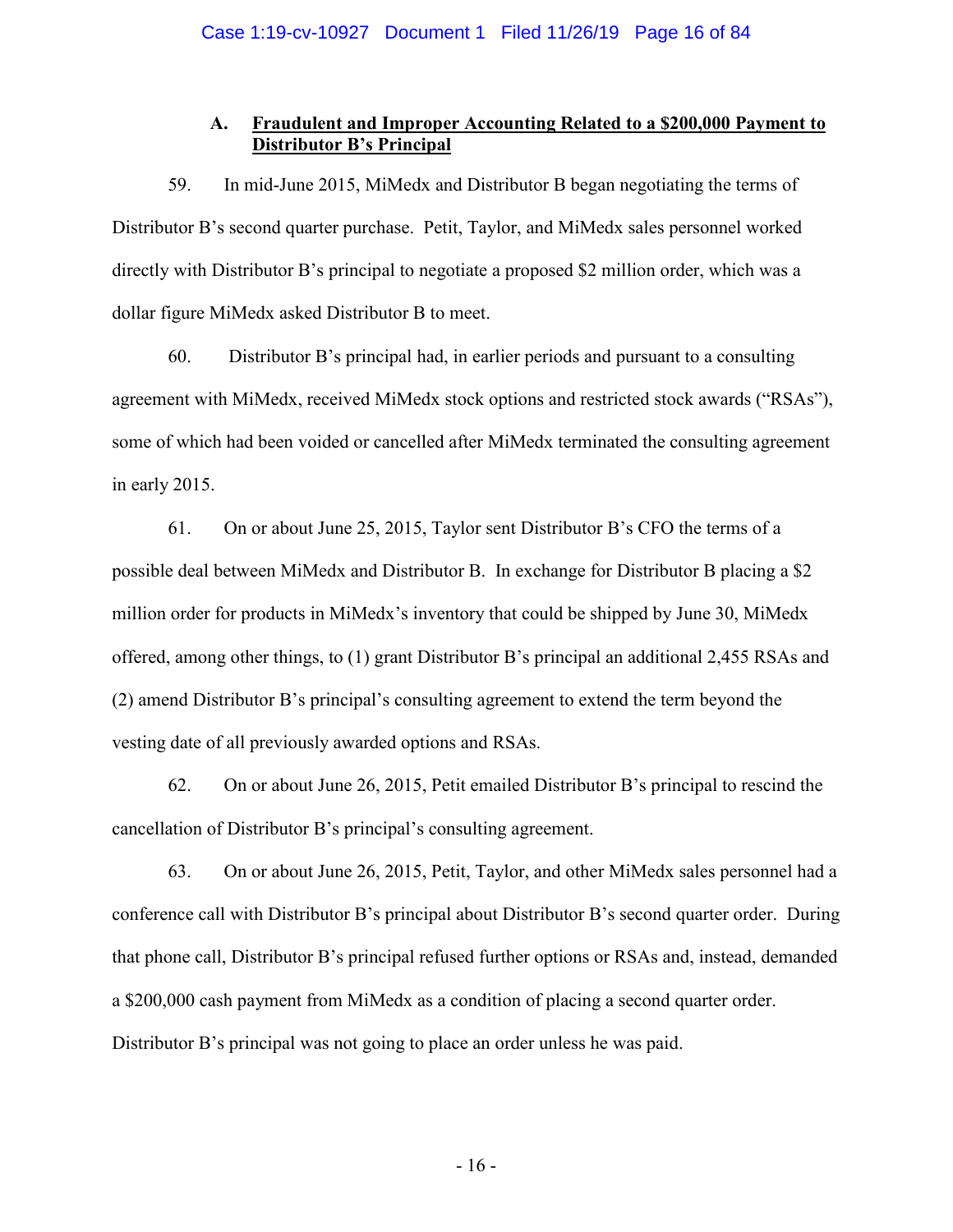#### Case 1:19-cv-10927 Document 1 Filed 11/26/19 Page 17 of 84

64. In the afternoon of June 26, 2015, Petit sent Distributor B's principal the revised terms of a deal between MiMedx and Distributor B. Under the revised terms, in exchange for Distributor B placing a \$2 million order of products in MiMedx's inventory that could be shipped by June 30, MiMedx offered to, among other things, (1) pay Distributor B's principal a \$200,000 "consulting fee" and (2) pay Distributor B's principal \$5,000 for monthly meetings from July to November 2015 where Distributor B's principal would provide consulting services.

65. Both Petit and Taylor understood that the \$200,000 was an inducement to purchase as opposed to a payment for additional consulting services to be provided by Distributor B's principal.

66. Despite knowing that Distributor B's principal was not performing services for the \$200,000 payment, Petit and Taylor directed MiMedx in-house attorneys to prepare an amendment to the Distributor B principal's consulting agreement. The amendment stated, "In consideration of duties or services provided by the Consultant set forth herein, [MiMedx] shall pay to Consultant a one-time consulting fee . . . to be paid to Consultant on or before June 30, 2015." In fact, the Distributor B principal never performed any additional consulting services for the \$200,000 payment.

67. Petit and Taylor did not disclose to MiMedx in-house legal or accounting staff that (1) Distributor B's principal was not going to perform any additional consulting services for the payment or (2) the payment was an inducement for Distributor B's second quarter purchase.

68. On or about July 2, 2015, MiMedx processed the \$200,000 payment to Distributor B's principal, and, based on the executed amendment, recorded the payment as an expense.

- 17 -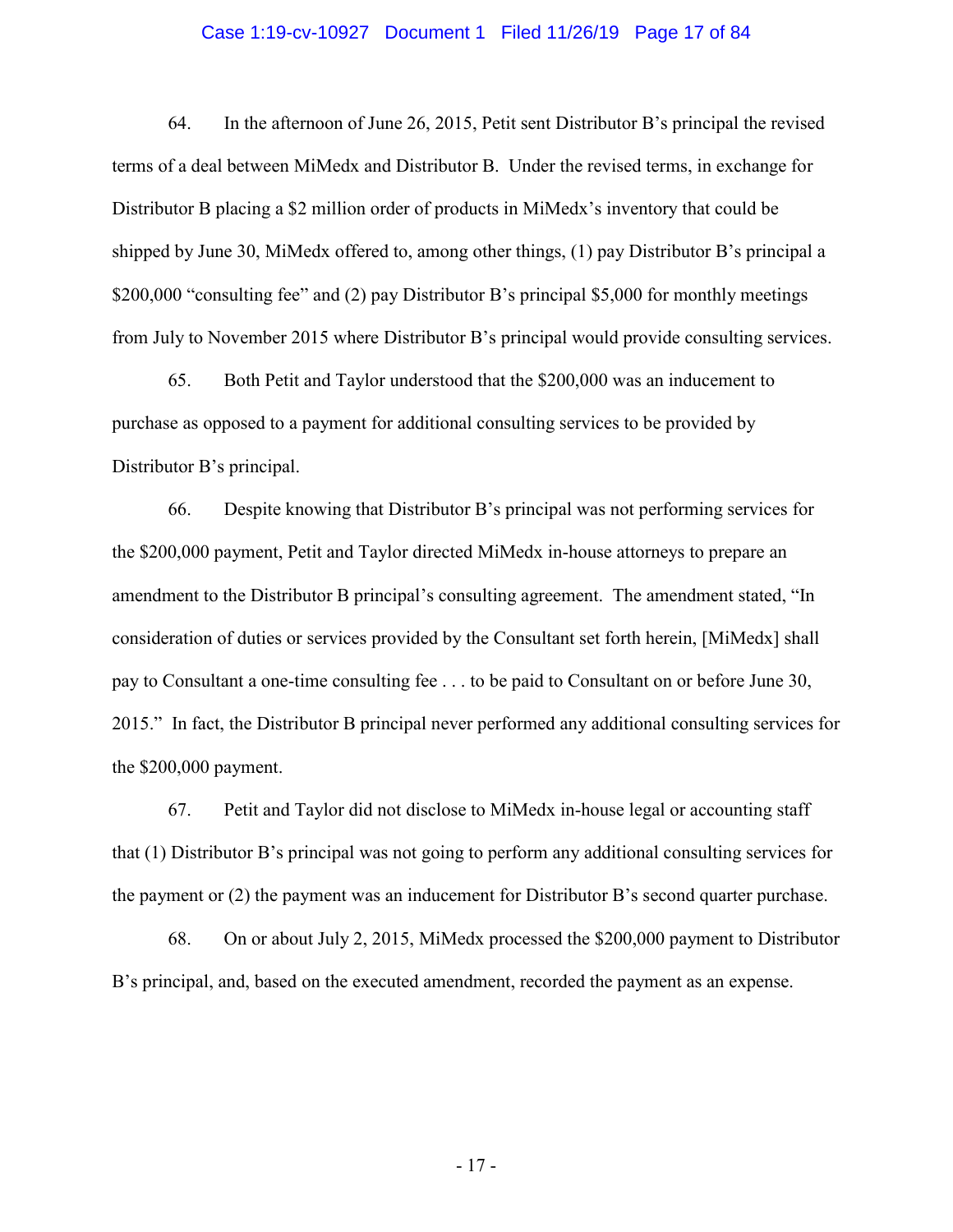#### Case 1:19-cv-10927 Document 1 Filed 11/26/19 Page 18 of 84

69. MiMedx's agreement to pay \$200,000 to Distributor B's principal induced

Distributor B to place his second quarter order. As such, this customer inducement should have reduced the revenue MiMedx recognized from the Distributor B order.

70. The improper recording of the \$200,000 payment caused MiMedx to overstate its Distributor B revenue by \$200,000 in the second quarter of 2015.

71. MiMedx, Petit, and Taylor never disclosed to Auditor A that the \$200,000 payment was an inducement for Distributor B's second quarter order.

72. In light of the above-alleged facts, including the circumstances leading to the accounting entries, as well as their own background, education, and job responsibilities, Petit and Taylor knew or were reckless in not knowing and were negligent in not knowing that recording the Distributor B payment described above during the second quarter of 2015 was improper and did not comply with GAAP.

## **B. Fraudulent and Improper Accounting Related to MiMedx's Agreement that Distributor B Could Swap \$1.2 Million of Unwanted Products**

73. MiMedx improperly and prematurely recognized approximately \$1.2 million of revenue in the second quarter of 2015 because Petit and Taylor agreed that MiMedx would ship unwanted product to Distributor B that Distributor B could swap in subsequent periods.

74. On June 26, 2015, Petit sent Distributor B's principal an email Taylor had sent Distributor B's CFO the day before that identified the products and quantities MiMedx had in inventory and could ship before the end of the quarter. This email attached a document that identified the products and quantities that MiMedx wanted Distributor B to order in exchange for the payment to Distributor B's principal described above.

75. In the evening of June 26, 2015, Distributor B submitted PO 15-0626-MIMEDX, which ordered approximately \$2.1 million of MiMedx products. Distributor B ordered the

- 18 -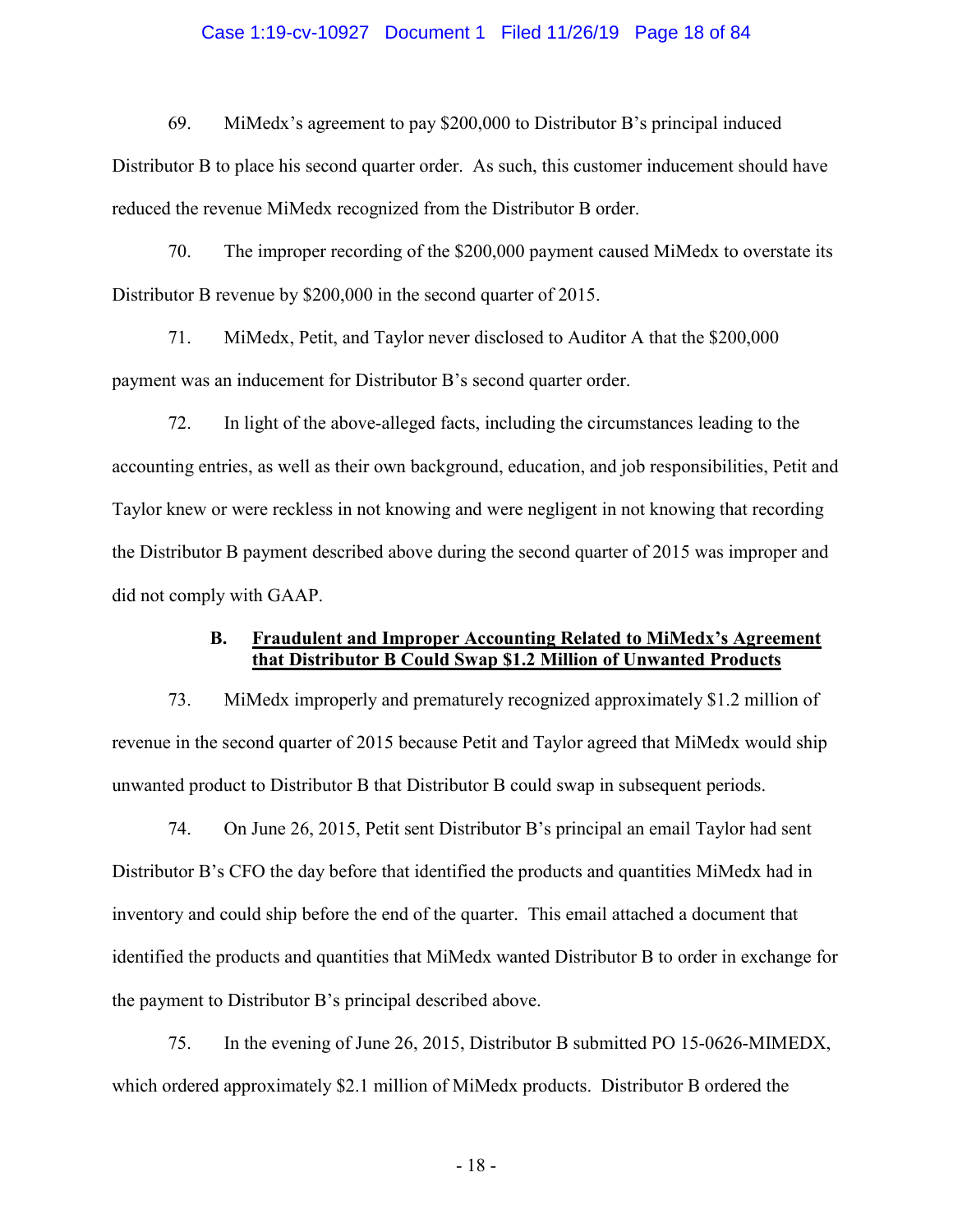#### Case 1:19-cv-10927 Document 1 Filed 11/26/19 Page 19 of 84

specific products and quantities that Distributor B wanted to receive, and not the suggested product mix reflected in Petit's email.

76. On June 29, 2015, MiMedx sales personnel, copying Petit, reiterated to Distributor B that it could not ship by the end of the quarter the specific products and quantities reflected in PO 15-0626-MIMEDX. MiMedx identified products and quantities that it had in inventory and could ship by the end of the quarter. This product mix included products Distributor B did not want because it had never sold some of the products and other products Distributor B did not believe it would be able to sell.

77. Petit, Taylor, and other MiMedx sales personnel knew that Distributor B did not want some of the products listed in MiMedx's proposed product mix. However, with Petit and Taylor's knowledge, MiMedx made a side arrangement that Distributor B could swap unwanted product during the third quarter of 2015. Specifically, MiMedx sales personnel, with Petit and Taylor's knowledge, asked Distributor B to submit a revised PO reflecting the MiMedx-supplied product mix "so we can ship what we have now in stock and [MiMedx sales personnel] will physically come back to Dallas to make the changes in early July."

78. Over the course of June 29, 2015, MiMedx further refined for Distributor B the quantities of products that it had in inventory and could ship prior to the end of the quarter.

79. In the afternoon of June 29, 2015, Distributor B submitted PO 15-0626-MIMEDX REVISED, which ordered the specific products and quantities that MiMedx told Distributor B it had in stock and could ship prior to the end of the quarter. Based on the revised PO, MiMedx improperly recognized approximately \$1.2 million in Distributor B revenue in the second quarter of 2015, representing the product shipped to Distributor B that Distributor B planned to swap and did not plan to resell.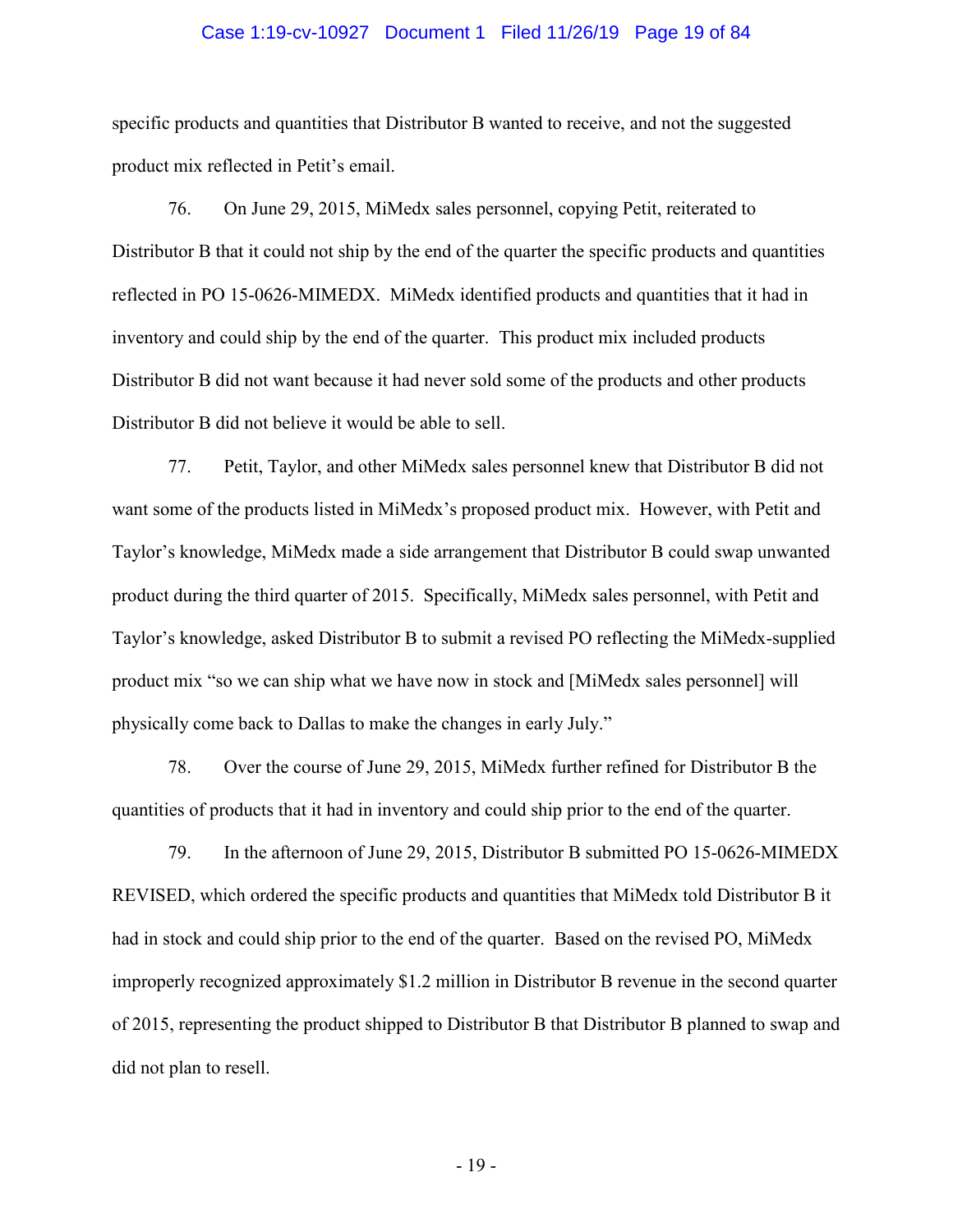#### Case 1:19-cv-10927 Document 1 Filed 11/26/19 Page 20 of 84

80. Distributor B placed the order based on its agreement with MiMedx that Distributor B would accept the unwanted products in the second quarter and swap them for the products Distributor B wanted after MiMedx manufactured them in subsequent periods.

81. It was improper for MiMedx to recognize at least \$1.2 million of Distributor B revenue in the second quarter of 2015 because delivery of the products that Distributor B intended to purchase had not been accomplished and the revenue was not earned. MiMedx's recognition of \$1.2 million in revenue during the second quarter of 2015 did not comply with GAAP because the revenue was not realized or realizable and earned.

82. Petit and Taylor never disclosed the Distributor B swap agreement referenced above to MiMedx accounting personnel or Auditor A.

83. The improper, premature recognition of this revenue was material because a reasonable investor would consider it important to be informed of MiMedx's actual revenue and would consider it important that MiMedx's officers were engaged in fraudulent conduct, including misstatements of revenue and deceptive acts in furtherance of those misstatements in order to artificially increase revenue to show quarter-over-quarter revenue growth.

84. In light of the above-alleged facts, including the circumstances leading to the accounting entries, as well as their own background, education, and job responsibilities, Petit and Taylor knew or were reckless in not knowing and were negligent in not knowing that recording the Distributor B revenue described above during the second quarter of 2015 was improper and did not comply with GAAP.

85. On or about August 7, 2015, Petit signed the management representation letter to Auditor A in connection with Auditor A's second quarter 2015 review of MiMedx's financial statements. Through this letter, Petit made materially false and misleading statements and

- 20 -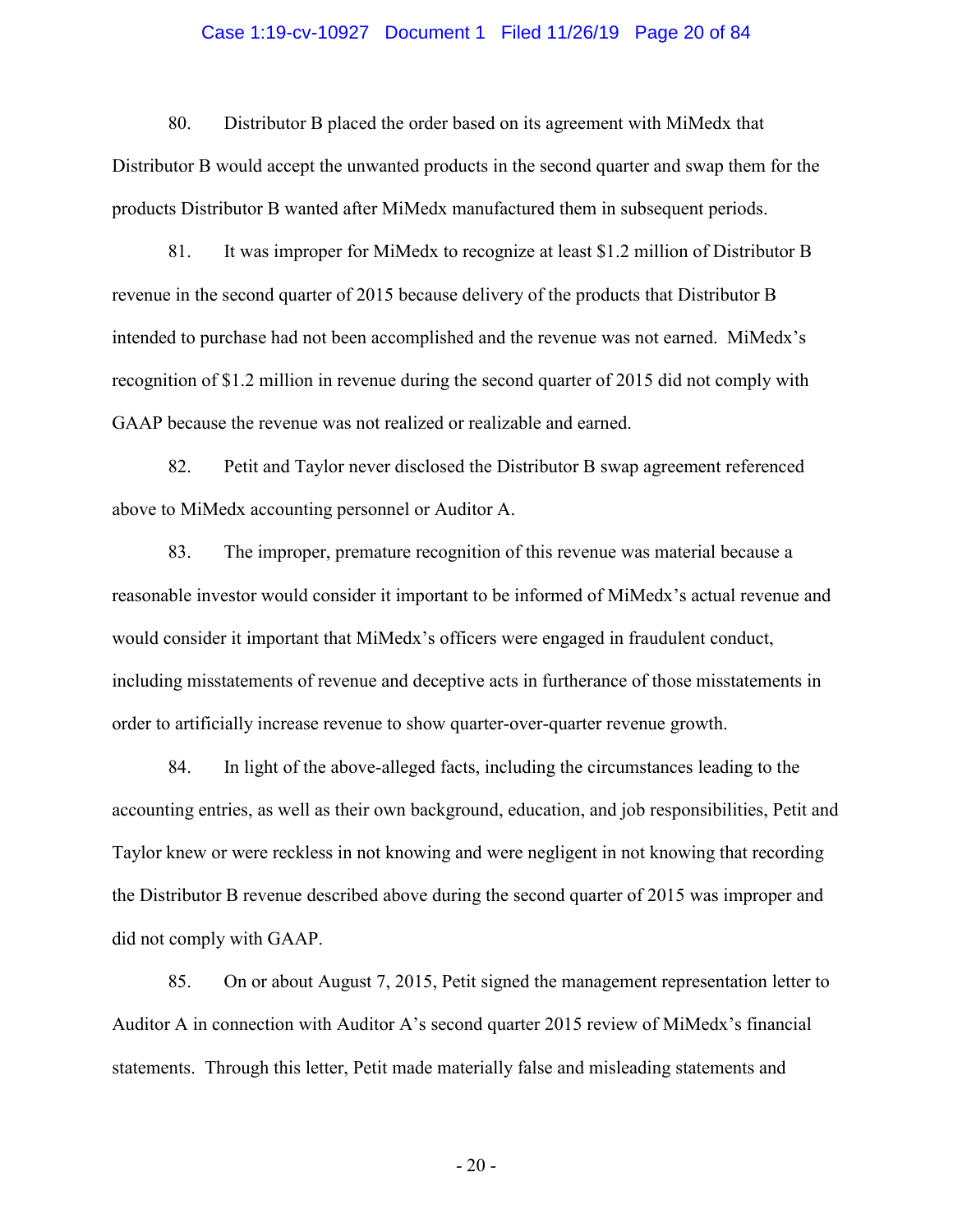## Case 1:19-cv-10927 Document 1 Filed 11/26/19 Page 21 of 84

material omissions regarding transactions with Distributor B, including but not limited to falsely and misleadingly representing that:

- a. He had fulfilled his responsibilities for the preparation and fair presentation of the financial statements in accordance with GAAP;
- b. There were no material transactions that had not been properly recorded in the accounting records underlying the financial statements; and
- c. He had no knowledge of any fraud or suspected fraud involving management, employees who have significant roles in internal control, or which could have a material effect on the financial statements.

# **IV. MiMedx's, Petit's, and Taylor's Fraudulent Conduct Related to Distributor C**

86. In the third quarter of 2015, Petit and Taylor caused MiMedx to improperly and prematurely recognize approximately \$4.6 million in revenue related to sales to Distributor C. The \$4.6 million of improperly and prematurely recognized revenue represented approximately 9.5% of MiMedx's reported revenue for the quarter.

# **A. Fraudulent and Improper Recognition of Distributor C Revenue in the Third Quarter 2015**

87. Starting in September 2015, Distributor C replaced Distributor B as MiMedx's distributor in Texas. Distributor C was owned by a former MiMedx sales representative who separated from MiMedx in August 2015.

88. Distributor C's principal ran Distributor C as a side business during his MiMedx employment. Distributor C had less than \$500,000 in annual revenues before it became a MiMedx distributor and had minimal operating capital. Based on its limited capital and operating history, Distributor C was not able to pay MiMedx significant amounts until it could generate cash flow by selling MiMedx products.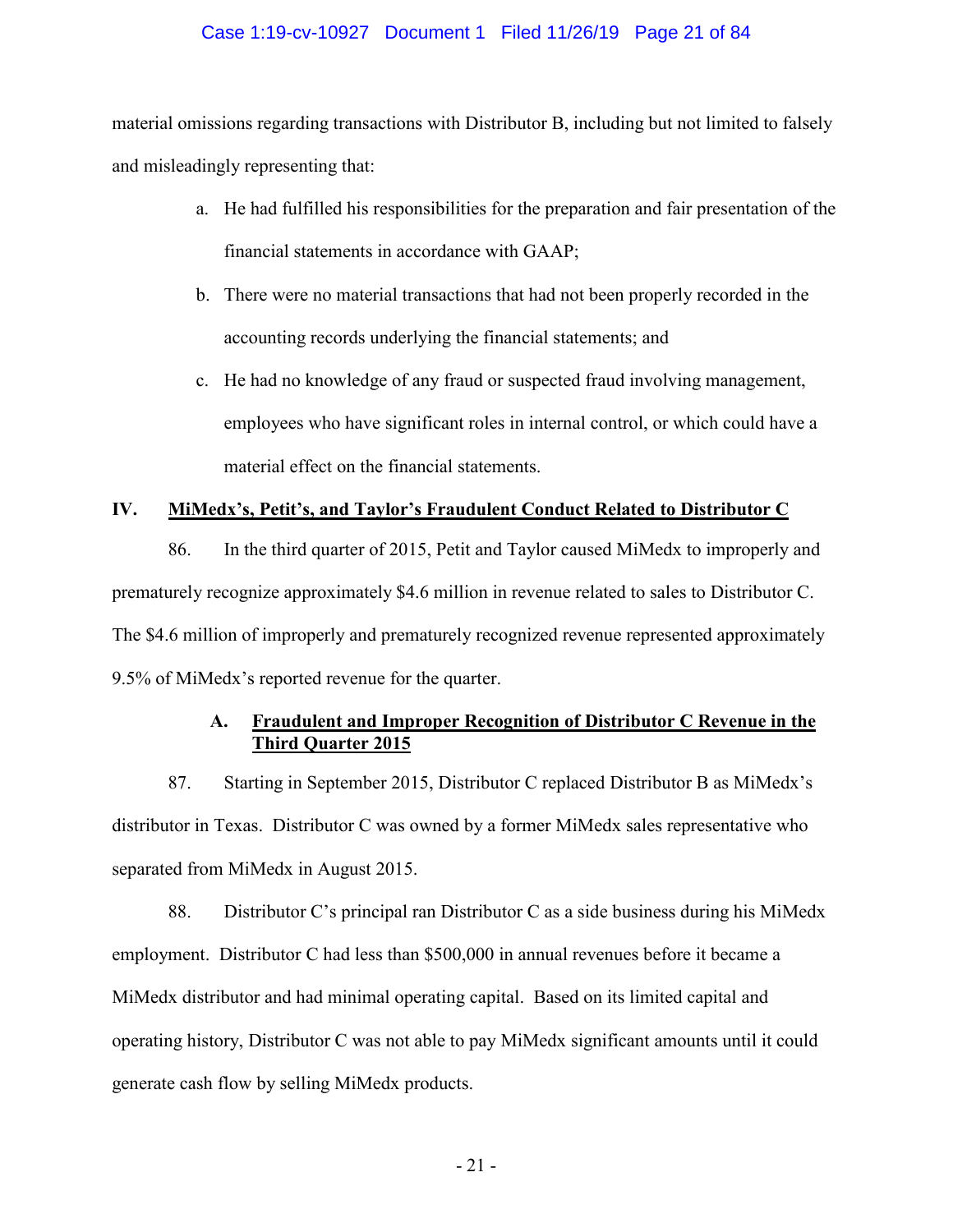#### Case 1:19-cv-10927 Document 1 Filed 11/26/19 Page 22 of 84

89. To assist Distributor C's principal's transition from MiMedx employee to MiMedx distributor, Petit and Taylor caused MiMedx to provide Distributor C's principal a \$15,000 per month consulting agreement for "project services relative to the specific entities and individuals identified by" MiMedx. Petit and Taylor also caused MiMedx to provide a severance package for Distributor C's principal upon his separation from MiMedx.

90. In the second quarter of 2015, MiMedx acquired a significant supply of a product from a third party manufacturer that it packaged and resold as a new product line under the brand name OrthoFlo.

91. OrthoFlo is a cryopreserved injectable liquid that must be stored at approximately negative 80 degrees Celsius, which requires specialized freezers. Distributor C lacked capital to purchase such freezers, so Petit and Taylor directed MiMedx to purchase freezers and provide them to Distributor C.

92. On or about September 15, 2015, MiMedx and Distributor C signed a distributor agreement. Under the terms of the agreement, Distributor C was authorized to distribute OrthoFlo and was required to pay on a fixed 30 day term.

93. Before entering into a distributor agreement with Distributor C, MiMedx took no steps to assess Distributor C's creditworthiness or ability to pay MiMedx. Petit nonetheless made the decision to allow Distributor C to order up to \$4.6 million in products—a dollar value determined by Petit and Taylor.

94. Between approximately September 24 and September 30, 2015, the last day of the third quarter, Distributor C ordered approximately \$4.6 million of MiMedx products, primarily MiMedx's new OrthoFlo product.

- 22 -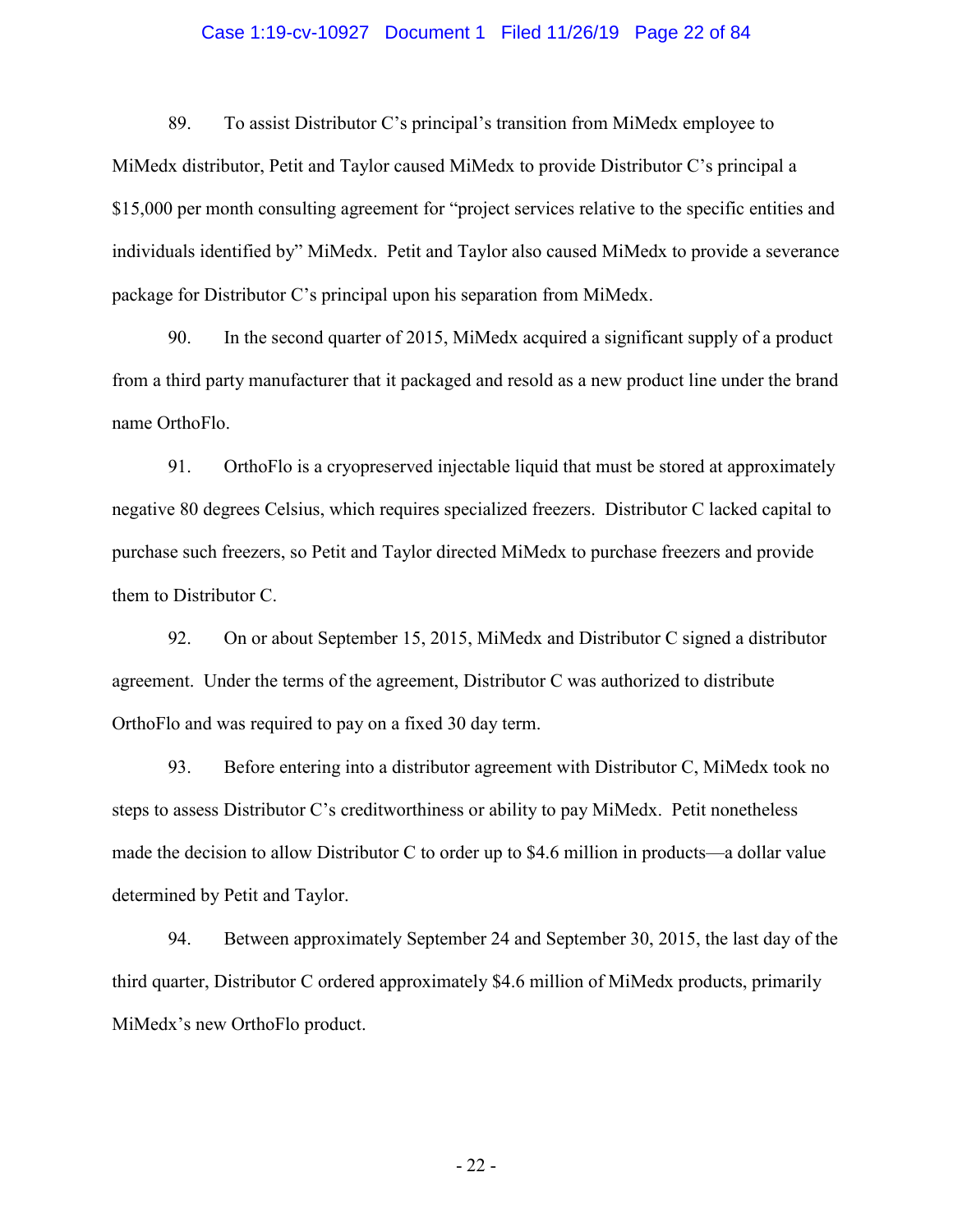#### Case 1:19-cv-10927 Document 1 Filed 11/26/19 Page 23 of 84

95. Distributor C's \$4.6 million order represented MiMedx's second largest sale in its history and accounted for 9.5% of MiMedx's total third quarter 2015 reported revenue.

96. Petit and Taylor assured Distributor C's principal that, contrary to the payment terms in the Distributor Agreement, MiMedx would be flexible with Distributor C on paying for the order.

97. Despite the fixed 30-day sales term, neither Petit nor Taylor expected Distributor C to pay MiMedx within 30 days. Petit and Taylor understood that Distributor C was a new distributor selling a new product, that Distributor C had limited capital until it started selling products and receiving payment from Distributor C's customers, and that Distributor C was therefore not expected to conform with the fixed 30-day term.

98. MiMedx, through Petit and Taylor, also assured Distributor C that it could swap OrthoFlo after accepting the order if the market for certain sizes (OrthoFlo was sold in various sized vials, ranging from .25 ml to 4 ml) was better than others.

99. It was improper for MiMedx to recognize the \$4.6 million of Distributor C revenue in the third quarter of 2015 because MiMedx agreed to swap some of the product, payment was implicitly excused until Distributor C was paid by its end customers, and MiMedx failed to obtain reliable evidence that payment from Distributor C was collectible. MiMedx's recognition of \$4.6 million of Distributor C revenue during the third quarter of 2015 did not comply with GAAP because the revenue was not realized or realizable and earned.

100. The improper, premature recognition of this revenue was material because a reasonable investor would consider it important to be informed of MiMedx's actual revenue and would consider it important that MiMedx's officers were engaged in fraudulent conduct,

- 23 -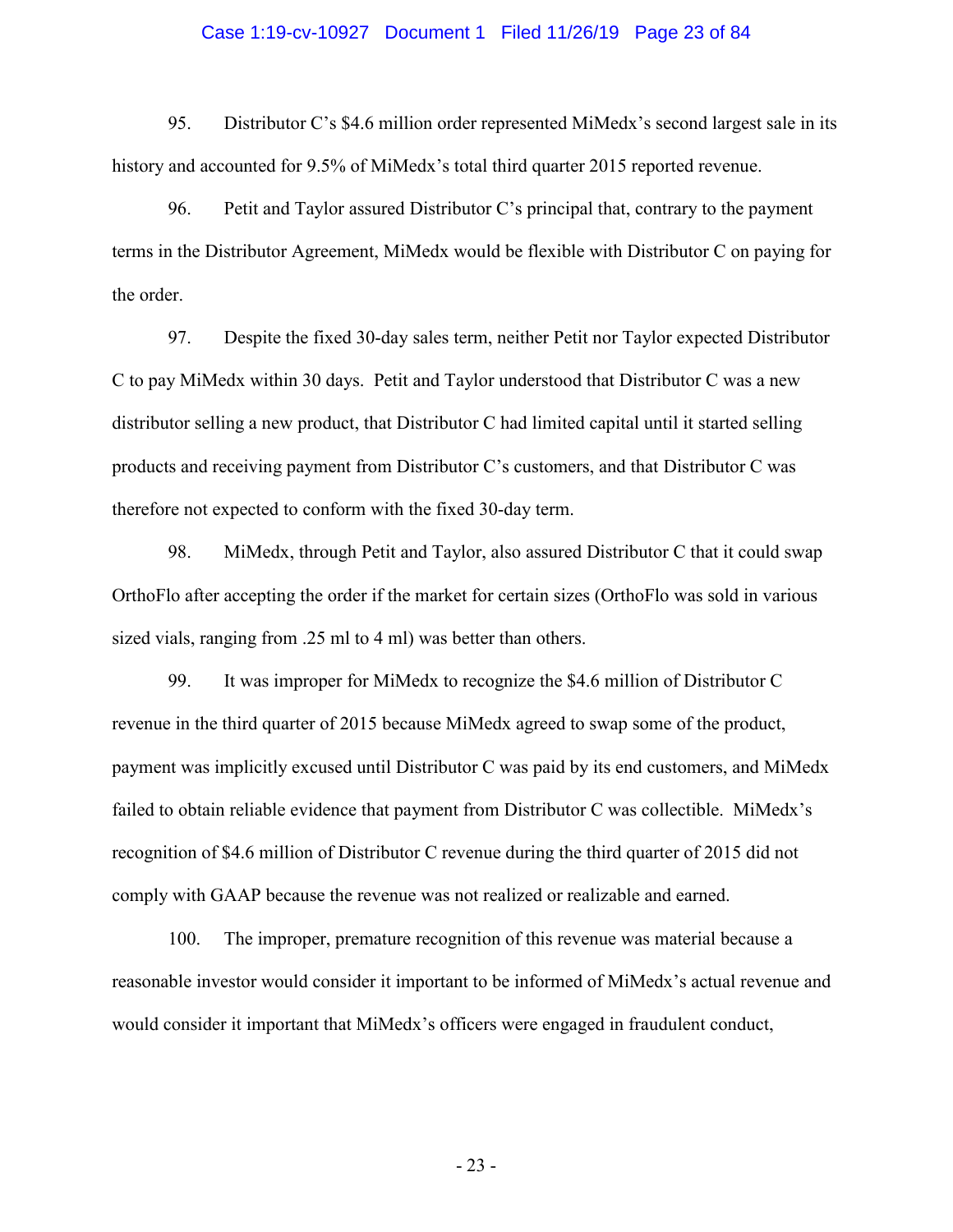#### Case 1:19-cv-10927 Document 1 Filed 11/26/19 Page 24 of 84

including misstatements of revenue and deceptive acts in furtherance of those misstatements in order to artificially increase revenue to show quarter-over-quarter revenue growth.

101. In light of the above-alleged facts, including the circumstances leading to the accounting entries, as well as their own background, education, and job responsibilities, Petit and Taylor knew or were reckless in not knowing and were negligent in not knowing that recording the Distributor C revenue described above during the third quarter of 2015 was improper and did not comply with GAAP.

102. On or about November 6, 2015, Petit signed the management representation letter to Auditor A in connection with Auditor A's third quarter 2015 review of MiMedx's financial statements. Through this letter, Petit made materially false and misleading statements and material omissions regarding transactions with Distributor C, including but not limited to falsely and misleadingly representing that:

- a. He had fulfilled his responsibilities for the preparation and fair presentation of the financial statements in accordance with GAAP;
- b. There were no material transactions that had not been properly recorded in the accounting records underlying the financial statements; and
- c. He had no knowledge of any fraud or suspected fraud involving management, employees who have significant roles in internal control, or which could have a material effect on the financial statements.

### **B. Petit Fraudulently Concealed His Family's Loan to Distributor C**

103. In or about November 2015, Distributor C's principal informed Petit that Distributor C did not have money to pay MiMedx for its orders. He informed Petit he had been turned down for a commercial loan, and he did not know how to obtain money to pay his debt to MiMedx. He also explained that he did not want to dilute his ownership of Distributor C, so he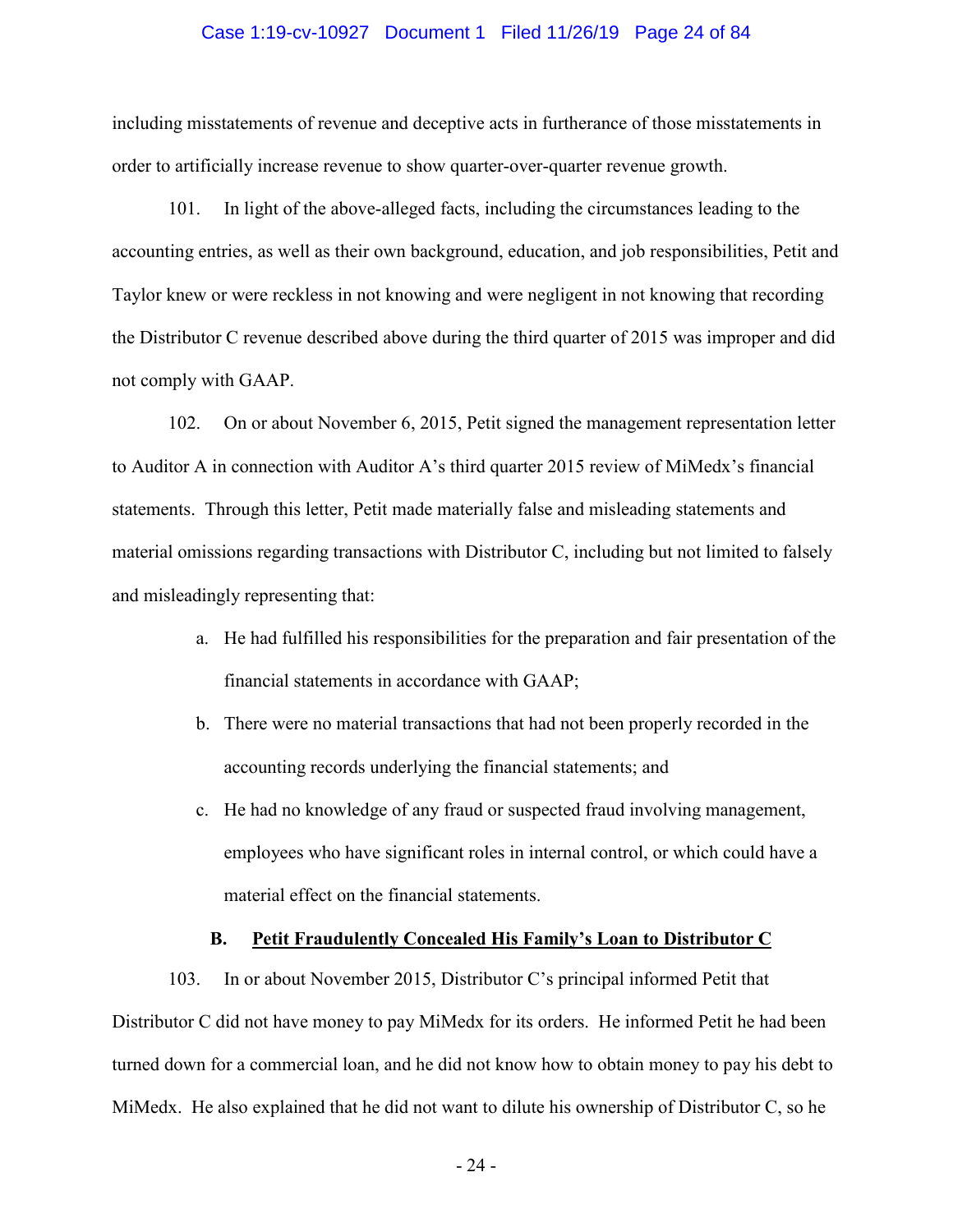#### Case 1:19-cv-10927 Document 1 Filed 11/26/19 Page 25 of 84

was not looking for equity investors. He asked Petit if Petit knew anyone who might loan money to Distributor C.

104. Petit referred Distributor C's principal to Petit's son-in-law. Distributor C's principal contacted Petit's son-in-law, and in or around November or December 2015, Petit arranged for Distributor C's principal to meet his son-in-law and two of his adult children (collectively, the "Petit Children") at MiMedx's headquarters to discuss Distributor C.

105. The Petit Children agreed to loan Distributor C approximately \$1.5 million through a newly-formed limited liability company ("LLC"). The Petit Children funded the loan with funds withdrawn from trust accounts Petit had established for them.

106. Petit received drafts of the LLC agreement forming the Petit Children's new entity, the promissory note for the loan to Distributor C, and a pledge and security agreement related to the loan. Petit also sent a draft of the promissory note to Distributor C's principal.

107. On or about December 21, 2015, Distributor C received a \$1.5 million loan from the Petit Children's LLC. Over the next two weeks, Distributor C used the proceeds of the loan to pay MiMedx approximately \$1.2 million, which represented Distributor C's first substantial payments to MiMedx on the \$4.6 million third quarter orders.

108. Petit learned no later than December 25, 2015, that the Petit Children had loaned the money to Distributor C when his son-in-law confirmed that fact to him.

109. Based, in part, on the comfort that Distributor C had the ability to pay for additional product because of the \$1.2 million payments made for past purchases, MiMedx, through Petit and Taylor, authorized a new shipment to Distributor C and recognized approximately \$1 million of additional Distributor C revenue on December 30, 2015.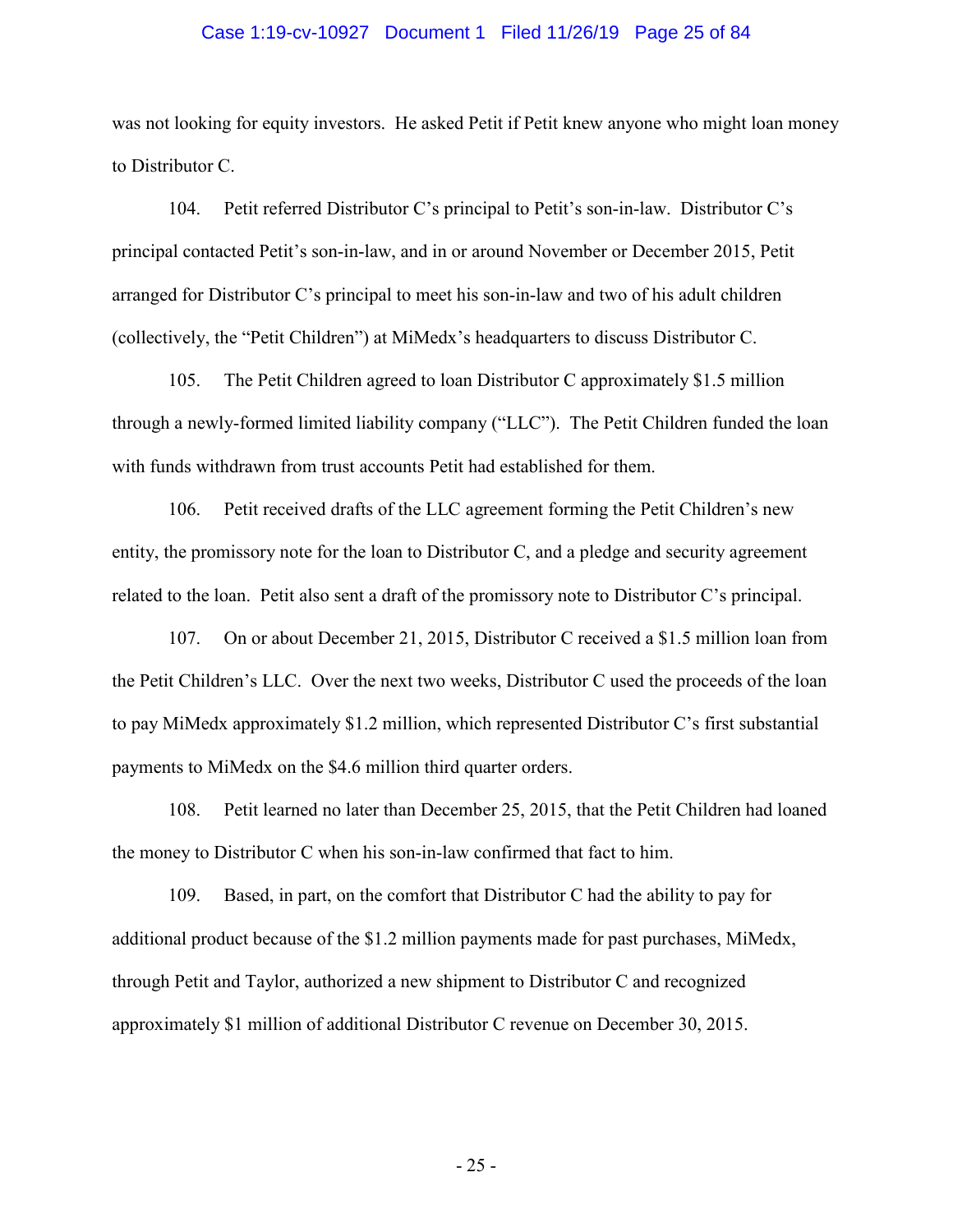#### Case 1:19-cv-10927 Document 1 Filed 11/26/19 Page 26 of 84

110. Petit never disclosed to MiMedx's internal accounting staff or Auditor A that he knew as of November 2015 that Distributor C had been rejected for a commercial loan and lacked capital to pay its \$4.6 million accounts receivable balance to MiMedx.

111. Petit never disclosed to MiMedx's internal accounting staff or Auditor A that the Petit Children loaned Distributor C \$1.5 million, which allowed Distributor C to make its \$1.2 million in payments during the fourth quarter of 2015.

112. On or about February 29, 2016, Petit signed the management representation letter to Auditor A in connection with Auditor A's 2015 annual audit of MiMedx's financial statements. Through this letter, Petit made materially false and misleading statements and material omissions regarding transactions with Distributor C, including but not limited to falsely and misleadingly representing that:

- a. He had fulfilled his responsibilities for the preparation and fair presentation of the financial statements in accordance with GAAP;
- b. There were no material transactions that had not been properly recorded in the accounting records underlying the financial statements;
- c. He had no knowledge of any fraud or suspected fraud involving management, employees who have significant roles in internal control, or which could have a material effect on the financial statements; and
- d. There are no side agreements or other arrangements (either written or oral) that have not been disclosed to Auditor A.

## **V. MiMedx's and Petit's Fraudulent Conduct Related to Distributor D**

113. In the third and fourth quarters of 2015, Petit caused MiMedx to improperly and prematurely recognize approximately \$2.65 million in revenue related to sales to Distributor D.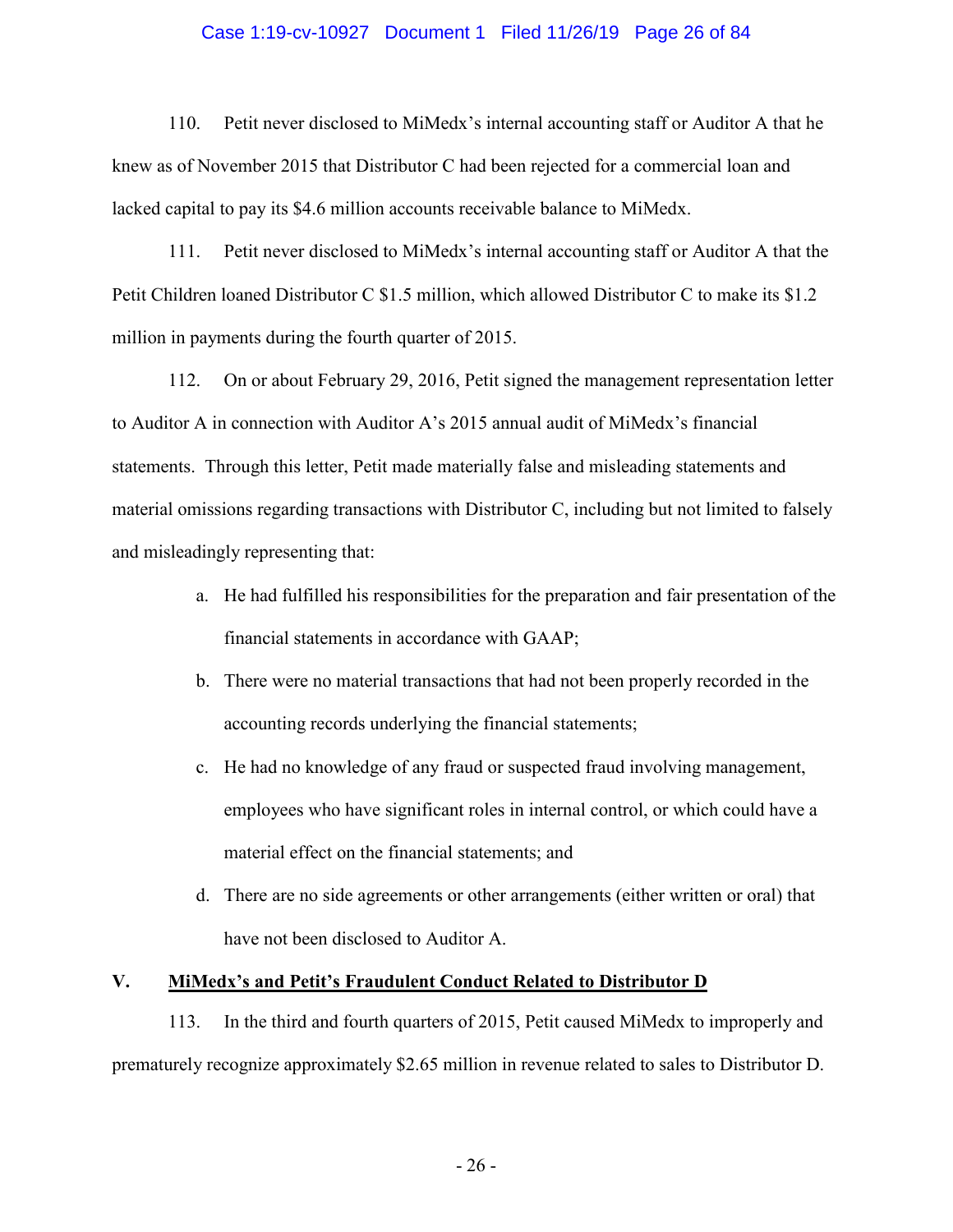### Case 1:19-cv-10927 Document 1 Filed 11/26/19 Page 27 of 84

The approximately \$2.2 million in revenue MiMedx recognized improperly and prematurely in the third quarter represented approximately 4% of MiMedx's reported revenue in that quarter.

# **A. Fraudulent and Improper Recognition of Distributor D Revenue in the Third Quarter 2015**

114. Starting in the third quarter of 2015, MiMedx, through Petit and Taylor, and Distributor D began discussions about ways the two businesses could work together. Distributor D was a distributor of a MiMedx competitor's products and was also developing its own line of biologic products.

115. In September 2015, MiMedx and Distributor D scientific staff engaged in meetings about the companies' products as part of discussions about a possible strategic transaction or acquisition by MiMedx. MiMedx was also looking for sales channels for its new OrthoFlo product.

116. On or about September 18, 2015, Sales Executive 1 emailed Petit, Taylor, and other senior MiMedx executives to discuss a call he had with one of Distributor D's principals that day:

> They are excited to work with us and he asked me "what can I personally do for you." I told him we will need to move a significant amount of liquid into his freezer and he said "it's done." This couldn't have happened at a better time.

117. MiMedx, through Petit and Taylor, and Distributor D discussed a distributor agreement, but they did not reach agreement on terms of the relationship by the end of the third quarter.

118. Despite not having a signed distributor agreement or agreement on the terms governing any purchases, Distributor D submitted POs on the final days of the third quarter of 2015 for approximately \$2.2 million of MiMedx products, including approximately \$1.45 million of OrthoFlo and approximately \$740,000 of other MiMedx products. Distributor D's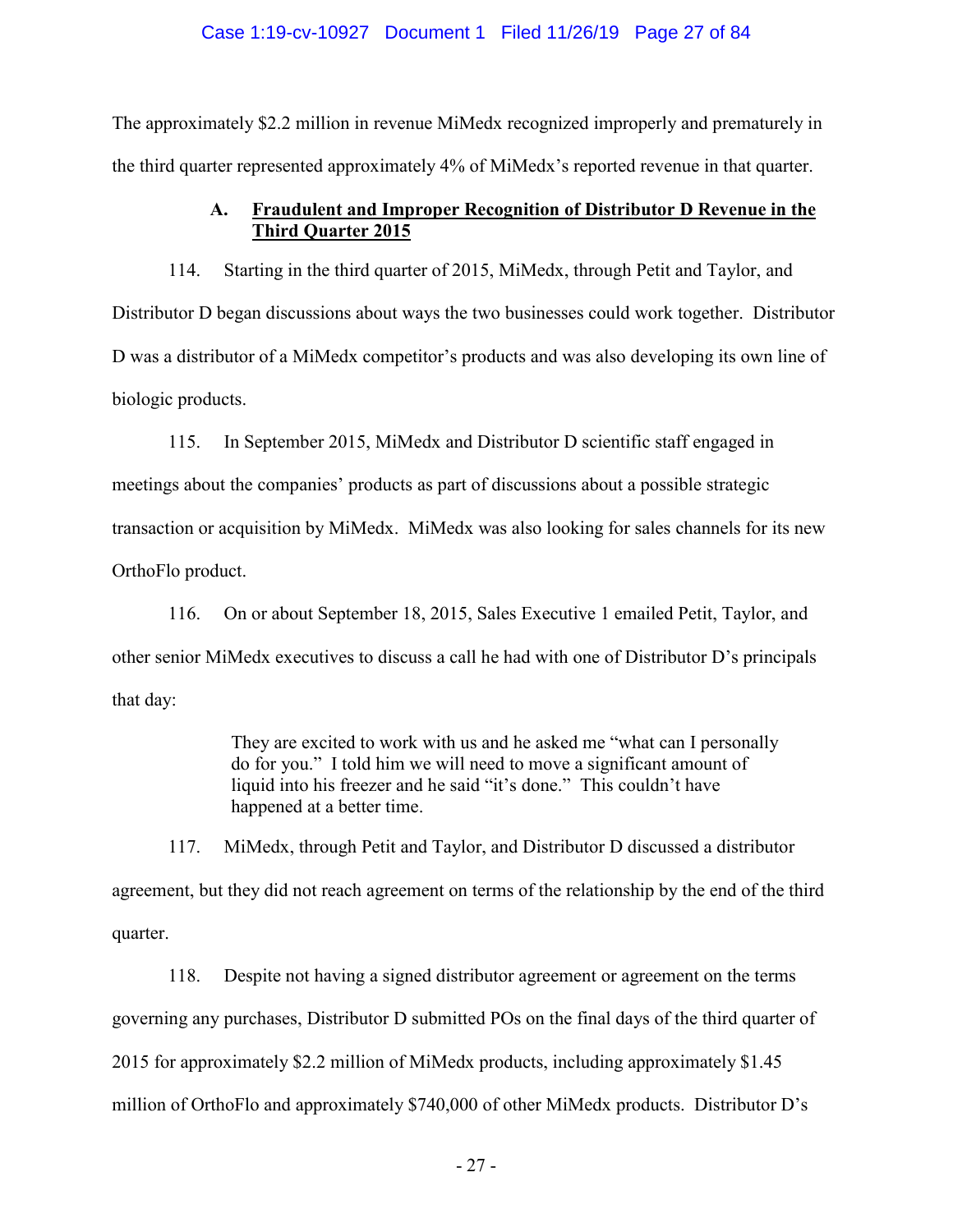#### Case 1:19-cv-10927 Document 1 Filed 11/26/19 Page 28 of 84

POs stated that payment was due on a fixed 30 day term, but Petit, Taylor, and Distributor D each understood that Distributor D would not be required to make payment within 30 days.

119. Distributor D submitted POs for the products and quantities that MiMedx identified for Distributor D, which were products and quantities in MiMedx's inventory that could be shipped before the close of the third quarter, including larger sized vials of OrthoFlo that Distributor D did not need or want. MiMedx, through Petit, agreed with Distributor D that Distributor D could later swap large sized OrthoFlo vials for smaller sized vials.

120. It was improper and premature for MiMedx to recognize the \$2.2 million of Distributor D revenue in the third quarter of 2015 because the parties were still negotiating the terms of the arrangement. MiMedx's recognition of \$2.2 million of Distributor D revenue during the third quarter of 2015 did not comply with GAAP because the revenue was not realized or realizable and earned.

121. The improper, premature recognition of this revenue was material because a reasonable investor would consider it important to be informed of MiMedx's actual revenue and would consider it important that MiMedx's officers were engaged in fraudulent conduct, including misstatements of revenue and deceptive acts in furtherance of those misstatements in order to artificially increase revenue to show quarter-over-quarter revenue growth.

122. In light of the above-alleged facts, including the circumstances leading to the accounting entries, as well as his own background, education, and job responsibilities, Petit knew or was reckless in not knowing and was negligent in not knowing that recording the Distributor D revenue described above during the third quarter of 2015 was improper and did not comply with GAAP.

- 28 -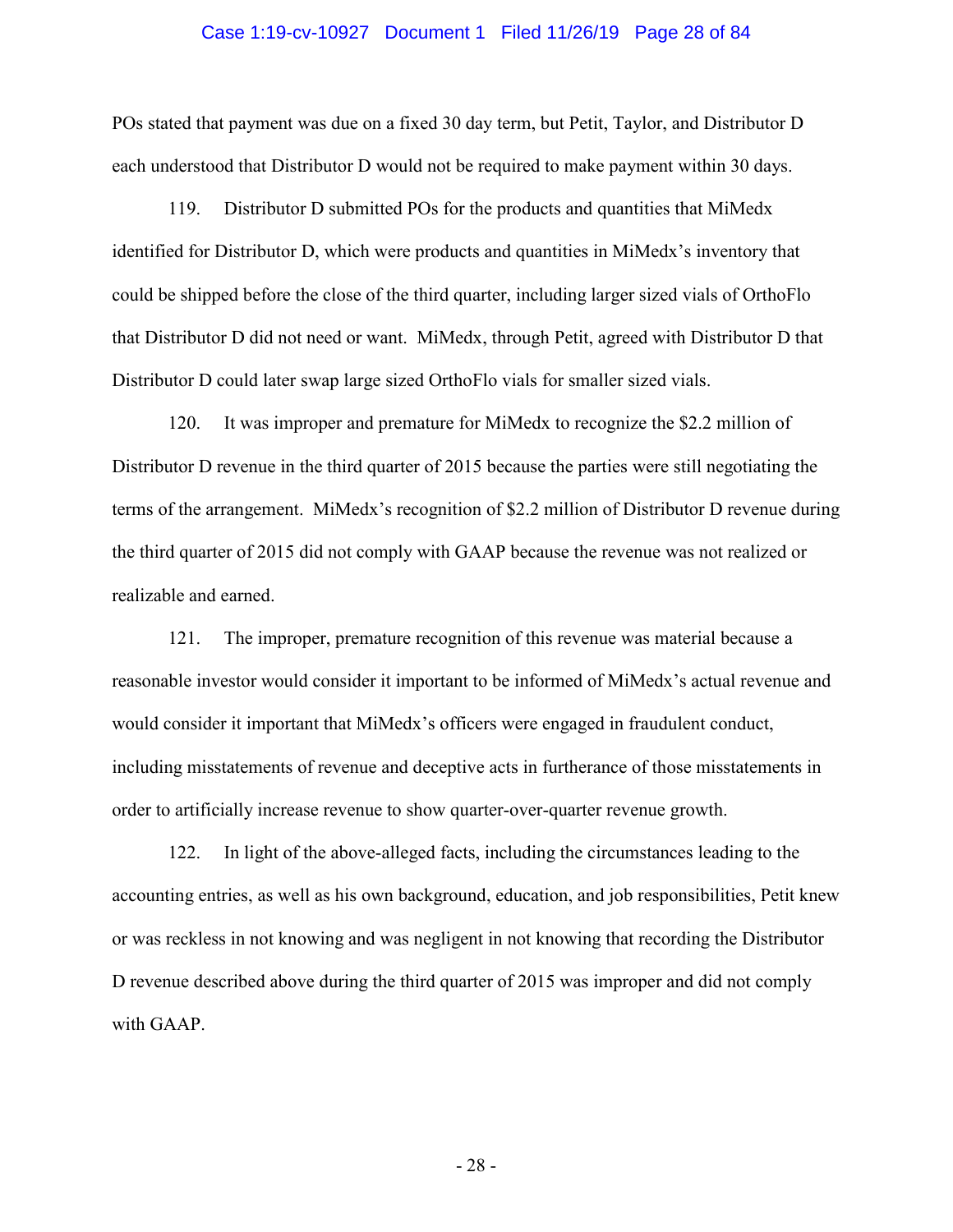#### Case 1:19-cv-10927 Document 1 Filed 11/26/19 Page 29 of 84

123. On or about November 6, 2015, Petit signed the management representation letter to Auditor A in connection with Auditor A's third quarter 2015 review of MiMedx's financial statements. Through this letter, Petit made materially false and misleading statements and material omissions regarding transactions with Distributor D, including but not limited to falsely and misleadingly making the representations listed in paragraph 102.

## **B. Fraudulent and Improper Recognition of Distributor D Revenue in the Fourth Quarter 2015**

124. During the fourth quarter of 2015, negotiations between MiMedx and Distributor D regarding the distributor agreement continued. Among other items, negotiations related to non-compete language in MiMedx's standard distributor agreement. Distributor D both had a substantial inventory of MiMedx competitor products it wanted to sell and was developing its own biologic products, some of which would compete with MiMedx if brought to market. Distributor D wanted assurances that it would not be bound by the non-compete language if acquisition talks between MiMedx and Distributor D fell apart.

125. On or about December 31, 2015, Petit sent Distributor D a side letter, dated September 25, 2015, stating "if our discussions do not come to a conclusion within a reasonable period of time and you still wish to produce your own amniotic products, we will commit to exchange or take back any of our amniotic related products." This side letter confirmed a right of return for Distributor D that precluded revenue recognition for the third quarter sales and also precluded recognition of the fourth quarter sale.

126. After receiving the Petit side letter, Distributor D agreed to sign a MiMedx distributor agreement. Distributor D, however, did not execute the distributor agreement until late January 2016, after MiMedx had acquired Distributor D and Distributor D's principals had become MiMedx employees.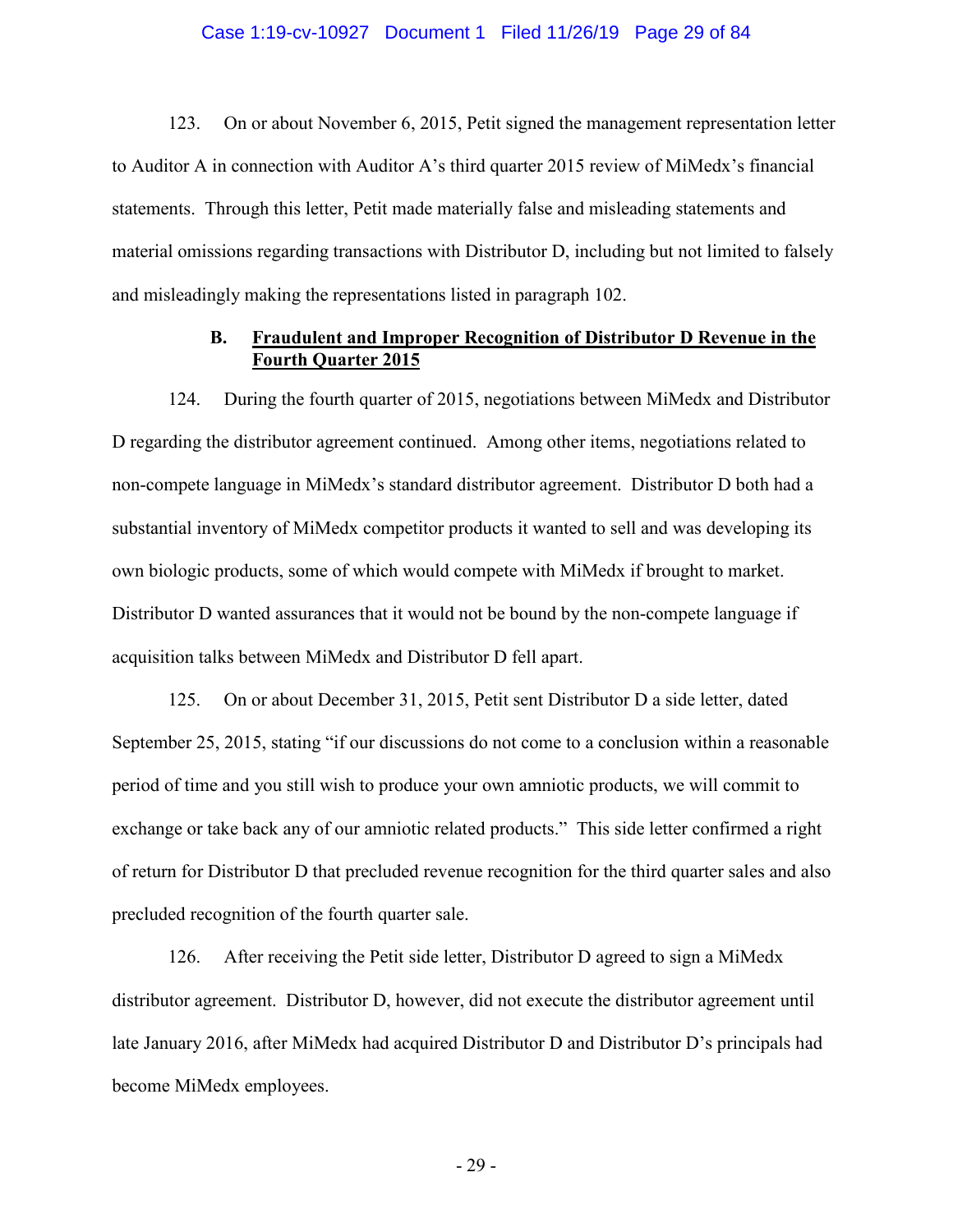#### Case 1:19-cv-10927 Document 1 Filed 11/26/19 Page 30 of 84

127. After receiving the Petit side letter, Distributor D also placed a MiMedx order worth \$450,000, for specific products and quantities supplied by MiMedx, including products Distributor D had never sold and for which Distributor D had no customers.

128. Petit never disclosed to MiMedx's internal accounting staff or Auditor A that he had sent the Distributor D side letter or granted a right of return.

129. It was improper and premature for MiMedx to recognize the \$450,000 of Distributor D revenue in the fourth quarter of 2015 because Distributor D had a right of return and collectibility was not reasonably assured. MiMedx's recognition of \$450,000 of Distributor D revenue during the fourth quarter of 2015 did not comply with GAAP because the revenue was not realized or realizable and earned.

130. The improper, premature recognition of this revenue was material because a reasonable investor would consider it important to be informed of MiMedx's actual revenue and would consider it important that MiMedx's officers were engaged in fraudulent conduct, including misstatements of revenue and deceptive acts in furtherance of those misstatements in order to artificially increase revenue to show quarter-over-quarter revenue growth.

131. In light of the above-alleged facts, including the circumstances leading to the accounting entries, as well as his own background, education, and job responsibilities, Petit knew or was reckless in not knowing and was negligent in not knowing that recording the Distributor D revenue described above during the fourth quarter of 2015 was improper and did not comply with GAAP.

132. On or about January 10, 2016, MiMedx publicly disclosed that it had signed a definitive agreement to acquire Distributor D for a combination of cash and stock totaling approximately \$10 million. After acquisition, MiMedx consolidated Distributor D's financial

- 30 -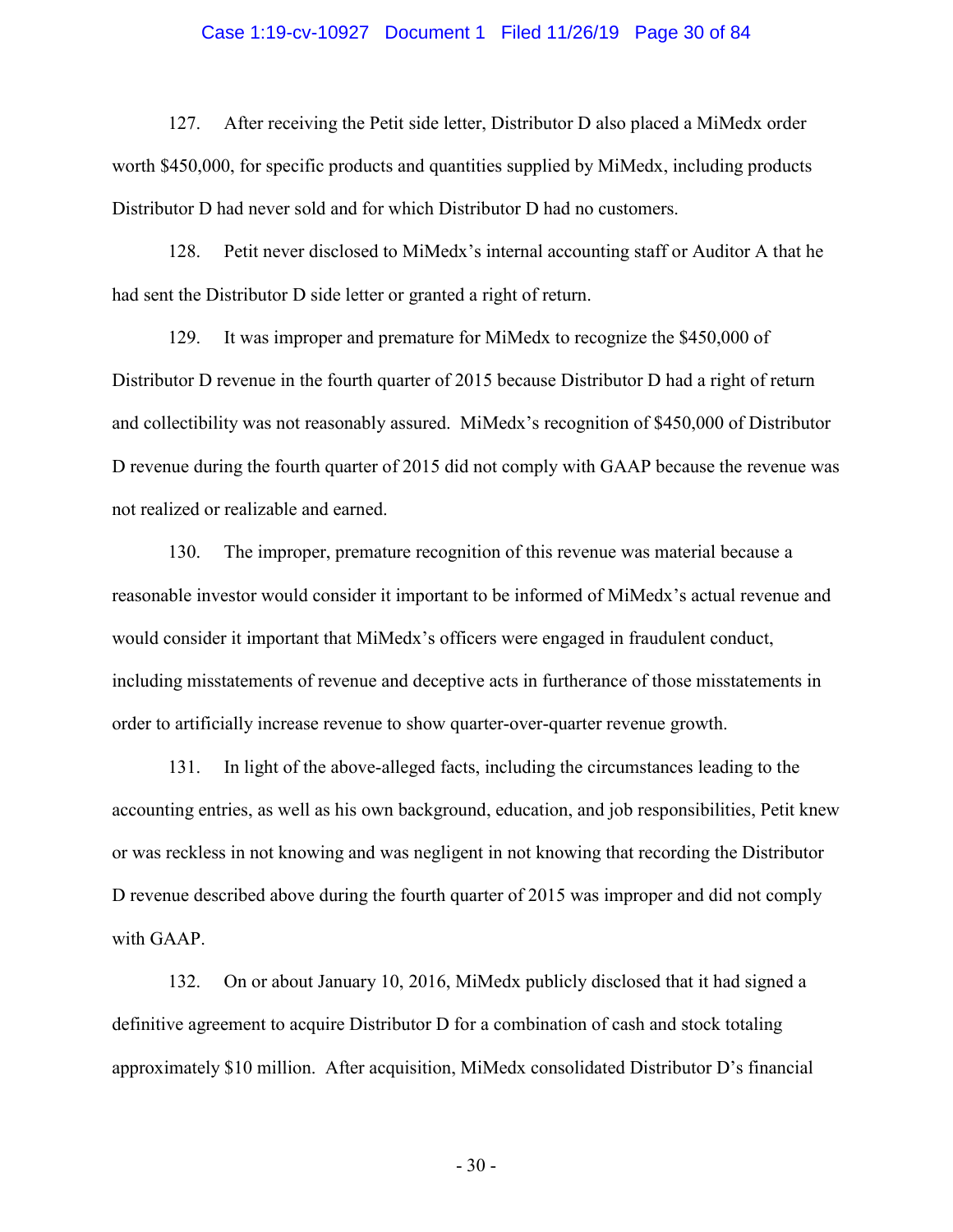#### Case 1:19-cv-10927 Document 1 Filed 11/26/19 Page 31 of 84

statements into its own, which had the practical effect of eliminating Distributor D's approximately \$2.4 million accounts receivable balance.

133. On or about February 29, 2016, Petit signed the management representation letter to Auditor A in connection with Auditor A's 2015 annual audit of MiMedx's financial statements. Through this letter, Petit made materially false and misleading statements and material omissions regarding transactions with Distributor D, including but not limited to falsely and misleadingly making the representations listed in paragraph 112.

#### **VI. Defendants' Fraudulent Conduct Related to Distributor E**

134. From approximately 2012-2017, Distributor E was a distributor of MiMedx products to U.S. Department of Veterans Affairs and U.S. Department of Defense medical facilities (collectively, the "VA"). Based on the conduct of Petit, Taylor, and Senken, MiMedx improperly and prematurely recognized revenue on sales to Distributor E from not later than January 1, 2013, to the end of the relationship in July 2017.

135. Distributor E was MiMedx's largest customer for much of the relationship, and Petit personally managed almost all interactions with Distributor E's principals. Distributor E sales represented 56% of MiMedx's total reported revenue in 2013; 34% of total reported revenue in 2014; 24% of total reported revenue in 2015; and a declining annual percentage thereafter, as both MiMedx's total sales grew and Distributor E revenue decreased.

136. Between 2012 and 2017, MiMedx reported more than \$150 million in Distributor E revenue, approximately 8% of which was never collected.

137. In April 2012, MiMedx and Distributor E entered into a written distribution agreement, which was amended four times between approximately 2012 and 2016. Under the terms of the distribution agreement and its amendments, MiMedx made direct sales to Distributor E, meaning title and risk of loss passed upon shipment and payment was due within a

- 31 -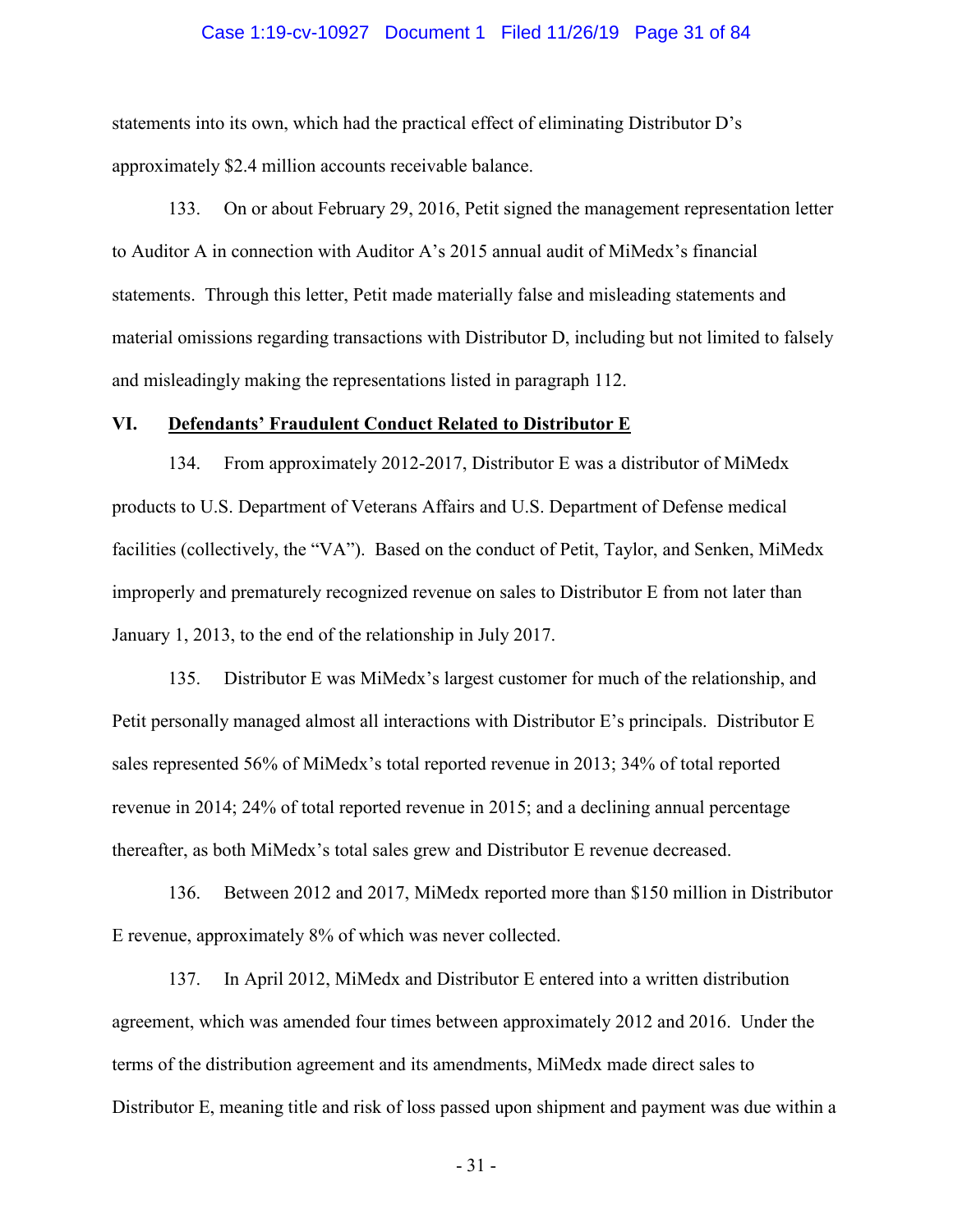#### Case 1:19-cv-10927 Document 1 Filed 11/26/19 Page 32 of 84

specific period of time after the invoice date, without regard to Distributor E's sales to its customers.

138. On this basis, MiMedx recognized Distributor E revenue at the time it shipped product to Distributor E.

139. By at least January 1, 2013, however, Petit and Taylor entered into a side arrangement with Distributor E that, contrary to the terms of the written agreement, transformed it, in substance, into a consignment relationship in which Distributor E was not required to pay MiMedx for any product unless and until it received payment from the VA. Senken knew or was reckless in not knowing and should have known about this agreement. As a result of this side arrangement, MiMedx should have recognized Distributor E revenue at the time Distributor E paid MiMedx. MiMedx's recognition of revenue at the time of shipment to Distributor E was improper and contrary to GAAP.

140. As a result, MiMedx's reported revenue from sales to Distributor E was improperly and prematurely recognized, and MiMedx misstated its revenue in every quarter from at least the first quarter of 2013 through the third quarter of 2017.

141. The improper, premature recognition of this revenue, in each period, was material because a reasonable investor would consider it important to be informed of MiMedx's actual revenue and would consider it important that MiMedx's officers were engaged in fraudulent conduct.

### **A. Development of the Undisclosed Distributor E Side Arrangement**

142. When MiMedx began its relationship with Distributor E in or around 2012, Distributor E purchased limited quantities of MiMedx products.

143. In late 2012, MiMedx, through Petit and Taylor, asked Distributor E to make bulk orders of product to stock at the VA on consignment, pursuant to consignment agreements

- 32 -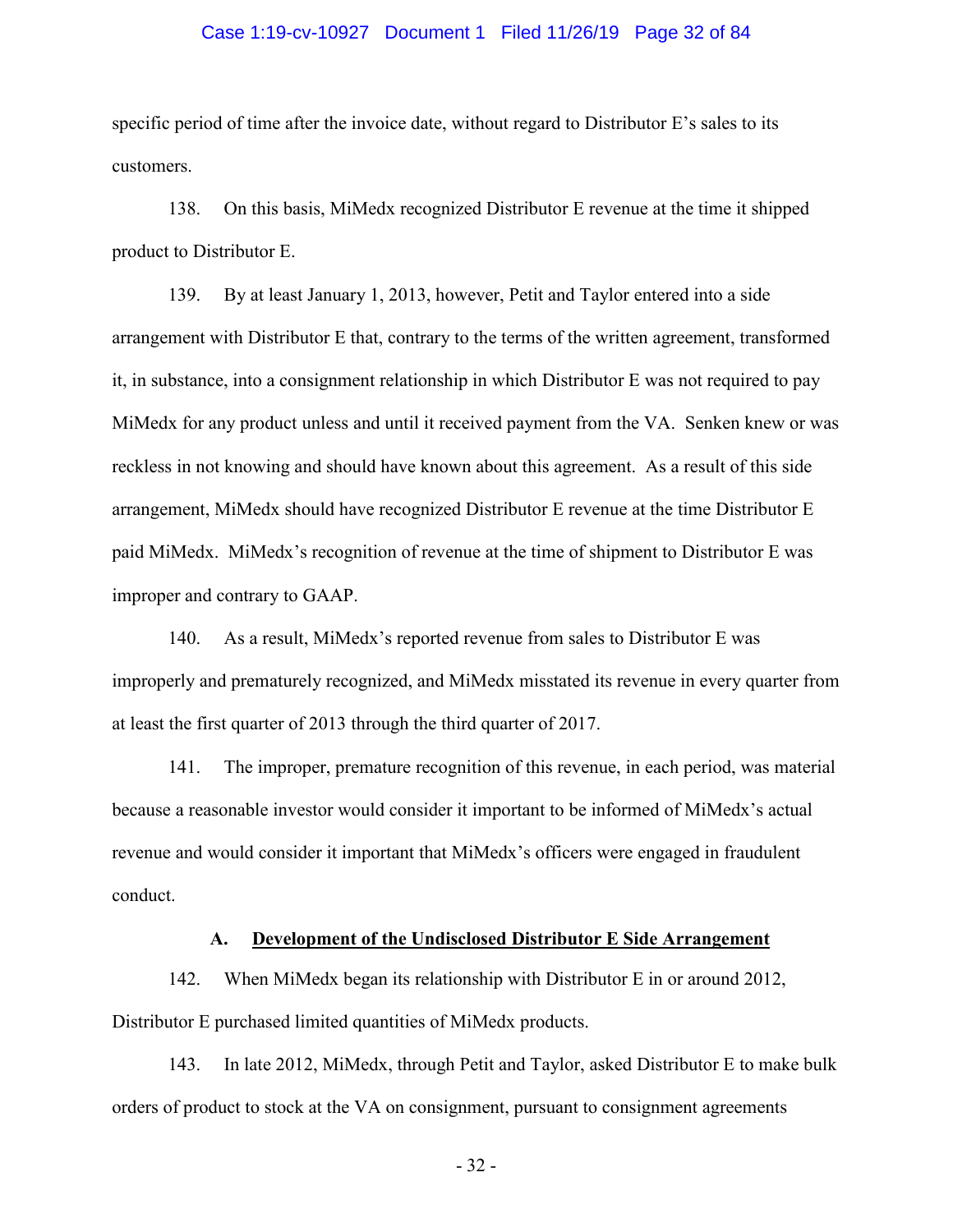#### Case 1:19-cv-10927 Document 1 Filed 11/26/19 Page 33 of 84

between Distributor E and various VA facilities. Distributor E was willing to use its VA consignment agreements for MiMedx products but did not want to be liable for payment to MiMedx until the VA used the Distributor E products and committed to pay Distributor E.

144. To get Distributor E to agree to order products on a bulk basis and stock the inventory at the VA, MiMedx, through Petit and Taylor, excused payment from Distributor E until the VA issued a PO to Distributor E for products used, which was contrary to the terms of the written distribution agreement. Senken knew or was reckless in not knowing and should have known about this agreement.

145. MiMedx, through Petit and Taylor, also agreed to credit Distributor E for any dropped, damaged, or missing products stocked at the VA in Distributor E's consignment inventory, and Senken knew or was reckless in not knowing and should have known about this agreement.

146. MiMedx also agreed, through Petit and Taylor, to allow Distributor E to return to MiMedx any products stocked at the VA in Distributor E's consignment inventory that the VA did not want and asked to have returned, and Senken knew or was reckless in not knowing and should have known about this agreement. Risk of loss for the products did not transfer to Distributor E at the time MiMedx shipped products to the VA.

147. In this manner, MiMedx, through Petit and Taylor, and Distributor E agreed to a side arrangement that was, in substance, a consignment relationship. Based on this side arrangement, GAAP prohibited revenue recognition at the time of shipment because revenue from sales to Distributor E was not realized or realizable and earned. Nonetheless, MiMedx recognized revenue at the time of shipment throughout the relationship.

- 33 -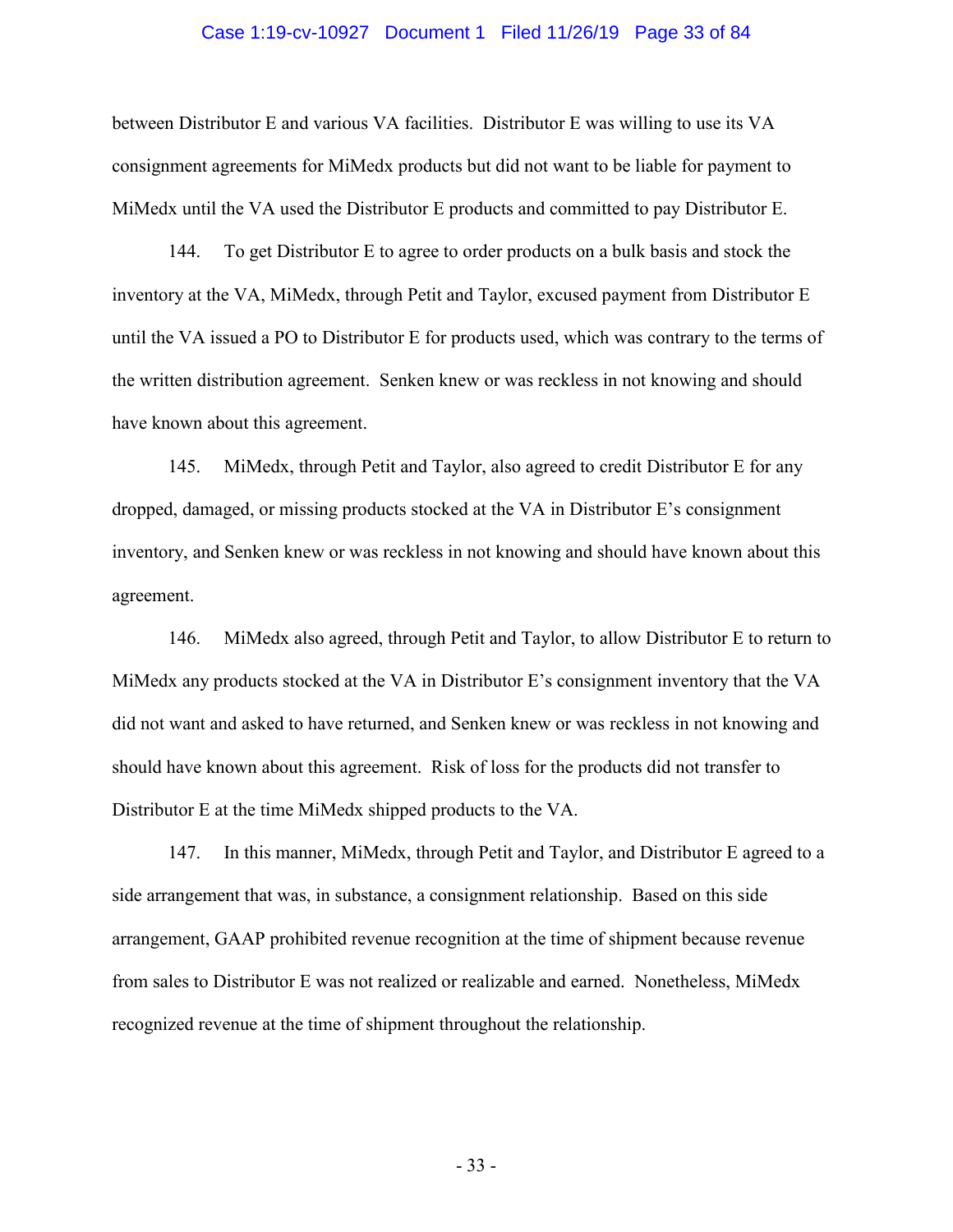### **B. MiMedx's Agreement to the Distributor E Side Arrangement**

148. MiMedx's actions demonstrate that MiMedx, through Petit and Taylor, and Distributor E had an agreement over the key aspects of the side arrangement that was contrary to the terms of the distribution agreement. Senken knew or was reckless in not knowing and should have known about this arrangement.

## *Payment Practices*

149. Petit and Taylor caused MiMedx to devote substantial time and money to managing the payment aspects of the Distributor E side arrangement. Senken knew or was reckless in not knowing and should have known about this arrangement.

150. MiMedx closely tracked Distributor E's receipt of POs from the VA, which obligated the VA to pay Distributor E for products used.

151. Each weekday from late 2012 to the 2017 end of the relationship, Distributor E sent to MiMedx a daily report listing each product for which Distributor E had received a PO from the VA, the price the VA paid for the product, and the patient on whom the product was used.

152. The report was sent to a group reporting directly to Executive Vice President 1, one of Taylor's direct reports. This group was known internally as the reconciliation group or federal reconciliation group ("Reconciliation Group"). At its peak, three full-time employees worked in the Reconciliation Group. The Reconciliation Group was located outside of MiMedx's accounting staff.

153. Reconciliation Group personnel emailed Executive Vice President 1 each day reporting the total dollar value of VA POs Distributor E had received. Executive Vice President 1 occasionally forwarded that email to Petit, Taylor, Senken, and others.

- 34 -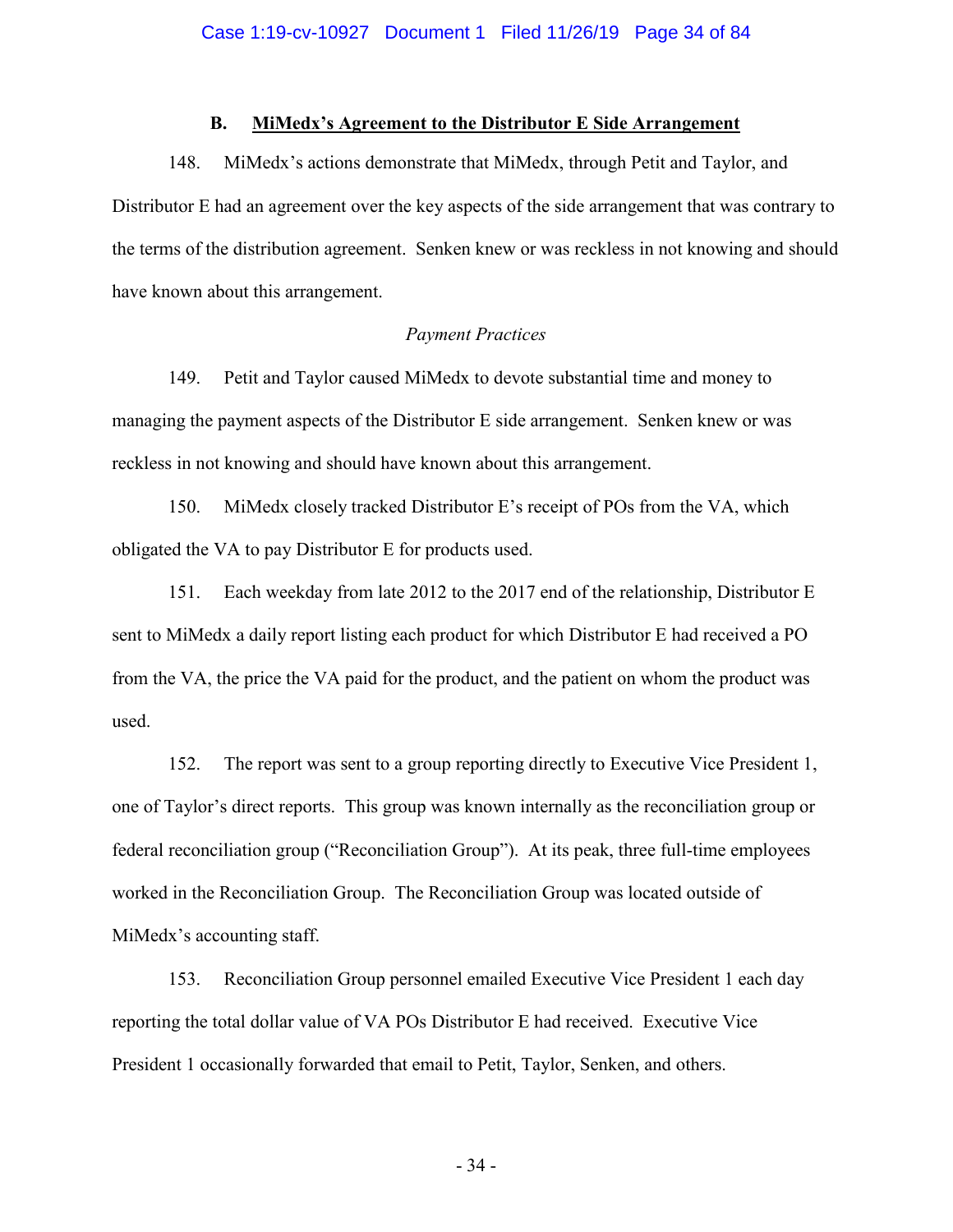#### Case 1:19-cv-10927 Document 1 Filed 11/26/19 Page 35 of 84

154. The Reconciliation Group created tables called "Weekly Revenue" that compiled the daily totals from Distributor E's daily reports. The Weekly Revenue table was circulated each Monday to Executive Vice President 1, Controller 1, who reported directly to Senken, and another MiMedx accounting employee. The Weekly Revenue table was occasionally forwarded to Petit, Taylor, and Senken.

155. Approximately 10 days after the close of each week, Distributor E paid MiMedx the total cash amount identified in the Weekly Revenue table, to the penny. Reconciliation Group staff confirmed against their records that Distributor E's payment matched the anticipated amount.

156. In this manner, Distributor E paid MiMedx only the value of Distributor E's sales to the VA, its end customer. Petit, Taylor, and Senken knew or were reckless in not knowing about this arrangement, and each of them knew or were reckless in not knowing that MiMedx devoted substantial resources to ensure Distributor E paid MiMedx the full value of its VA sales, within days of use of the product. Distributor E made payments according to this arrangement from at least January 2013 through the end of the relationship in 2017. At no point during that period did Distributor E make payments consistent with the terms of the distribution agreement.

157. In September 2013, Controller 1, then MiMedx's controller and Senken's direct report, forwarded to Senken an email showing a Distributor E Weekly Revenue table and stated:

> This may not be the first time that you are seeing this, but it is the first time that I am seeing this. It looks like we tell them what to pay based on their weekly revenue? So our 75-80 days for payment is only a coincidence.

158. Senken did not express surprise or concern. As discussed below, Senken would receive a similar report from a different controller three years later and, again, express no

- 35 -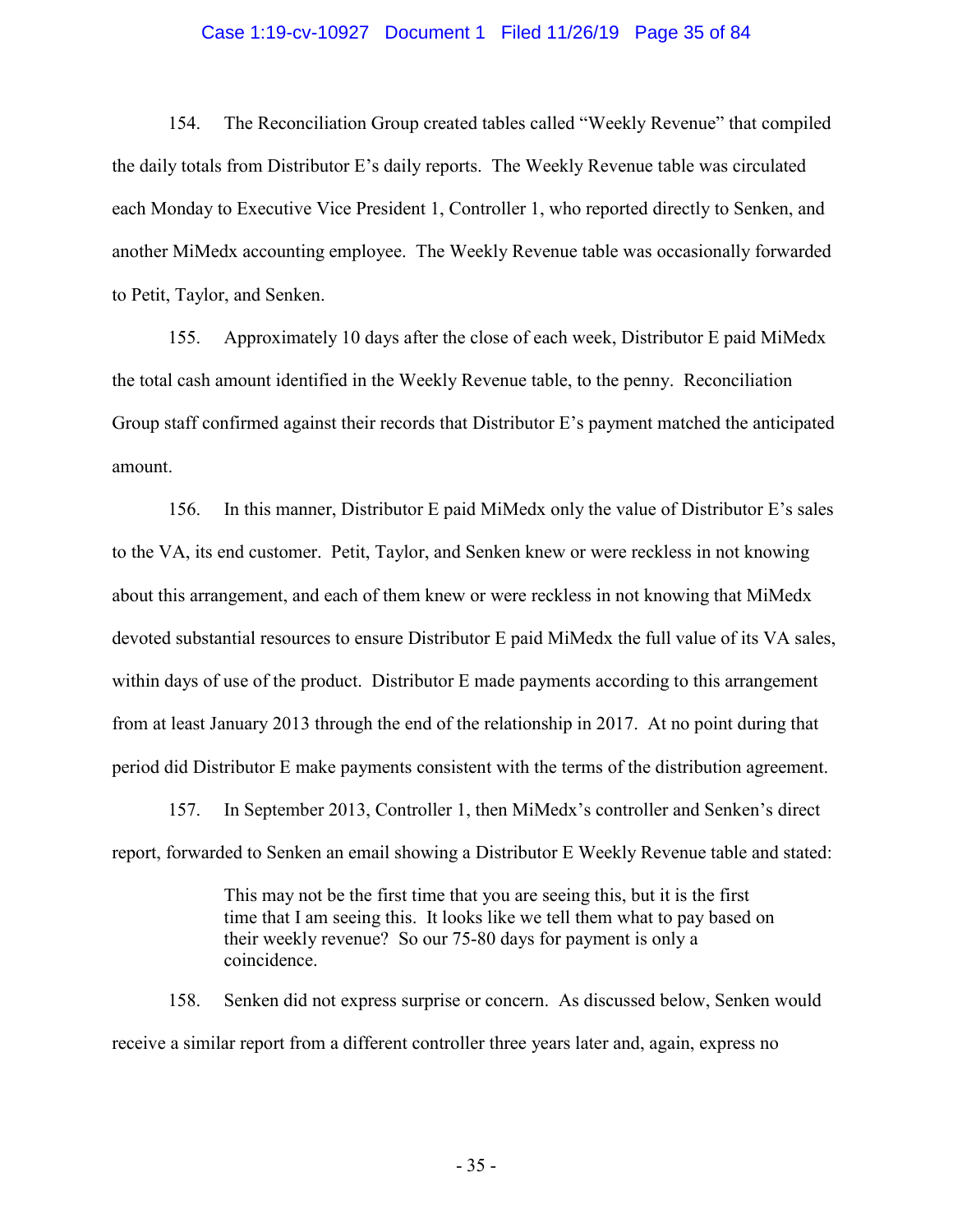#### Case 1:19-cv-10927 Document 1 Filed 11/26/19 Page 36 of 84

surprise or concern and make no further inquiry into MiMedx's accounting for sales to Distributor E.

159. Distributor E made approximately 12 payments from 2013 to 2017 that were "early" or "advance" payments. However, each such payment amount was calculated based on the side agreement payment practice and subsequent payments were reduced to account for the "early" payments until Distributor E resumed paying pursuant to the side agreement. These "early" payments were requested by MiMedx to improve cash flow performance and were agreed to by Distributor E in exchange for discounts on its accounts receivable balance.

160. MiMedx had no practices like the Reconciliation Group's for any distributor other than Distributor E.

## *Inventory Management*

161. Petit and Taylor caused MiMedx to devote substantial resources to managing the inventory stocked at the VAs, despite the fact that pursuant to the terms of the distribution agreement the product was purportedly owned by Distributor E. Petit, Taylor, and Senken knew or were reckless in not knowing and should have known that MiMedx sales personnel effectively managed the inventory at the VA.

162. Distributor E had no sales representatives that called on VA facilities with respect to MiMedx products.

163. Taylor—who directly supervised MiMedx's sales staff—and Petit required MiMedx sales staff to do quarterly physical inventory counts at each VA facility.

164. Sales staff reported inventory information back to the Reconciliation Group. If a product that the Reconciliation Group believed was supposed to be at a VA facility was missing from physical inventory, then it was the sale representative's responsibility to research what

- 36 -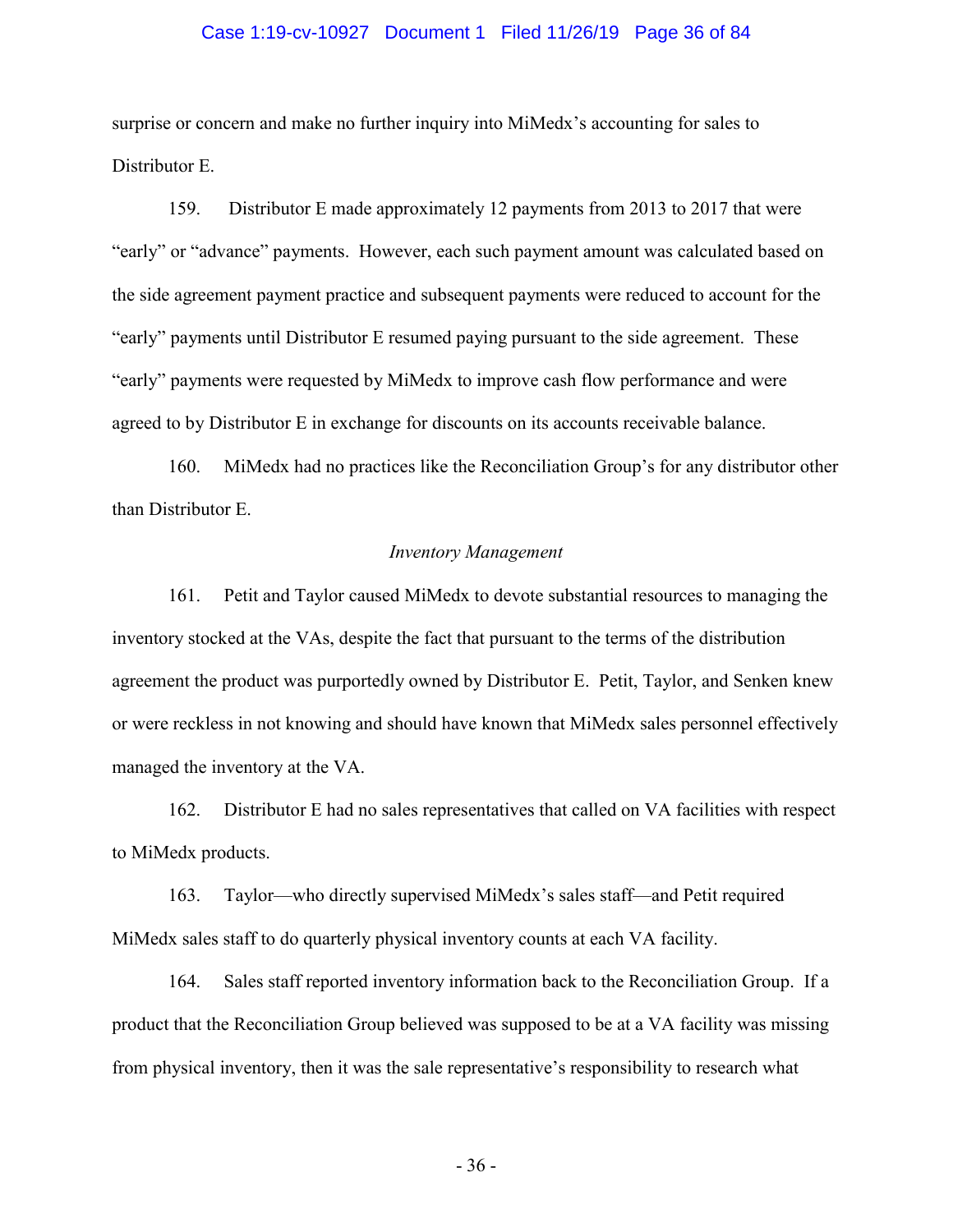## Case 1:19-cv-10927 Document 1 Filed 11/26/19 Page 37 of 84

happened to the product. In many cases, MiMedx determined that a product had been used, but the VA had not issued Distributor E a PO for the product (such products were referred within MiMedx as "Implanted No PO" products). Under the terms of the side arrangement, Distributor E was not required to pay MiMedx for the product until it received a PO from the VA, so it was the sales representative's responsibility to resolve the Implanted No PO product by working with VA medical staff to get the physician to submit the paperwork necessary for the VA to issue a PO.

165. If an Implanted No PO tissue could not be resolved in this way, then MiMedx credited Distributor E for the value of the missing tissue. Petit, Taylor, and Senken knew or were reckless in not knowing and should have known about Implanted No PO tissues and understood that MiMedx would have to credit Distributor E the value of these losses if the VA did not provide a PO to Distributor E.

166. Similarly, if MiMedx sales representatives reported that a product was dropped during a procedure or damaged while opening the packaging or otherwise, then MiMedx credited Distributor E the value of the loss. Petit, Taylor, and Senken knew of MiMedx's crediting practices for losses.

167. Similarly, if MiMedx sales representatives learned that a VA facility wanted to return products, MiMedx accepted that return and credited the Distributor E accounts receivable balance for the amount of the return. Petit, Taylor, and Senken, knew of MiMedx's crediting practices for Distributor E's product returns.

168. MiMedx retained risk of loss on all sales to Distributor E.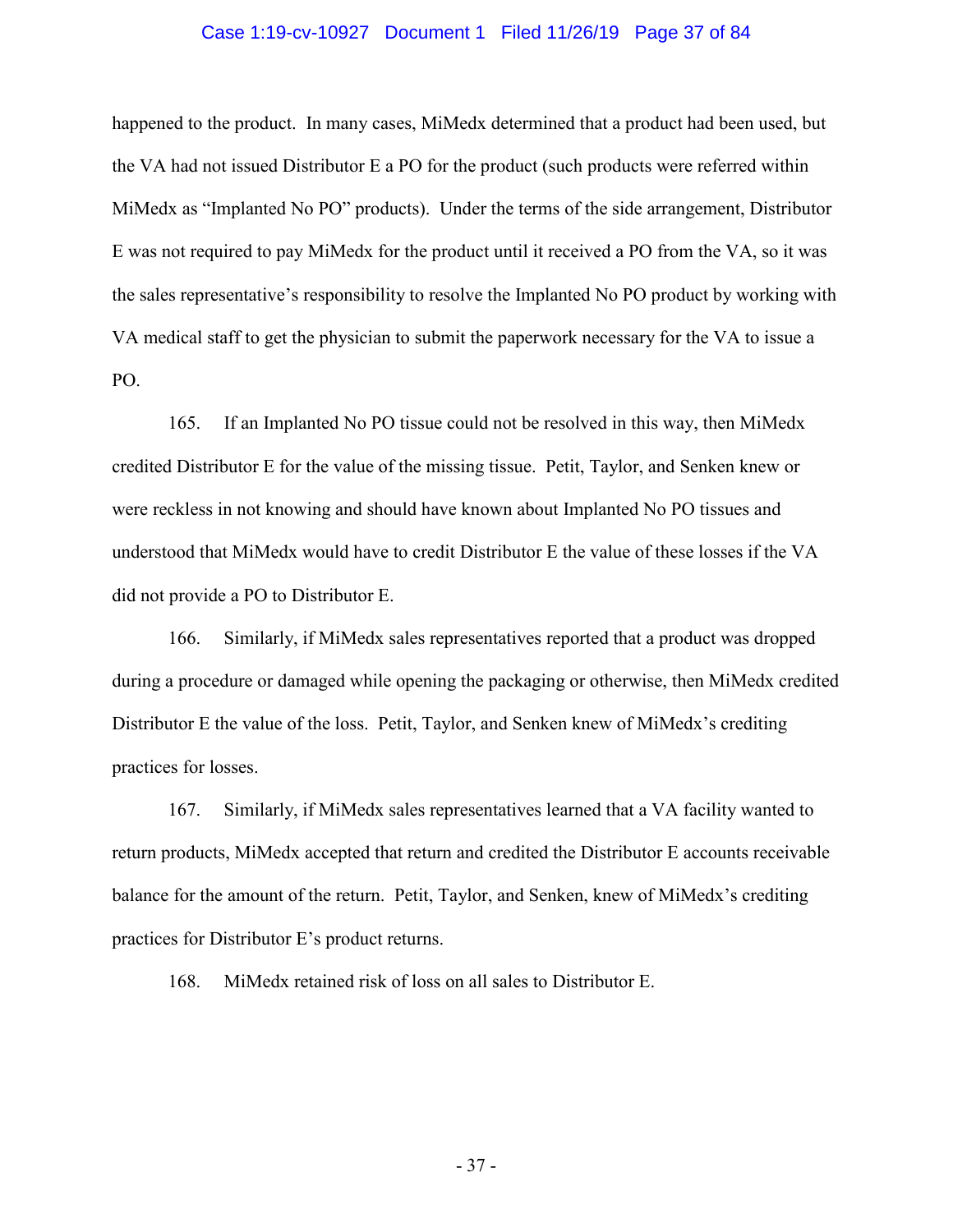# *Taylor's March 2013 Email*

169. MiMedx's conduct alone demonstrates its understanding and assent to the side

arrangement between MiMedx and Distributor E. On March 8, 2013, Taylor sent an email to

Distributor E acknowledging the course of dealing that was materially different from the

distribution agreement and agreeing to proceed in that manner (the "2013 Taylor Email").

170. Taylor wrote:

I want to reiterate the practical aspect of our relationship. Our contract states our legal terms and obligations, but like all business relationships, once signed, we need flexibility that meets both our business needs.

Contractually, [Distributor E] owns the inventory once received . . ., but practically speaking, MiMedx will work with [Distributor E] if any issues arise with the inventory. . . . Because MiMedx is directing the placements in the 120+ VAs we service, we obviously are very involved with the inventory management and will not leave you with any losses!

Regarding payment, we've established a history over the past six months, and we are satisfied with the arrangement. Although it is a [*sic*] slightly different than the way the contract is written, we see no need to change what has become our standard practice.

171. Taylor never disclosed the 2013 Taylor Email to MiMedx accounting staff,

MiMedx's in-house or external attorneys, or Auditor A.

# **C. MiMedx's Improper Revenue Recognition for Distributor E**

172. Pursuant to GAAP, MiMedx could not recognize revenue at the time of shipment

for sales to Distributor E from January 2013 to July 2017 because the arrangement with

Distributor E was, in substance, a consignment arrangement. GAAP requires that financial

reporting reflect the economic substance of an arrangement regardless of contractual form. More

specifically, MiMedx excused Distributor E from paying until it resold to the VA and MiMedx

retained risk of loss by crediting Distributor E for all dropped, damaged, missing, and returned

products. From January 2013 to July 2017, MiMedx's recognition of Distributor E revenue was

improper and premature under GAAP because it was not realized or realizable and earned.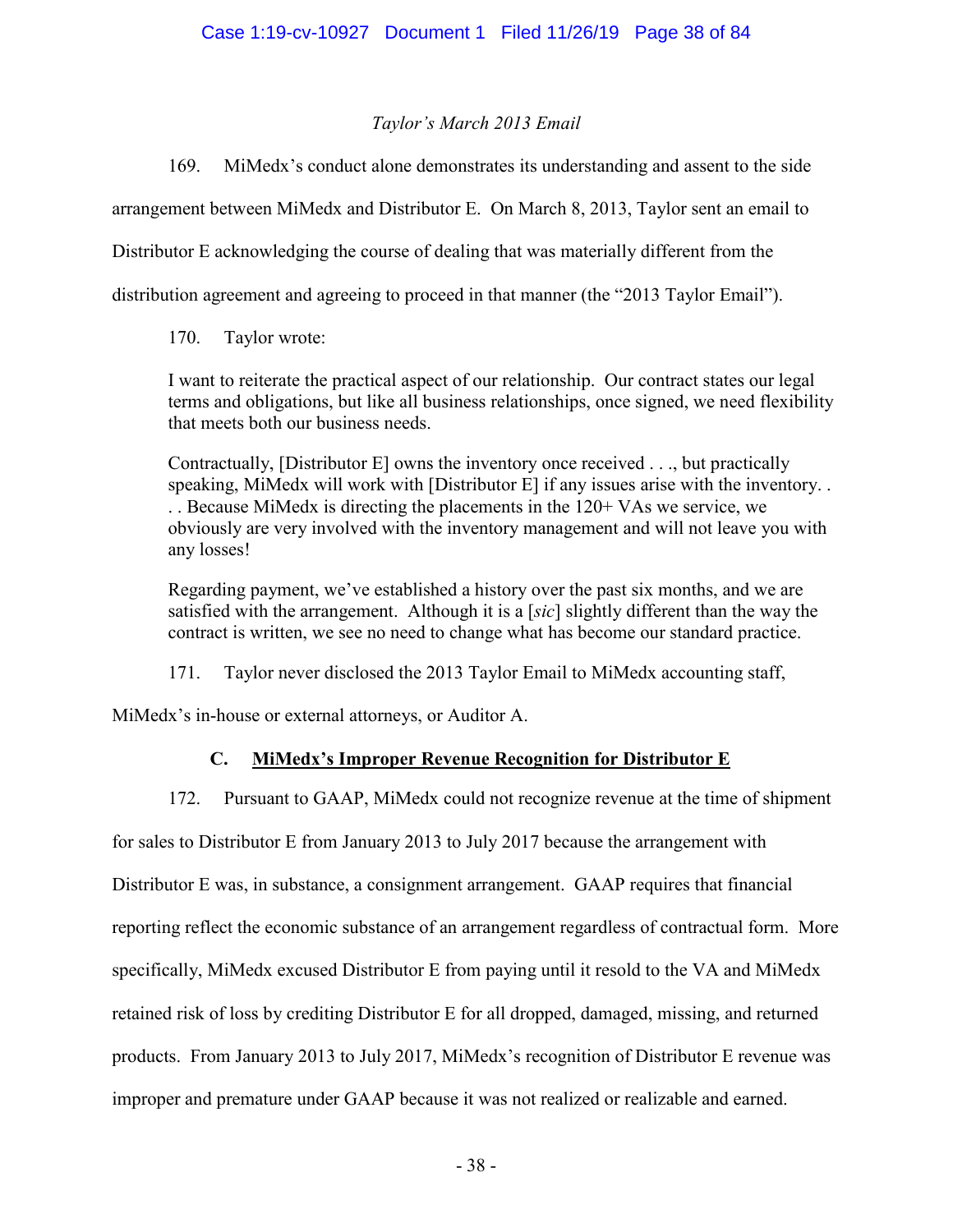## Case 1:19-cv-10927 Document 1 Filed 11/26/19 Page 39 of 84

173. As a result of this improper and premature recognition of Distributor E revenue, MiMedx misstated its revenue and operating income in each quarter, year, and interim period from 2013 to 2017.

174. The improper and premature recognition of this revenue was material because a reasonable investor would consider it important to be informed of MiMedx's actual revenue and would consider it important that MiMedx's officers were engaged in fraudulent conduct.

175. In light of the above-alleged facts, including the circumstances leading to the accounting entries, as well as their own background, education, and job responsibilities, Petit, Taylor, and Senken knew or were reckless in not knowing and were negligent in not knowing that reporting the Distributor E revenue described above from the first quarter of 2013 to the third quarter of 2017 was improper and did not comply with GAAP.

176. In connection with each Auditor A quarterly review and Auditor A annual audit from the first quarter of 2013 through the second quarter of 2017, Petit and Senken signed management representation letters to Auditor A. Through these letters, Petit and Senken made materially false and misleading statements and material omissions regarding transactions with Distributor E, including but not limited to falsely and misleadingly representing, among other things, the representations listed in paragraph 112.

177. On or about October 31, 2017, Petit and Senken signed a management representation letter to Auditor B in connection with Auditor B's third quarter of 2017 review. Through this letter, Petit and Senken made materially false and misleading statements and material omissions regarding transactions with Distributor E, including but not limited to falsely and misleadingly representing among other things that: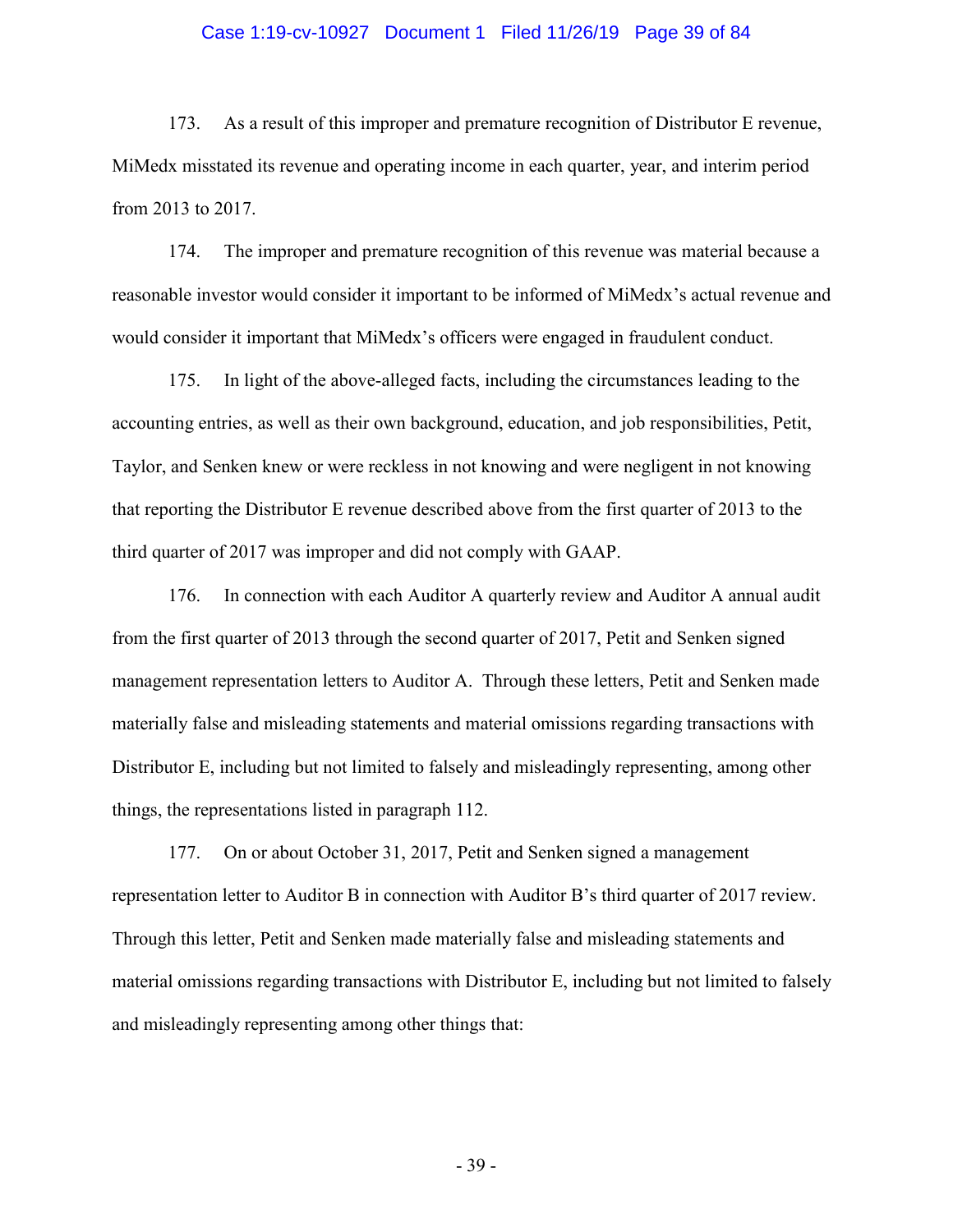- a. They had fulfilled their responsibilities for the preparation and fair presentation of the financial statements as of the end of the third quarter of 2017 and for the full year ending December 31, 2016, in accordance with GAAP;
- b. There were no material transactions that had not been properly recorded in the accounting records underlying the financial statements;
- c. They had no knowledge of any fraud or suspected fraud involving management, employees who have significant roles in internal control, or which could have a material effect on the financial statements; and
- d. There were been no side agreements or other arrangements (either written or oral) that had not been disclosed to Auditor B.

# **VII. MiMedx, Petit, Taylor, and Senken Made Material False and Misleading Statements**

178. As a result of the fraudulent and improper entries described above, MiMedx's financial results, including its revenue, were materially misstated for every period from the first quarter of 2013 to the third quarter of 2017. MiMedx's SEC filings also contained misstatements and omissions regarding its revenue recognition policies and practices.

179. As reflected in the table below, MiMedx misstated its financial results and made other misstatements and omissions from 2013 through 2017 based on improper and fraudulent revenue recognition practices for sales in the following periods:

| <b>Time Period</b>  | Related              | Distributor(s) with          |
|---------------------|----------------------|------------------------------|
| for Sales           | <b>SEC Filings</b>   | <b>Improperly Recognized</b> |
|                     |                      | Revenue                      |
| Q1 2013             | Form 10-Q; Form 8-K  | Distributor E                |
| Q2 2013             | Form 10-Q; Form 8-K  | Distributor E                |
| Q3 2013             | Form 10-Q; Forms 8-K | Distributor E                |
| Q4 & Full Year 2013 | Form 10-K; Form 8-K  | Distributor E                |
| Q1 2014             | Form 10-Q; Forms 8-K | Distributor E                |
| Q2 2014             | Form 10-Q; Forms 8-K | Distributor E                |
| Q3 2014             | Form 10-Q; Forms 8-K | Distributor E                |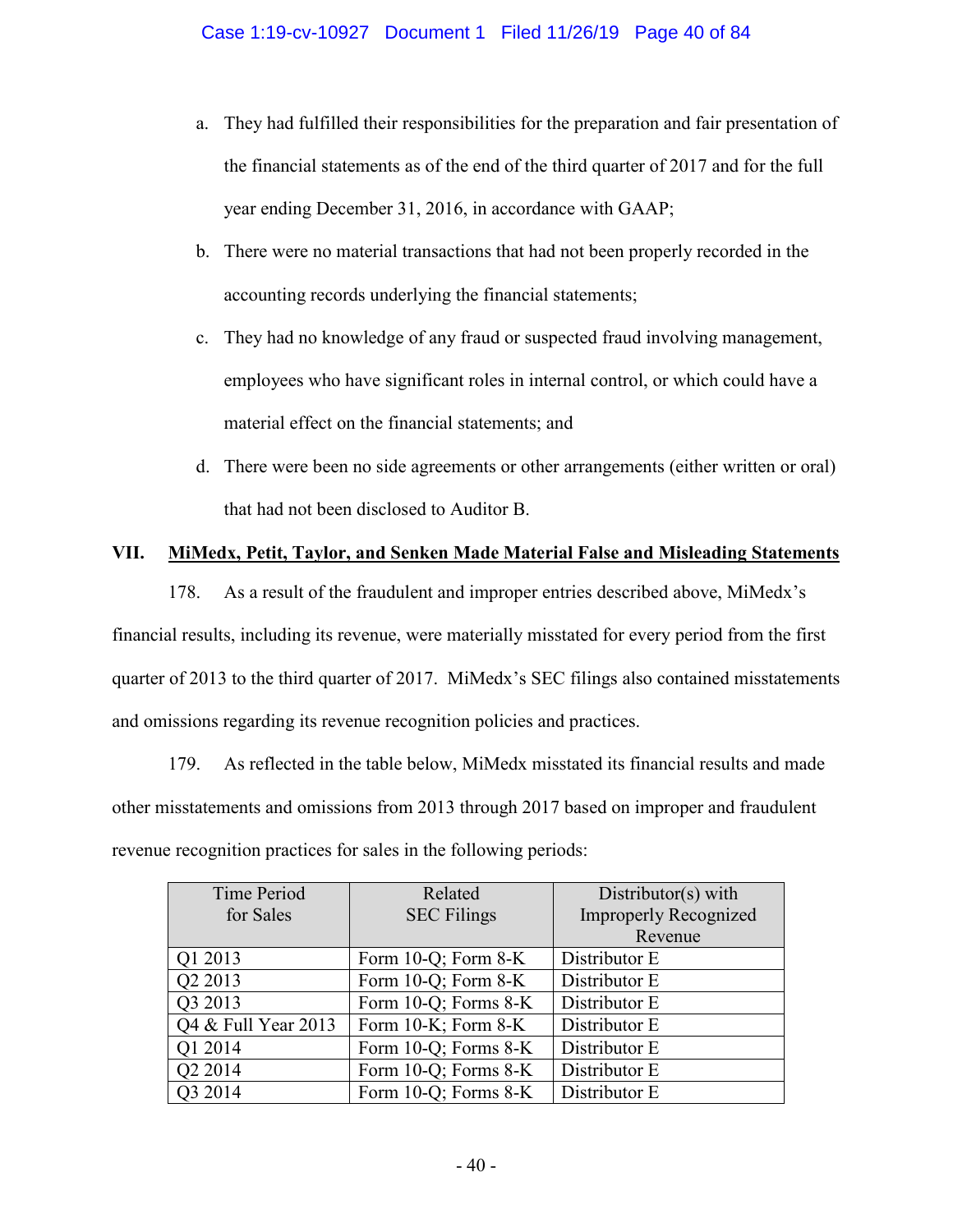# Case 1:19-cv-10927 Document 1 Filed 11/26/19 Page 41 of 84

| Q4 & Full Year 2014 | Form 10-K; Forms 8-K     | Distributor E                 |
|---------------------|--------------------------|-------------------------------|
| Q1 2015             | Form 10-Q; Forms 8-K     | Distributor E                 |
| Q2 2015             | Form 10-Q; Forms 8-K     | Distributor A, Distributor B, |
|                     |                          | Distributor E                 |
| Q3 2015             | Form $10-Q$ ; Form $8-K$ | Distributor C, Distributor D, |
|                     |                          | Distributor E                 |
| Q4 & Full Year 2015 | Form 10-K; Forms 8-K     | Distributor A, Distributor B, |
|                     |                          | Distributor C, Distributor D, |
|                     |                          | Distributor E                 |
| Q1 2016             | Form 10-Q; Forms 8-K     | Distributor E                 |
| Q2 2016             | Form 10-Q; Forms 8-K     | Distributor E                 |
| Q3 2016             | Form 10-Q; Forms 8-K     | Distributor E                 |
| Q4 & Full Year 2016 | Form 10-K; Forms 8-K     | Distributor E                 |
| Q1 2017             | Form 10-Q; Forms 8-K     | Distributor E                 |
| Q2 2017             | Form 10-Q; Forms 8-K     | Distributor E                 |
| O3 2017             | Form 10-Q; Forms 8-K     | Distributor E                 |

# **A. 2013 through 2014**

180. In 2013 and 2014, MiMedx filed the following Forms 10-Q, 10-K, and 8-K containing the false or misleading statements identified below.

- a. First Quarter 2013: Form 10-Q, filed May 10, 2013, and Form 8-K, filed May 1, 2013 reported revenue of approximately \$11.56 million and operating loss of approximately \$230,000. The Form 8-K falsely stated that MiMedx exceeded its revenue forecast.
- b. Second Quarter 2013: Form 10-Q, filed August 8, 2013, and Form 8-K, filed July 31, 2013, reported revenue of approximately \$13.52 million and operating loss of approximately \$740,000. The Form 8-K falsely stated that MiMedx exceeded its revenue forecast.
- c. Third Quarter 2013: Form 10-Q, filed November 8, 2013, and Forms 8-K, filed October 17 and October 30, 2013, reported revenue of approximately \$16.12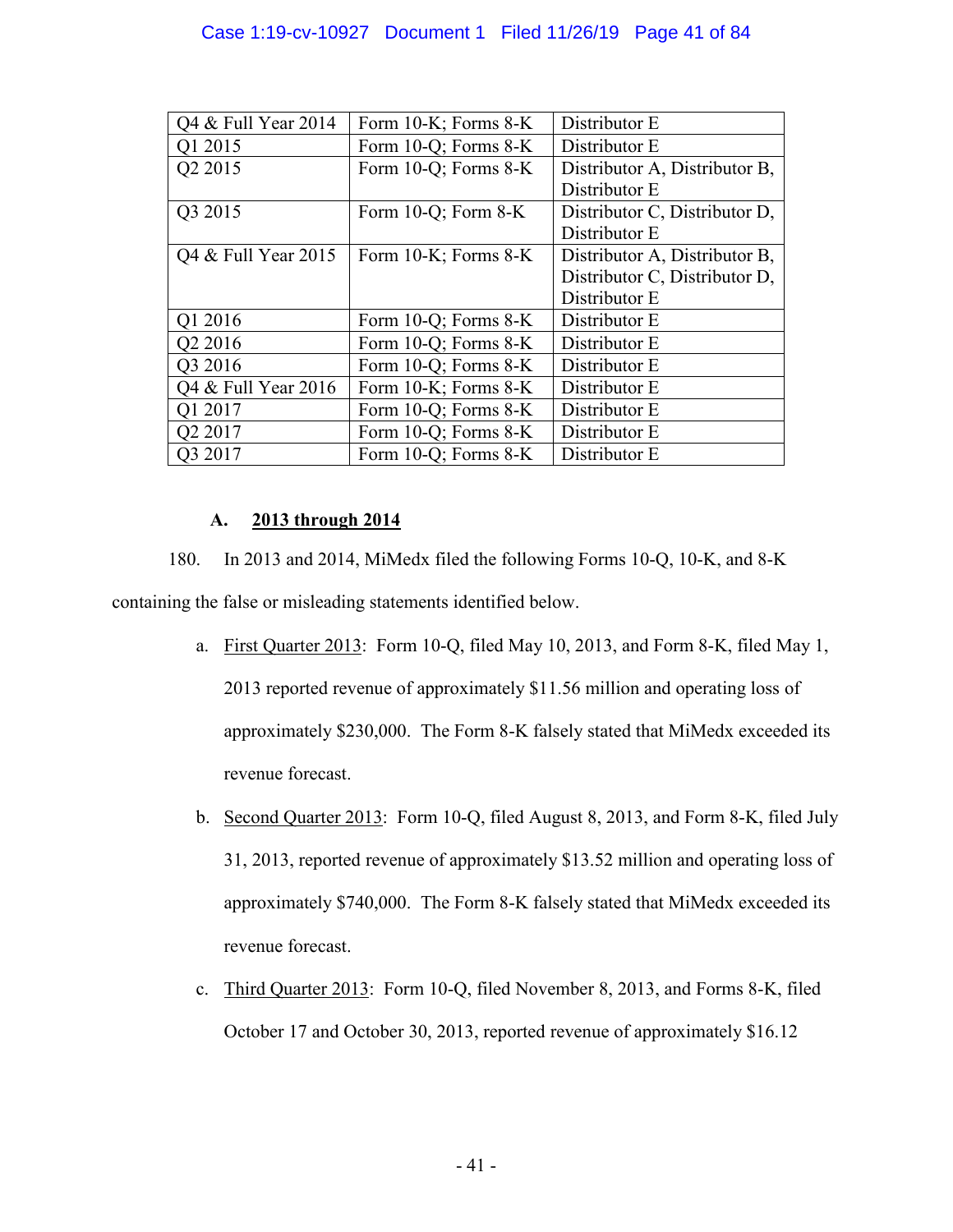#### Case 1:19-cv-10927 Document 1 Filed 11/26/19 Page 42 of 84

million and operating loss of approximately \$260,000. The Forms 8-K falsely stated that MiMedx exceeded its revenue forecast.

- d. Fourth Quarter and Full Year 2013: Form 10-K, filed March 4, 2014, and Form 8-K, filed February 26, 2014, reported fourth quarter revenue of approximately \$18 million and operating loss of approximately \$1.41 million. The Form 8-K falsely stated that MiMedx exceeded its quarterly revenue forecast. The same Forms 10-K and 8-K reported full year 2013 revenue of approximately \$59.2 million and operating loss of approximately \$2.6 million.
- e. First Quarter 2014: Form 10-Q, filed May 12, 2014, and Forms 8-K, filed April 7 and April 25, 2014, reported revenue of approximately \$19.6 million and operating loss of approximately \$890,000. The Form 8-K falsely stated that MiMedx exceeded its revenue forecast.
- f. Second Quarter 2014: Form 10-Q, filed August 11, 2014, and Form 8-K, filed July 28 and amended July 29, 2014, reported revenue of approximately \$25.6 million and operating loss of approximately \$390,000.
- g. Third Quarter 2014: Form 10-Q, filed November 10, 2014, and Forms 8-K, filed October 14 and October 30, 2014, reported revenue of approximately \$33.5 million and operating income of approximately \$3.7 million.
- h. Fourth Quarter and Full Year 2014: Form 10-K, filed March 13, 2015, and Forms 8-K, filed January 12 and February 26, 2015, reported fourth quarter revenue of approximately \$39.6 million and operating income of approximately \$4.7 million. The same Forms 10-K and 8-K reported full year 2014 revenue of approximately \$118.2 million and operating income of approximately \$7.1 million. The Form 8-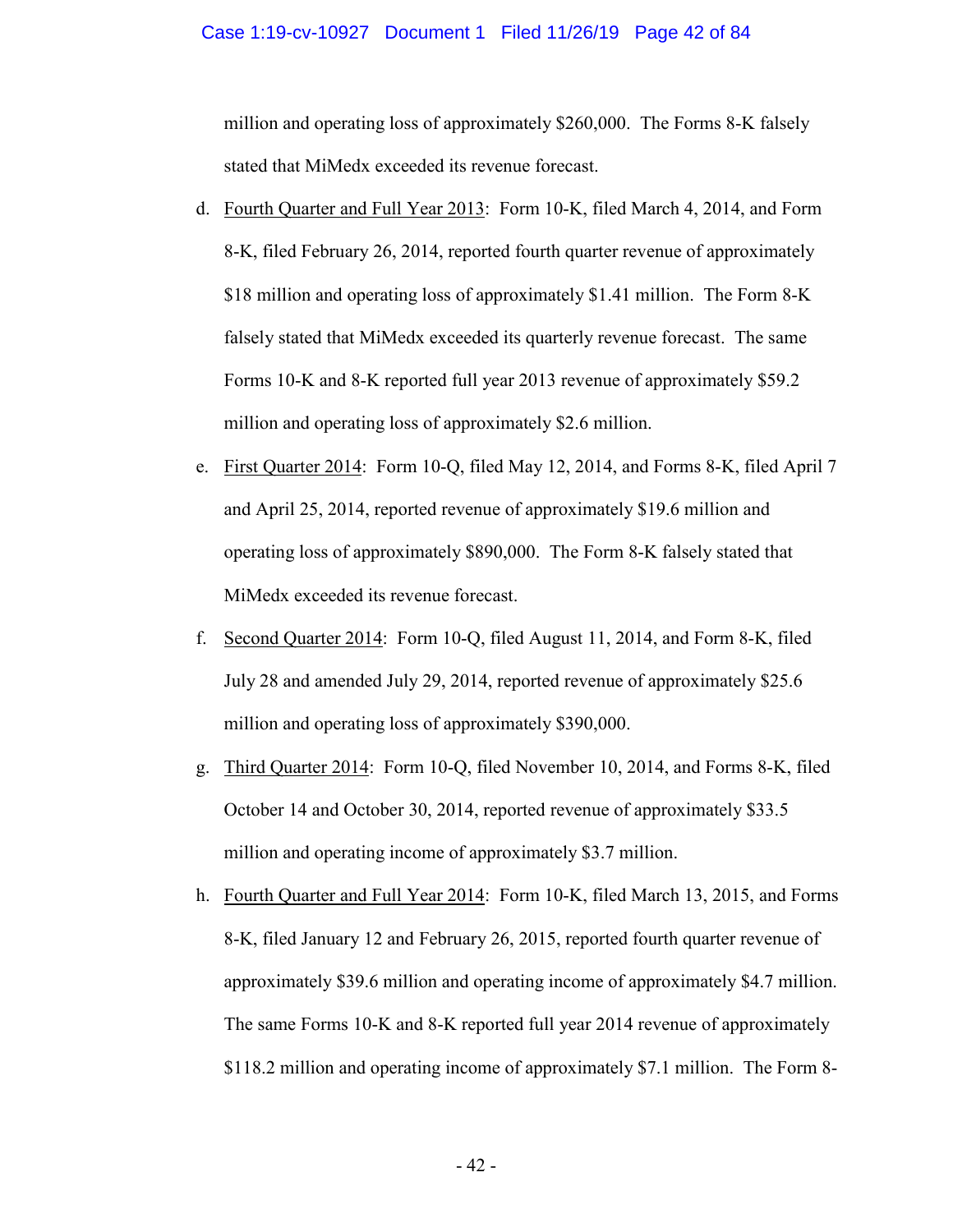## Case 1:19-cv-10927 Document 1 Filed 11/26/19 Page 43 of 84

K falsely stated that MiMedx's 2014 full year revenue exceeded the company's revenue forecast.

181. Each of the statements described above was false or misleading because of the fraudulent and improper Distributor E accounting described above.

182. MiMedx made each of the misstatements concerning its revenue and operating income in the Forms 10-K, 10-Q, and 8-K described above.

183. Petit, Taylor, and Senken, in engaging in the conduct alleged in this complaint, acted within the course and scope of their employment and authority as the CEO, President and COO, and CFO, respectively, of MiMedx. As such, their knowledge, recklessness, and negligence are imputed to MiMedx.

184. The improper and premature recognition of this revenue was material because a reasonable investor would consider it important to be informed of MiMedx's actual revenue and would consider it important that MiMedx's officers were engaged in fraudulent conduct, including misstatements of revenue and deceptive acts to improperly inflate revenue because of the fraudulent and improper Distributor E revenue recognition. Revenue from Distributor E represented approximately 56% of MiMedx's 2013 revenue and approximately 34% of MiMedx's 2014 revenue.

## **B. First Quarter of 2015**

185. On May 1, 2015, MiMedx filed its Form 10-Q for the first quarter of 2015. The Form 10-Q reported revenue of approximately \$40.8 million and operating income of approximately \$4.25 million.

186. On April 14, 2015, MiMedx filed a Form 8-K with a press release that reported quarterly revenue of \$40.8 million and highlighted that MiMedx's "Q1 revenue [was] in upper

- 43 -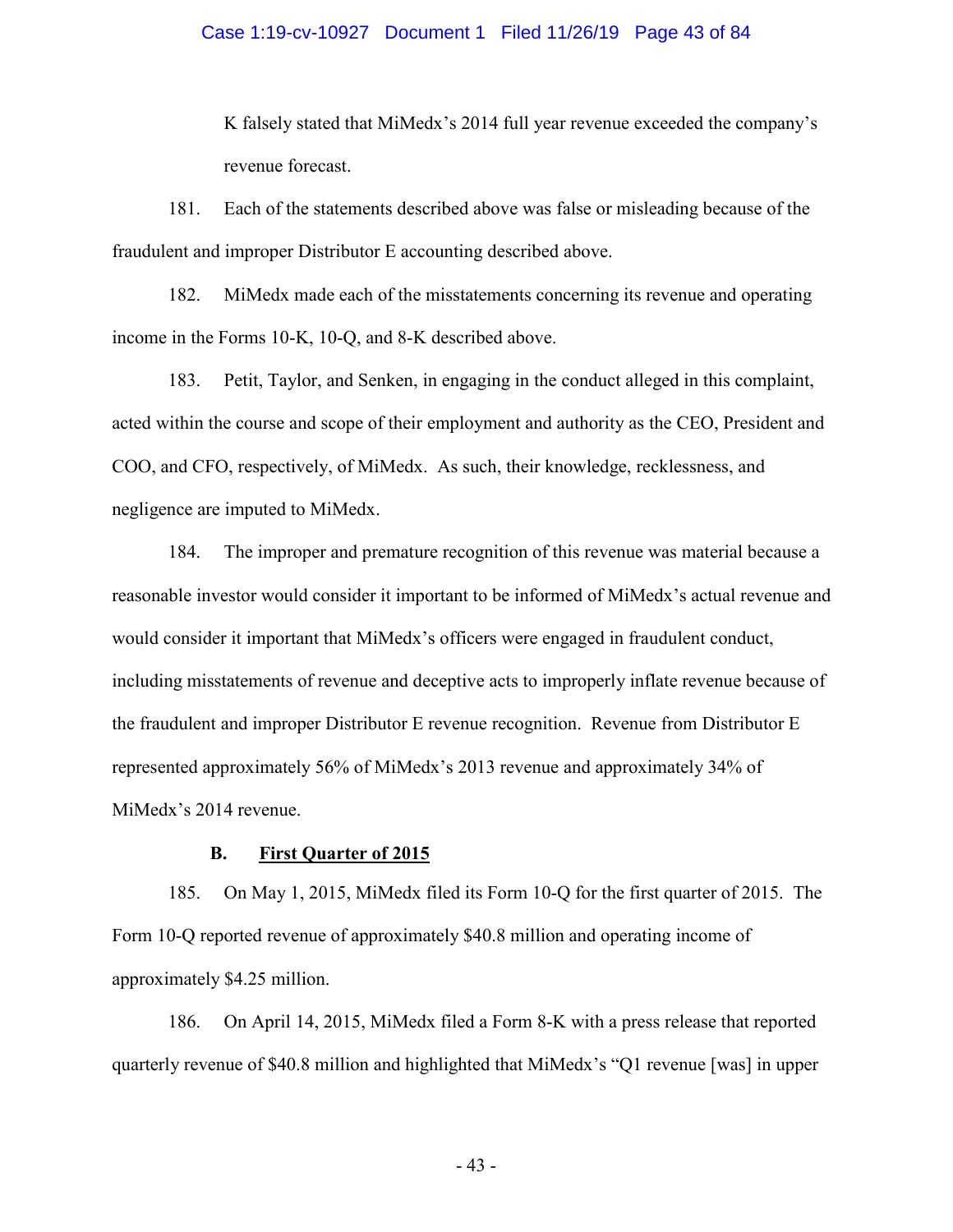## Case 1:19-cv-10927 Document 1 Filed 11/26/19 Page 44 of 84

end of \$40 to \$41 million Q1 2015 guidance" and that the quarter was the "14th consecutive quarter of meeting or exceeding revenue guidance."

187. On April 28, 2015, MiMedx filed a Form 8-K with a press release that reported quarterly revenue of \$40.8 million and operating income of \$4.2 million. In that press release, Petit stated that "[i]t was our fourteenth consecutive quarter of meeting or exceeding revenue guidance."

188. Each of the statements described above was false or misleading because of the fraudulent and improper Distributor E accounting described above.

189. MiMedx, Petit, and Senken made the misstatements concerning MiMedx's revenue in the Forms 10-Q and 8-K described above. Petit, Taylor, and Senken reviewed and approved the statements before they were made. Senken signed the Forms 10-Q and 8-K. Petit and Senken certified MiMedx's Form 10-Q.

190. MiMedx, Petit, and Senken knew or were reckless in not knowing and were negligent in not knowing that the statements were false and misleading when made.

191. The improper and premature recognition of this revenue was material because a reasonable investor would consider it important to be informed of MiMedx's actual revenue and would consider it important that MiMedx's officers were engaged in fraudulent conduct, including misstatements of revenue and deceptive acts to improperly inflate revenue because of the fraudulent and improper Distributor E revenue recognition. Revenue from Distributor E represented approximately 34% of MiMedx's quarterly revenue.

## **C. Second Quarter of 2015**

192. On August 7, 2015, MiMedx filed its Form 10-Q for the second quarter of 2015. The Form 10-Q reported revenue of approximately \$45.68 million and operating income of approximately \$5.65 million.

- 44 -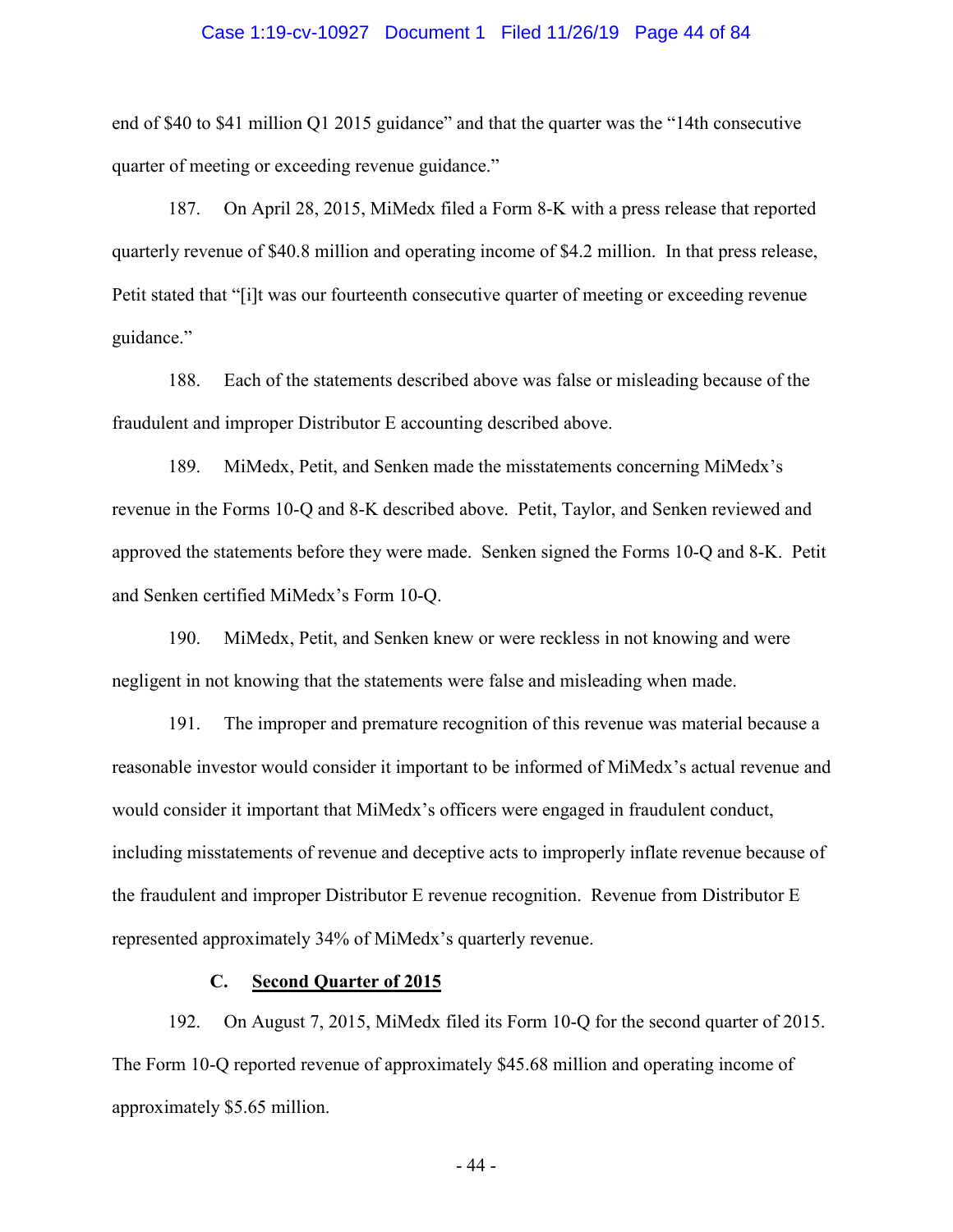## Case 1:19-cv-10927 Document 1 Filed 11/26/19 Page 45 of 84

193. On July 30, 2015, MiMedx filed a Form 8-K with a press release that reported quarterly revenue of \$45.7 million and highlighted that MiMedx's "[r]evenue is at the upper end of Company Q2 guidance." The Form 8-K also reported revenue of \$86.4 million for the six months ended June 30, 2015.

194. On August 7, 2015, MiMedx filed a Form 8-K with a press release that reported quarterly revenue of "\$45.7 million . . . which was above analyst consensus and only \$321,000 below the Company's high end guidance."

195. Each of the statements described above was false or misleading because of the fraudulent and improper Distributor A, Distributor B, and Distributor E accounting described above.

196. MiMedx, Petit, and Senken made the misstatements concerning MiMedx's revenue in the Forms 10-Q and 8-K described above. Petit, Taylor, and Senken reviewed and approved the statements before they were made. Senken signed the Forms 10-Q and 8-K. Petit and Senken certified MiMedx's Form 10-Q.

197. MiMedx, Petit, and Senken knew or were reckless in not knowing and were negligent in not knowing that the statements were false and misleading when made.

198. The improper and premature recognition of this revenue was material because a reasonable investor would consider it important to be informed of MiMedx's actual revenue and would consider it important that MiMedx's officers were engaged in fraudulent conduct, including misstatements of revenue and deceptive acts to improperly inflate revenue because of the fraudulent and improper Distributor A, Distributor B, and Distributor E revenue recognition. Revenue from Distributor E represented approximately 26% of MiMedx's quarterly revenue.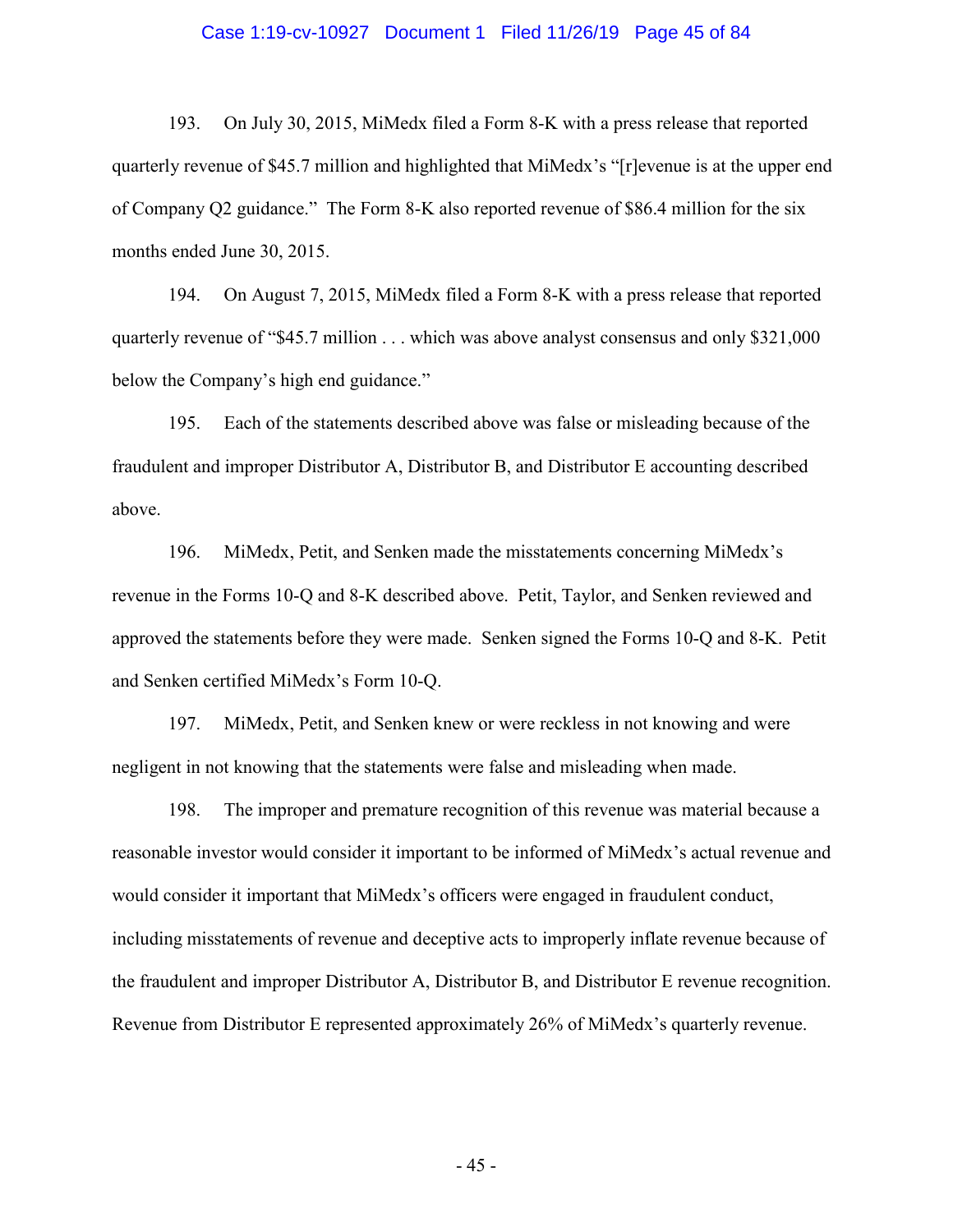## Case 1:19-cv-10927 Document 1 Filed 11/26/19 Page 46 of 84

Revenue from Distributor A and Distributor B represented approximately 7% of MiMedx's quarterly revenue.

## **D. Third Quarter of 2015**

199. On November 6, 2015, MiMedx filed its Form 10-Q for the third quarter of 2015. The Form 10-Q reported revenue of approximately \$49.01 million and operating income of approximately \$6.71 million.

200. On October 29, 2015, MiMedx filed a Form 8-K with a press release that reported quarterly revenue of \$49 million and stated "Q3 is the 16th consecutive quarter of meeting or exceeding revenue guidance." In the release, Petit stated that "[o]ur nine month revenue of \$135.5 million was a 72% increase over 2014, and our third quarter revenue grew by 46% to \$49 million . . . ."

201. Each of the statements described above was false or misleading because of the fraudulent and improper Distributor C, Distributor D, and Distributor E accounting described above.

202. MiMedx, Petit, and Senken made the misstatements concerning MiMedx's revenue in the Forms 10-Q and 8-K described above. Petit, Taylor, and Senken reviewed and approved the statements before they were made. Senken signed the Forms 10-Q and 8-K. Petit and Senken certified MiMedx's Form 10-Q.

203. MiMedx, Petit, and Senken knew or were reckless in not knowing and were negligent in not knowing that the statements were false and misleading when made.

204. The improper and premature recognition of this revenue was material because a reasonable investor would consider it important to be informed of MiMedx's actual revenue and would consider it important that MiMedx's officers were engaged in fraudulent conduct, including misstatements of revenue and deceptive acts to improperly inflate revenue because of

- 46 -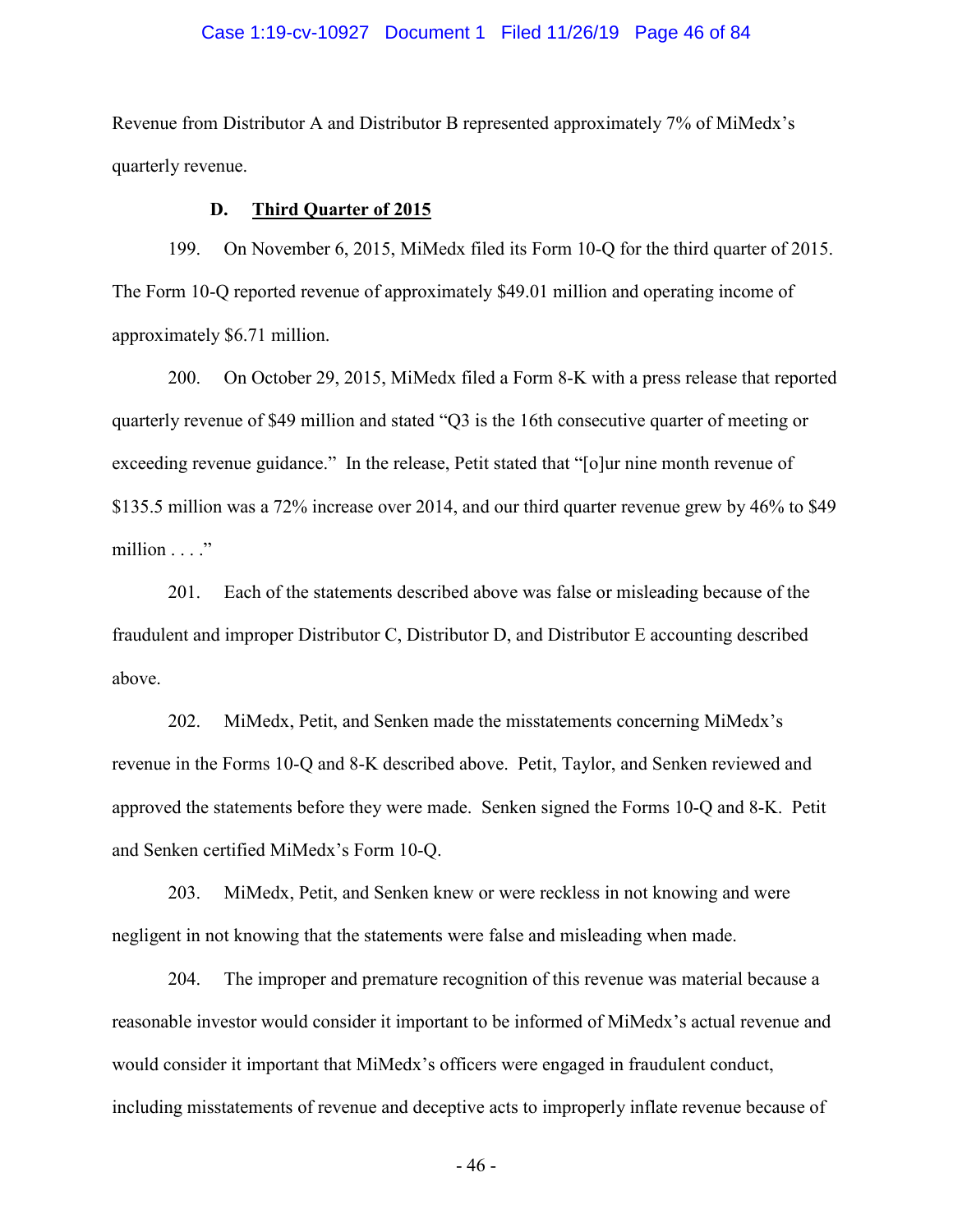## Case 1:19-cv-10927 Document 1 Filed 11/26/19 Page 47 of 84

the fraudulent and improper Distributor C, Distributor D, and Distributor E revenue recognition. Revenue from Distributor E represented approximately 19% of MiMedx's quarterly revenue. Improperly recognized revenue from Distributor C and Distributor D represented approximately 14% of MiMedx's quarterly revenue.

## **E. Fourth Quarter and Year End 2015**

205. On February 29, 2016, MiMedx filed its Form 10-K for 2015. The Form 10-K reported fourth quarter revenue of approximately \$51.84 million and operating income of approximately \$7.75 million. The Form 10-K also reported full year revenue of approximately \$187.30 million and operating income of approximately \$24.36 million.

206. On January 11, 2016, MiMedx filed a Form 8-K with a press release that reported fourth quarter revenue of \$51.8 million and full year revenue of \$187.3 million and highlighted "the 17th consecutive quarter of meeting or exceeding revenue guidance" and "the 4th consecutive fiscal year of meeting or exceeding revenue guidance."

207. On February 23, 2016, MiMedx filed a Form 8-K with a press release that reported four quarter revenue of \$51.8 million and full year revenue of \$187.3 million. In the press release, Petit stated that "[t]he fourth quarter marked our 17th straight quarter of meeting or exceeding our revenue guidance."

208. Each of the statements described above was false or misleading because of the fraudulent and improper Distributor A, Distributor B, Distributor C, Distributor D, and Distributor E accounting described above.

209. MiMedx, Petit, and Senken made the misstatements concerning MiMedx's revenue in the Forms 10-Q and 8-K described above. Petit, Taylor, and Senken reviewed and approved the statements before they were made. Petit and Senken signed the Form 10-K, and Senken signed the Forms 8-K. Petit and Senken certified MiMedx's Form 10-K.

- 47 -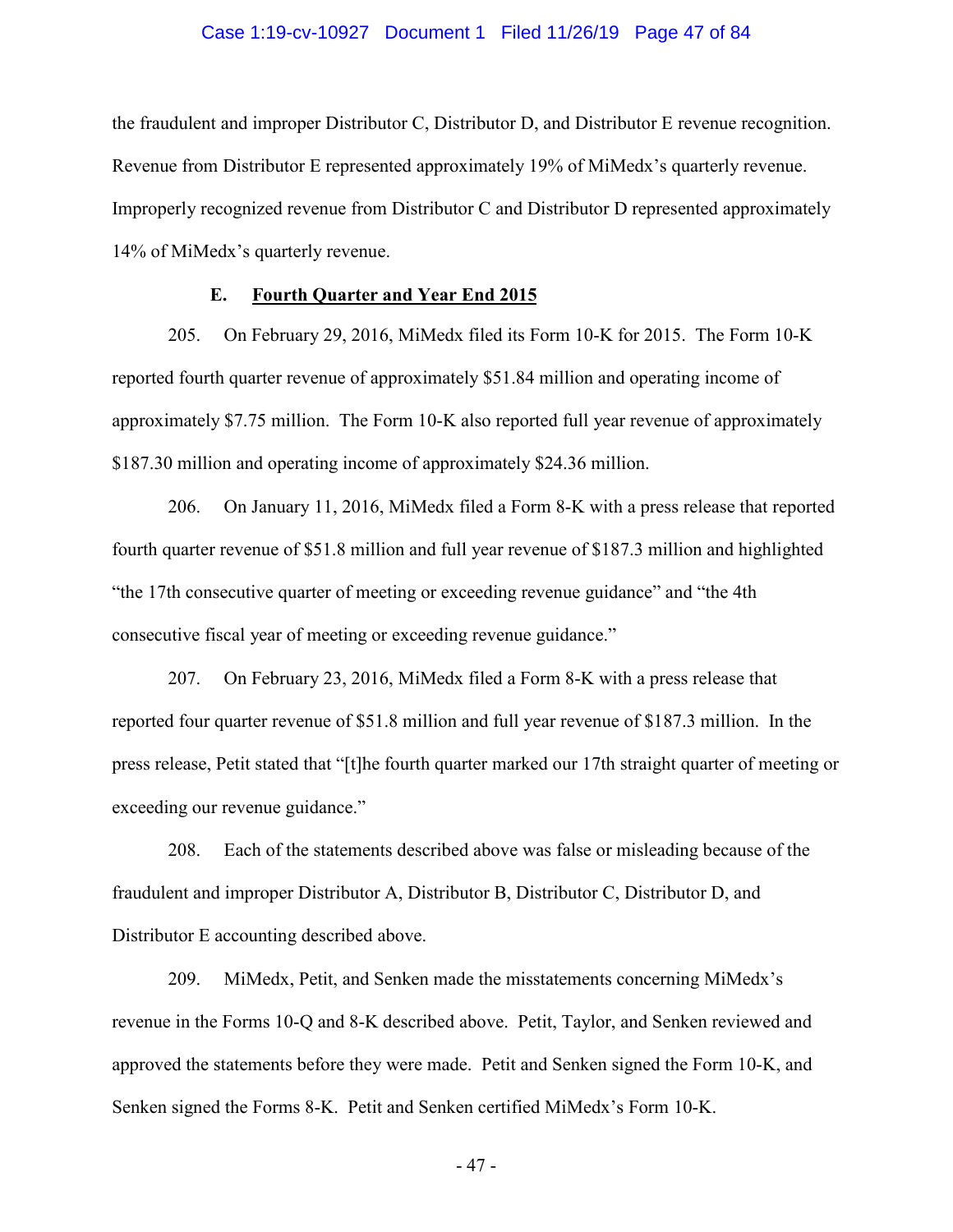#### Case 1:19-cv-10927 Document 1 Filed 11/26/19 Page 48 of 84

210. MiMedx, Petit, and Senken knew or were reckless in not knowing and were negligent in not knowing that the statements were false and misleading when made.

211. The improper and premature recognition of this revenue was material because a reasonable investor would consider it important to be informed of MiMedx's actual revenue and would consider it important that MiMedx's officers were engaged in fraudulent conduct, including misstatements of revenue and deceptive acts to improperly inflate revenue because of the fraudulent and improper Distributor A, Distributor B, Distributor C, Distributor D, and Distributor E revenue recognition. Revenue from Distributor E represented approximately 20% of MiMedx's quarterly revenue and approximately 24% of MiMedx's annual revenue. Improperly recognized revenue from Distributor A and Distributor D represented approximately 6% of MiMedx's quarterly revenue, and improperly recognized revenue from Distributor A, Distributor B, Distributor C, and Distributor D represented approximately 8% of MiMedx's annual revenue.

## **F. 2016 through the Third Quarter of 2017**

212. In 2016 and 2017, MiMedx filed the following Forms 10-Q, 10-K, and 8-K containing the false or misleading statements identified below.

- a. First Quarter 2016: Form 10-Q, filed May 10, 2016, and Forms 8-K, filed April 11 and April 25, 2016, reported revenue of approximately \$53.37 million and operating income of approximately \$1.47 million.
- b. Second Quarter 2016: Form 10-Q, filed August 2, 2016, and Forms 8-K, filed July 12 and July 26, 2016, reported revenue of approximately \$57.34 million and operating income of approximately \$3.56 million.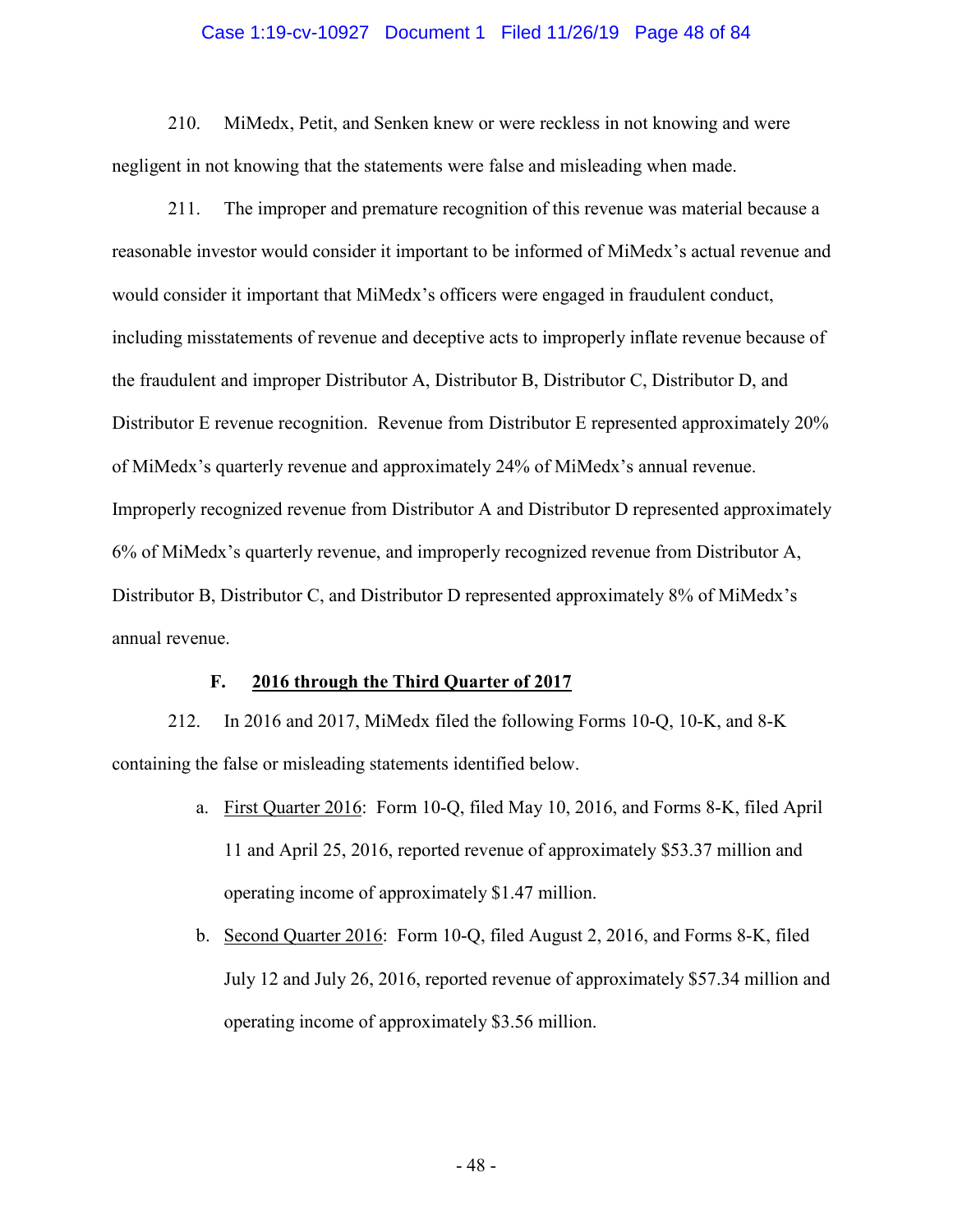- c. Third Quarter 2016: Form 10-Q, filed November 8, 2016, and Forms 8-K, filed October 12 and October 27, 2016, reported revenue of approximately \$64.43 million and operating income of approximately \$4.7 million.
- d. Fourth Quarter and Full Year 2016: Form 10-K, filed March 1, 2017, and Forms 8-K, filed January 11 and February 23, 2017, reported fourth quarter revenue of approximately \$69.88 million and operating income of approximately \$8.72 million. The same Forms 10-K and 8-K reported full year 2016 revenue of approximately \$245 million and operating income of approximately \$18.45 million.
- e. First Quarter 2017: Form 10-Q, filed May 1, 2017, and Forms 8-K, filed April 13 and April 28, 2017, reported revenue of approximately \$72.60 million and operating income of approximately \$6.19 million.
- f. Second Quarter 2017: Form 10-Q, filed July 31, 2017, and Forms 8-K, filed July 17 and July 26, 2017, reported revenue of approximately \$76.41 million and operating income of approximately \$7.21 million.
- g. Third Quarter 2017: Form 10-Q, filed October 31, 2017, and Forms 8-K, filed October 11 and October 26, 2017, reported revenue of approximately \$84.57 million and operating income of approximately \$8.84 million.

213. Each of the statements described above was false or misleading because of the fraudulent and improper accounting for distributor transactions described above.

214. MiMedx made each of the misstatements concerning its revenue and operating income in the Forms 10-K, 10-Q, and 8-K described above.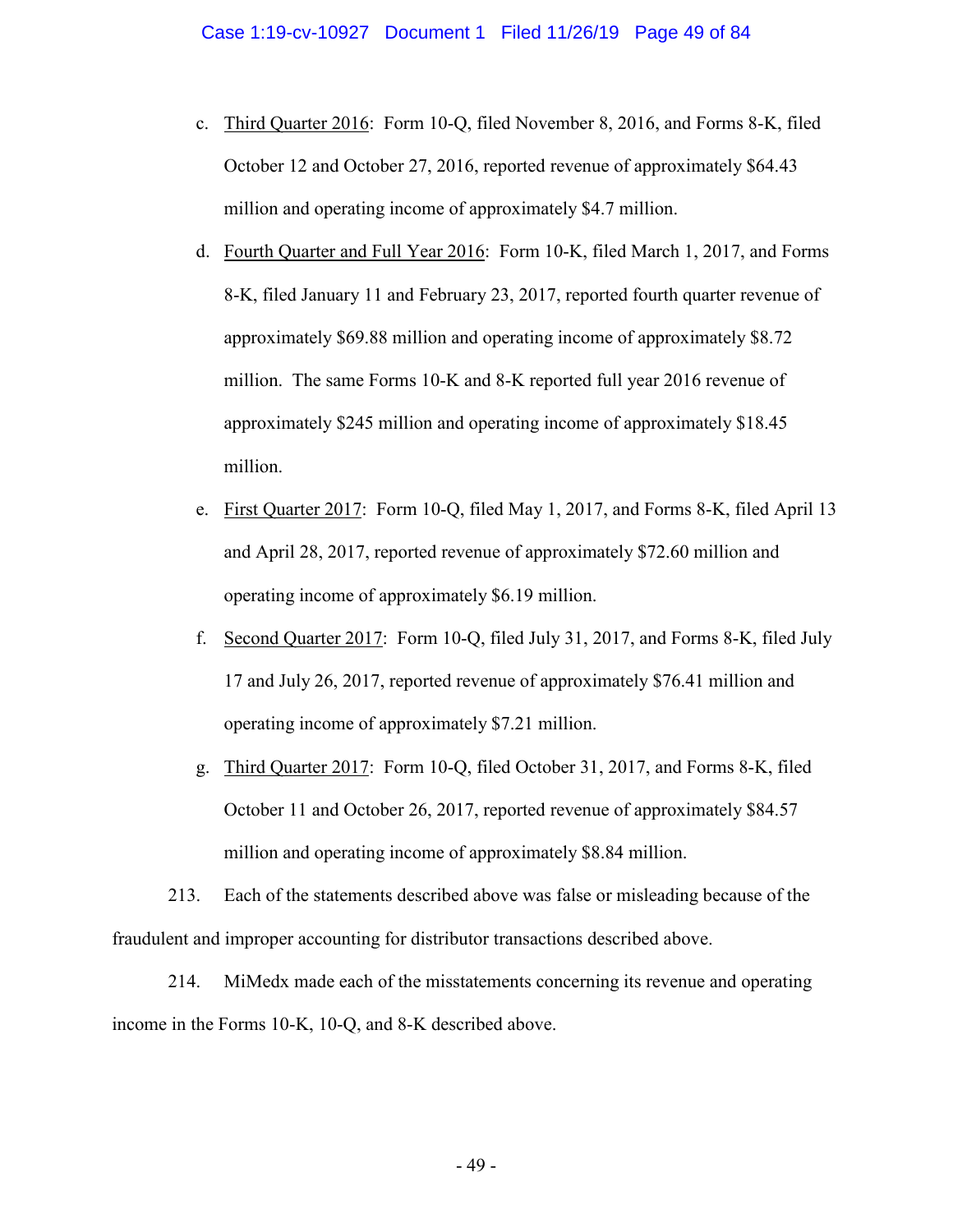## Case 1:19-cv-10927 Document 1 Filed 11/26/19 Page 50 of 84

215. Petit, Taylor, and Senken, in engaging in the conduct alleged in this complaint, acted within the course and scope of their employment and authority as the CEO, President and COO, and CFO, respectively, of MiMedx. As such, their knowledge, recklessness, and negligence are imputed to MiMedx.

216. The improper and premature recognition of this revenue was material because a reasonable investor would consider it important to be informed of MiMedx's actual revenue and would consider it important that MiMedx's officers were engaged in fraudulent conduct, including misstatements of revenue and deceptive acts to improperly inflate revenue because of the fraudulent and improper Distributor E revenue recognition. Revenue from Distributor E represented approximately 9% of MiMedx's 2016 revenue. In 2017, MiMedx improperly deducted approximately \$4 million from its revenue due to its improper accounting for Distributor E transactions in previous years.

## **VIII. MiMedx, Petit, Taylor, and Senken Engaged in Deceptive Acts to Conceal their Fraudulent Revenue Recognition**

217. Each of the Defendants engaged in deceptive acts to prevent MiMedx's investors from learning about MiMedx's true financial condition, to conceal MiMedx's improper accounting practices from Auditor A, and to artificially increase revenue to show quarter-overquarter revenue growth. These acts, collectively, materially impacted MiMedx's stock price.

218. In addition to the false statements made in MiMedx quarterly and annual reports, Forms 8-K, and press releases described above, from 2013 through 2015, the Defendants' deceptive acts included:

• Petit and Taylor entering into the side arrangement with Distributor E, as evidenced by, among other things, the 2013 Taylor email that materially changed the Distributor E relationship, including excusing Distributor E's payment obligation until it was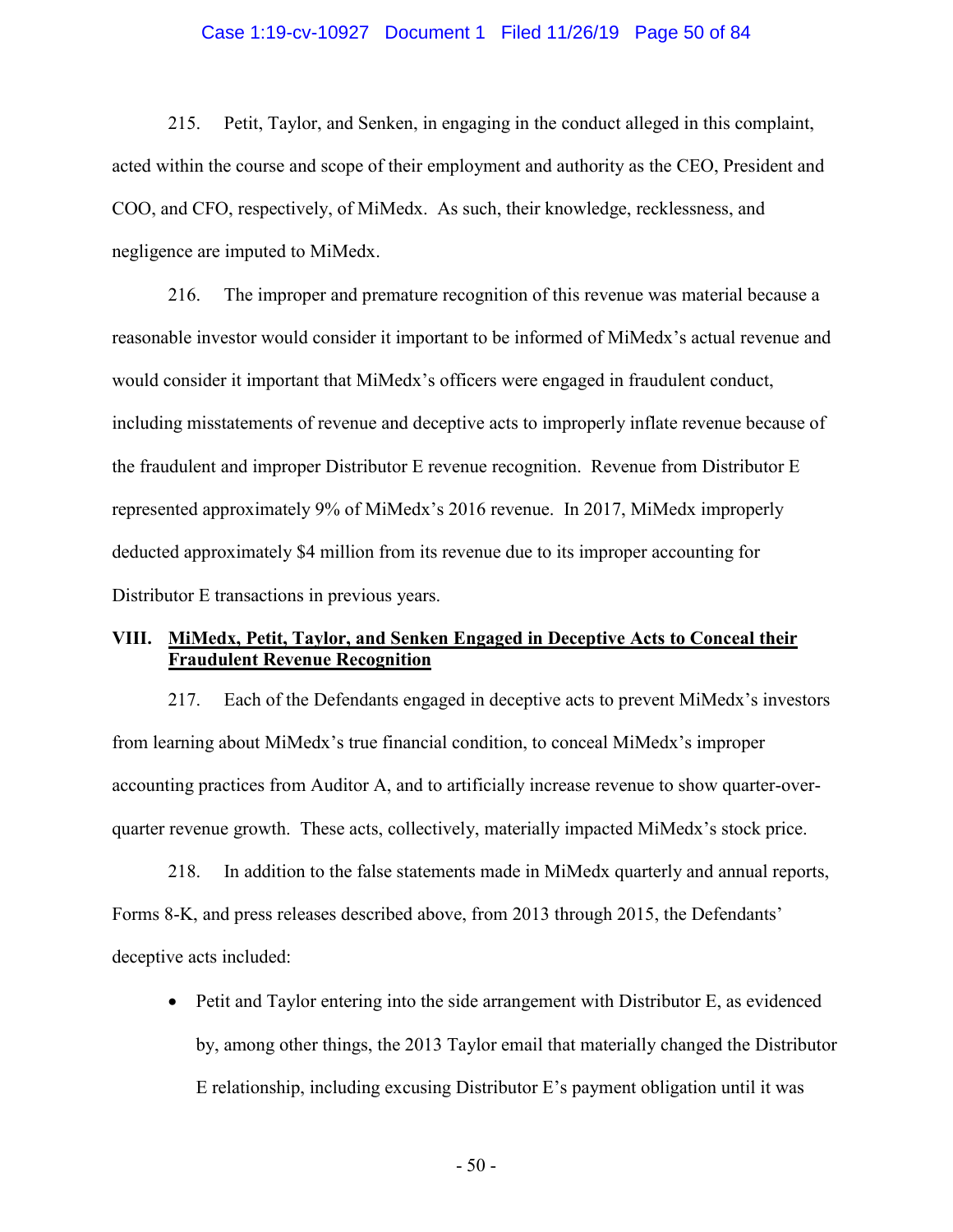## Case 1:19-cv-10927 Document 1 Filed 11/26/19 Page 51 of 84

paid by the VA and crediting Distributor E for lost, damaged, or returned tissue, without Petit, Taylor, or Senken disclosing the arrangement or its implications to Auditor A;

- Taylor falsely representing to MiMedx accounting personnel that Distributor A had received a tender for the second Q2 2015 order and that the payment term was fixed;
- Taylor entering into a side agreement with Distributor A related to the Q4 2015 order agreeing to give Distributor A additional extended payment terms if the Saudi tender was delayed, without disclosing the agreement to MiMedx accounting staff or Auditor A;
- Petit and Taylor deceiving MiMedx accounting staff by falsely characterizing the Distributor B payment as a consulting payment rather than an inducement for Distributor B's \$2.1 million Q2 2015 purchase order;
- Petit and Taylor entering into a side agreement with Distributor B to swap out unwanted product shipped at the end of Q2 2015 for product Distributor B could resell, without disclosing the agreement or its implications to MiMedx accounting staff or Auditor A;
- Petit and Taylor falsely telling MiMedx accounting personnel and Auditor A that Distributor A, Distributor C, and Distributor D had fixed payment terms when in fact they had told those distributors that they would be flexible as to payment;
- Petit facilitating a loan from the Petit Children to Distributor C to allow Distributor C to make payment on its Q3 2015 order and thus allow for additional revenue to be recognized in Q4, without disclosing this arrangement or its implications to MiMedx accounting staff or Auditor A;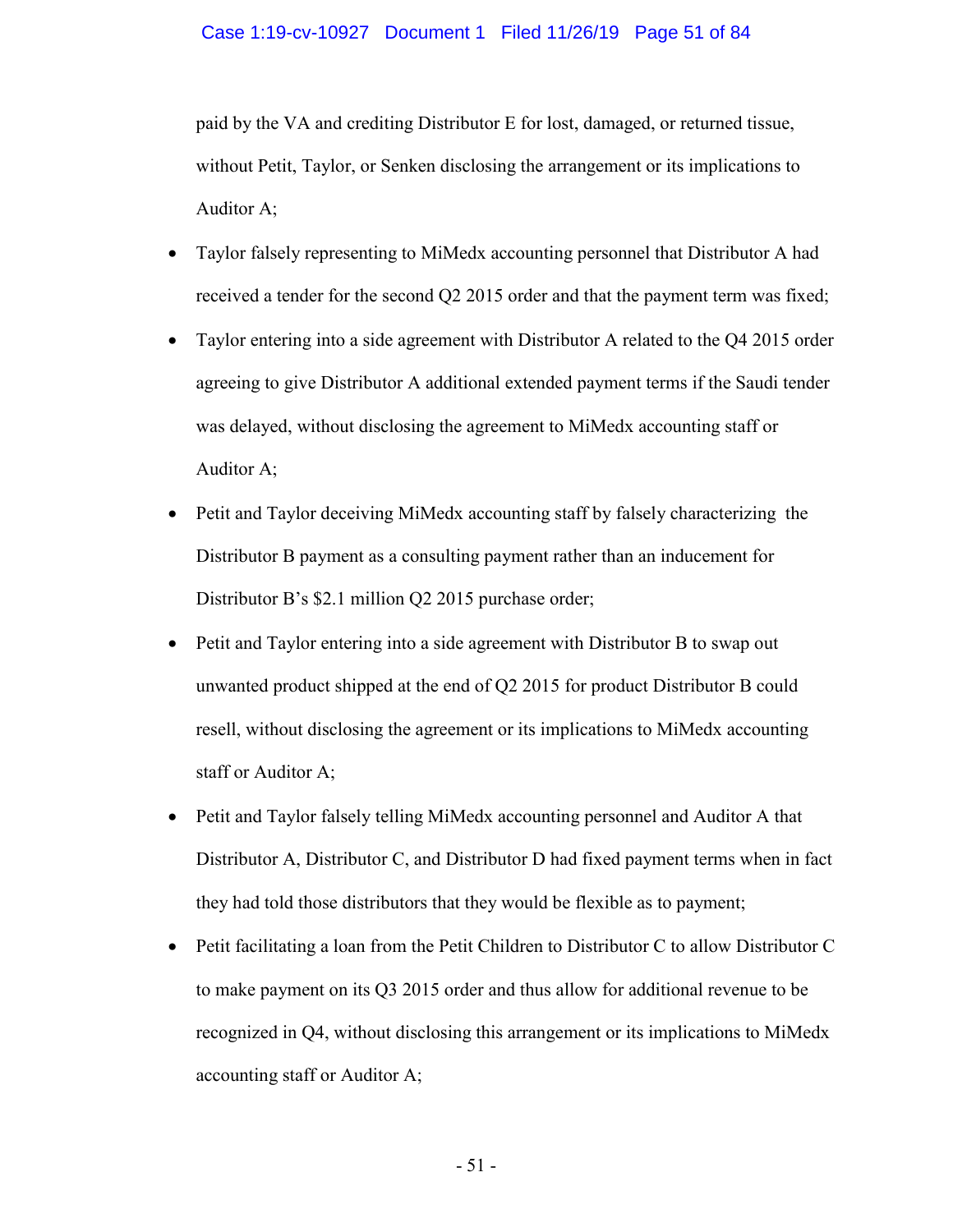• Petit and Senken signing false management representation letters and providing those misrepresentations to Auditor A.

219. Defendants engaged in further acts to conceal their fraudulent actions from 2016 to 2018, during which time Petit, Taylor, and Senken made false statements to, misled, and omitted material facts from the Audit Committee, outside counsel, Auditor A, Auditor B, and others.

## **A. Deceptive Acts Related to the Controller 2 Investigation**

220. On January 18, 2016, Controller 2, a MiMedx accounting employee who reported directly to Senken and served as MiMedx Controller from approximately August 2015 to January 2016, sent an email to Senken complaining that certain transactions described above involving Distributor A, Distributor C, Distributor D, and Distributor E failed to satisfy GAAP criteria that would allow MiMedx to recognize revenue at the time of shipment. Controller 2 also alleged internal control deficiencies related to sales personnel extending payment terms and other incentives to customers that were not disclosed to MiMedx accounting staff.

221. On January 19, 2016, Senken forwarded Controller 2's email to the Audit Committee Chair along with "management's draft response," which Senken had prepared with the assistance of Petit and Taylor ("Management Response"). The Management Response rejected Controller 2's contentions related to revenue recognition and questioned Controller 2's understanding of the facts of each distributor relationship.

222. In response, the Audit Committee determined to investigate Controller 2's allegations (the "Controller 2 Investigation").

223. Petit, Taylor, and Senken each knew that the Controller 2 Investigation was, among other things, reviewing whether MiMedx had improperly recognized revenue from distributor transactions.

- 52 -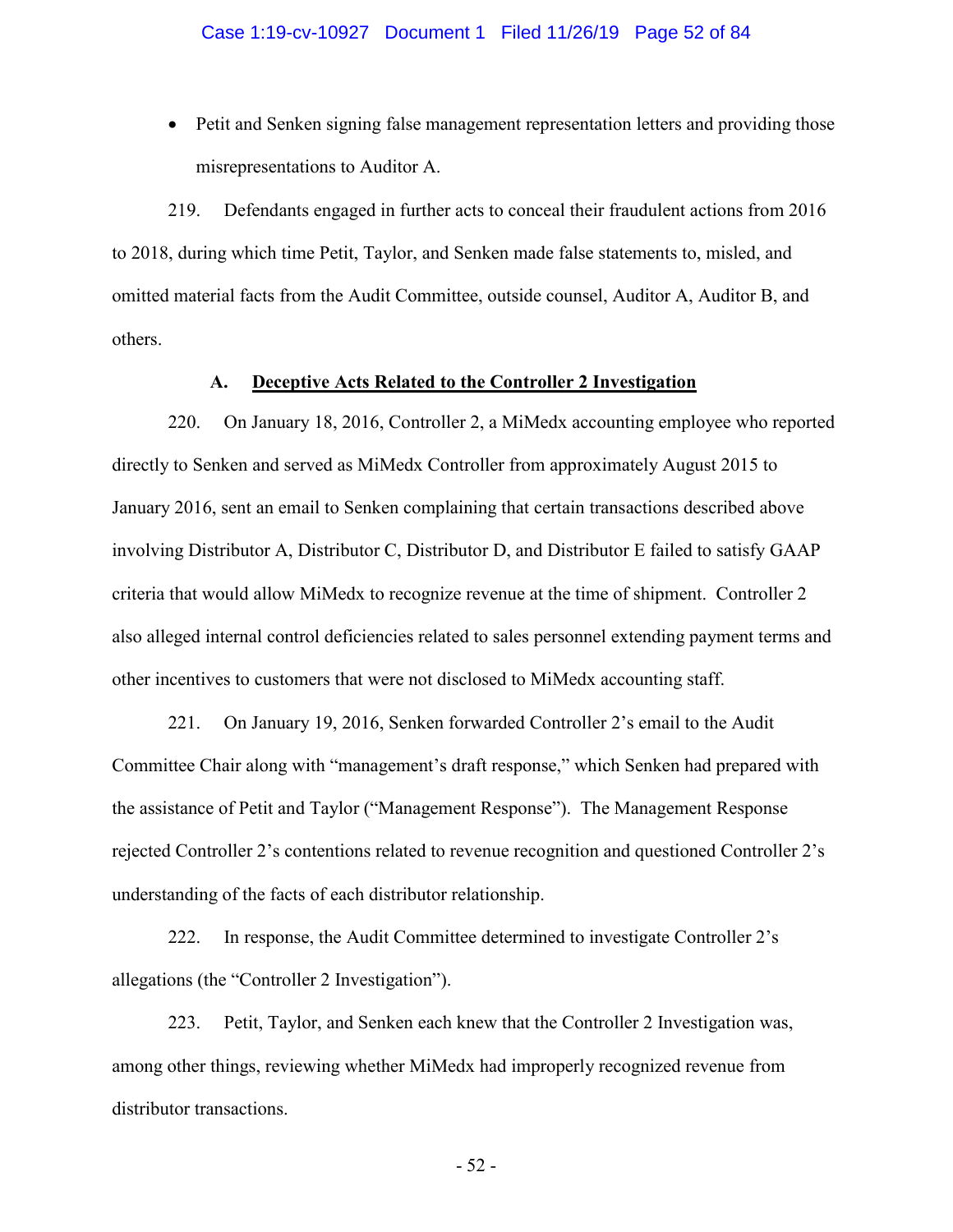## Case 1:19-cv-10927 Document 1 Filed 11/26/19 Page 53 of 84

224. During the Controller 2 Investigation, Petit, Taylor, and Senken concealed from the Audit Committee material information regarding the facts and circumstances of the Distributor E side arrangement, including but not limited to the information described in paragraphs 134 to 177 above.

225. During the Controller 2 Investigation, Petit and Taylor concealed from the Audit Committee material information regarding the facts and circumstances surrounding certain MiMedx transactions with Distributor A, Distributor C, and Distributor D, including but not limited to the information described in paragraphs 31 to 57 and 86 to 133 above.

226. During this period, Petit, Taylor, and Senken caused MiMedx to move Controller 2 to a new position where he would not have to sign a management representation letter in connection with Auditor A's 2015 annual audit. MiMedx negotiated a severance package with Controller 2, and he left MiMedx in mid-February 2016.

227. Based on their incomplete and inaccurate understanding of MiMedx's relationships with Distributor A, Distributor C, Distributor D, and Distributor E, the Audit Committee concluded that Controller 2's allegations were without merit.

## **B. Deceptive Acts Related to Auditor A's 2015 Annual Audit**

228. Senken informed Auditor A about Controller 2's email on or about January 20, 2016, at a time when Auditor A was conducting its 2015 annual audit work.

229. On or about February 4, 2016, Senken sent to Auditor A a memo describing MiMedx's relationships with Distributor A, Distributor C, Distributor D, and Distributor E substantially similar to his January 19, 2016, email to the Audit Committee Chair described above (the "February 4 Memo").

230. Senken prepared the February 4 Memo with the assistance of Petit and Taylor. Like the Management Response, the February 4 Memo failed to disclose material information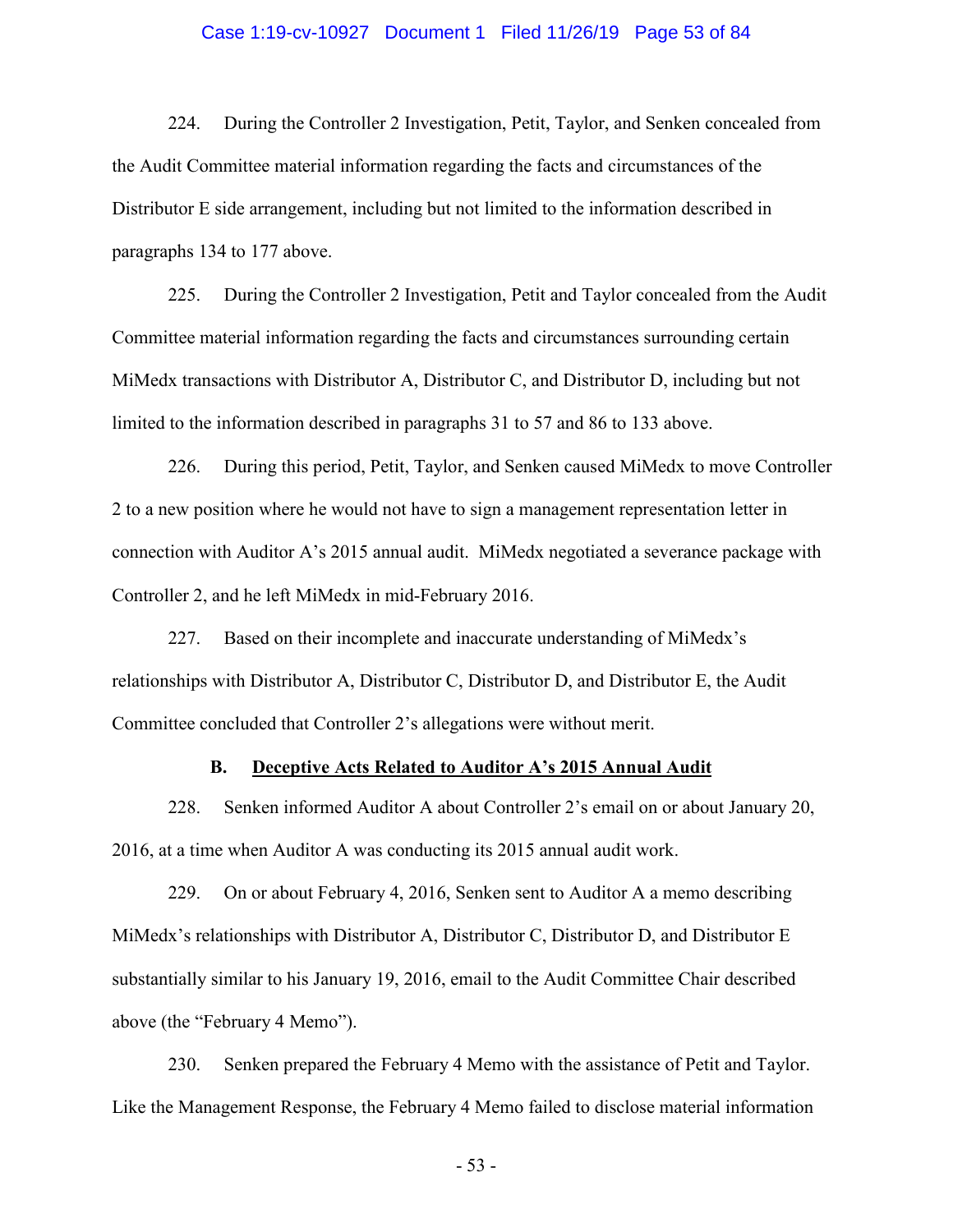## Case 1:19-cv-10927 Document 1 Filed 11/26/19 Page 54 of 84

regarding the facts and circumstances surrounding certain MiMedx transactions with Distributor A, Distributor C, Distributor D, and Distributor E, including but not limited to the information described in paragraphs 31 to 57 and 86 to 177 above.

231. In response to further questions from Auditor A about Distributor C, on or about February 15, 2016, Petit prepared a memo to Auditor A describing the Distributor C relationship (the "Petit Distributor C Memo").

232. The Petit Distributor C Memo was misleading in its description of Distributor C's business prospects and omitted material facts that Petit knew were relevant to Auditor A's revenue recognition analysis including but not limited to the information described in paragraphs 86 to 112 above.

233. Petit, Taylor, and Senken each knew that Auditor A was, among other things, considering Controller 2's allegations related to Distributor E to determine if MiMedx's revenue recognition was appropriate for the relevant transactions. They knew that Auditor A did not know about the facts and circumstances regarding the side arrangement with Distributor E, but did not disclose it to Auditor A.

234. Petit and Taylor understood that Auditor A was, among other things, considering Controller 2's allegations related to Distributor A, Distributor C, and Distributor D to determine if MiMedx's revenue recognition was appropriate for the relevant transactions. They knew that Auditor A did not know about the facts and circumstances regarding the side arrangements with Distributor A, Distributor C, and Distributor D, but did not disclose them to Auditor A.

235. In light of Controller 2's allegations, Auditor A added a new representation to the management representation letter for the 2015 annual audit. On or about February 29, 2016, Petit signed the representation and falsely stated:

- 54 -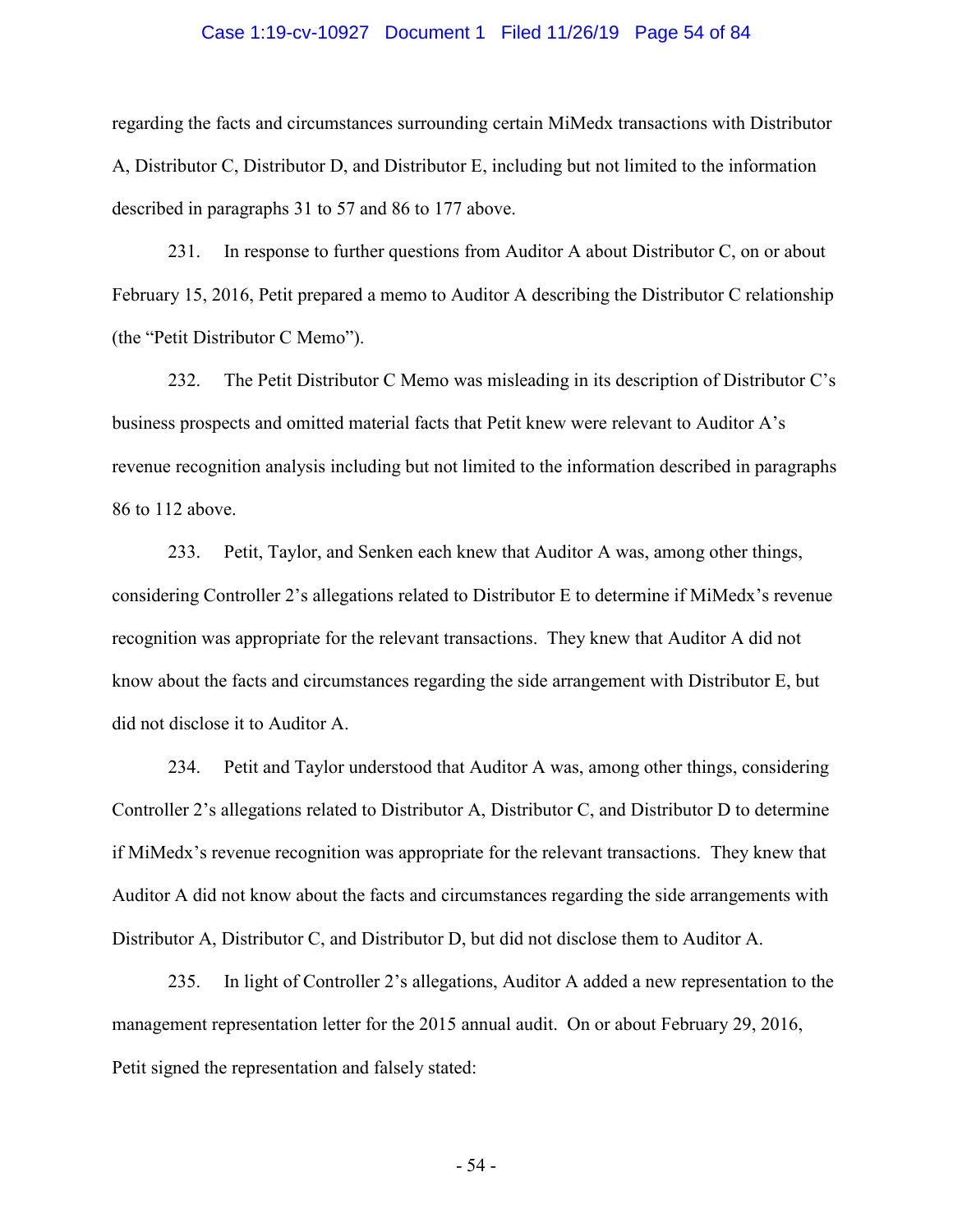Furthermore, all sales recorded by the Company to new distributors in 2015 ([Distributor C], [Distributor D], and [Distributor A]) have met the four criteria for revenue recognition pursuant to ASC 605, *Revenue Recognition*.

## **C. Deceptive Acts Related to the Audit Committee Investigation**

236. In or around November 2016, MiMedx received a demand letter from counsel for two MiMedx sales employees alleging a variety of improper and illegal conduct related to MiMedx's relationship with Distributor E, including channel stuffing and possible violations of federal health care fraud statutes.

237. The Audit Committee led an investigation into these allegations and retained Law Firm A as external counsel, who assisted the Audit Committee with conducting interviews and reviewing documents (the "Audit Committee Investigation").

238. Petit, Taylor, and Senken each knew that the Audit Committee Investigation was investigating, among other things, whether MiMedx had improperly recognized revenue from transactions with Distributor E. Petit, Taylor, and Senken each knew that Law Firm A and the Audit Committee did not know the facts and circumstances regarding the side arrangement with Distributor E.

239. During the Audit Committee Investigation, Petit, Taylor, and Senken concealed from Law Firm A and the Audit Committee material information regarding the facts and circumstances of the Distributor E side arrangement, including but not limited to the information described in paragraphs 134 to 177 above.

240. In December 2016, Taylor directed Executive Vice President 1 to provide incomplete and misleading information to Law Firm A and the Audit Committee regarding the Reconciliation Group. Following Taylor's instructions, Executive Vice President 1 provided the incomplete and misleading information to Law Firm A and the Audit Committee.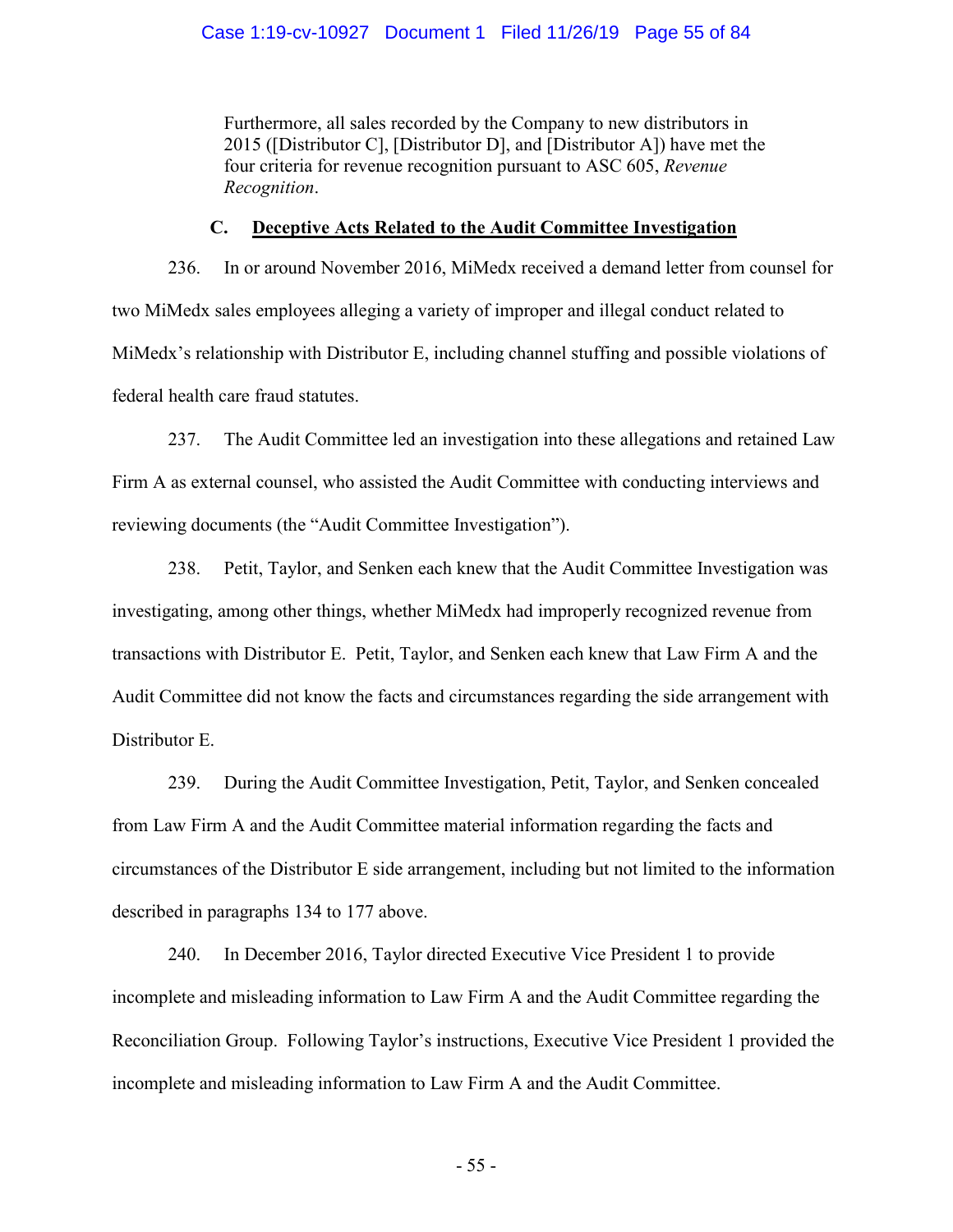## Case 1:19-cv-10927 Document 1 Filed 11/26/19 Page 56 of 84

241. In February 2017, Petit provided misleading and incomplete information to Law Firm A and the Audit Committee about the accuracy of information provided to Law Firm A by Distributor E.

242. Because of deceptive acts on the part of Petit, Taylor, and Senken, Law Firm A and the Audit Committee were not aware of the true facts and circumstances of the Distributor E side arrangement. Based on this incomplete and inaccurate understanding of MiMedx's relationship with Distributor E, the Audit Committee Investigation, among other things, did not identify MiMedx's accounting misstatements.

## **D. Deceptive Acts Related to Auditor A's 2016 Annual Audit**

243. In or around February 2017, Auditor A raised concerns about Distributor E revenue recognition related to the Fourth Amendment to the Distributor E distributor agreement, which granted Distributor E an explicit right to return inventory when the MiMedx relationship ended in July 2017.

244. In response to those concerns, Senken prepared an accounting white paper for Auditor A, which he forwarded to Petit and Taylor for review. An hour after Senken sent the memo to Petit and Taylor, Senken distributed a revised white paper that falsely states: "The Company continues to operate under the contractual payment terms. There are no side agreements . . . ." The white paper also misquotes the relevant GAAP literature.

245. MiMedx, through Senken, provided the white paper to Auditor A. After review, Auditor A recommended that MiMedx engage a revenue recognition expert, Consultant 1, to opine on revenue recognition under the amendment.

246. Senken sent Consultant 1 the white paper with the false representation about payment practices.

- 56 -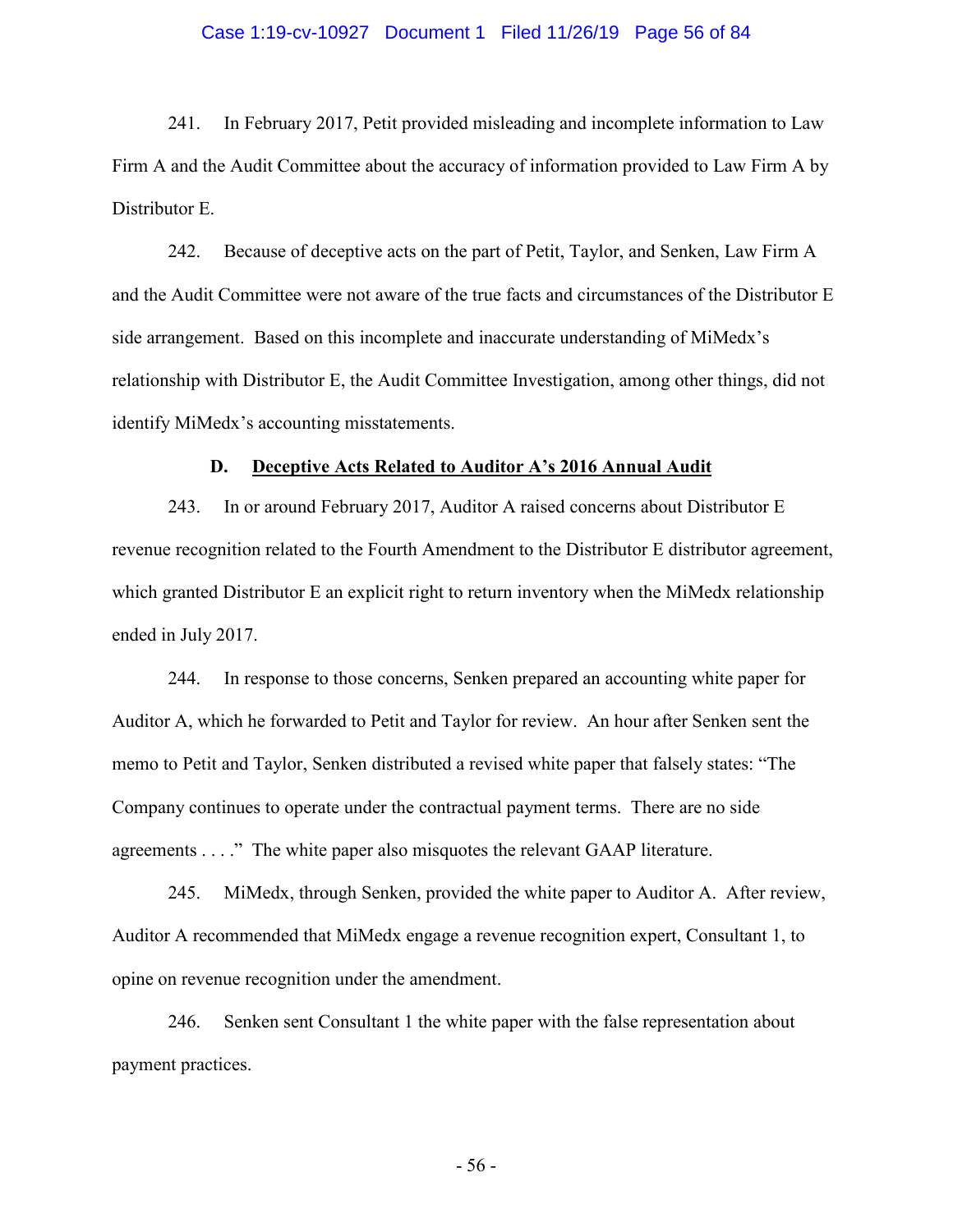## Case 1:19-cv-10927 Document 1 Filed 11/26/19 Page 57 of 84

247. Petit, Taylor, and Senken worked with Consultant 1 to educate him about the Distributor E relationship. Despite knowing that Consultant 1 was explicitly relying on management representations to learn the facts of the relationship, Petit, Taylor, and Senken concealed from Consultant 1 the true facts and circumstances of the Distributor E side arrangement, including the facts described in paragraphs 134 to 177 above.

248. Petit, Taylor, and Senken understood that Consultant 1 was, among other things, reviewing the Distributor E relationship to determine if MiMedx's revenue recognition was appropriate for the relevant transactions. They also knew that Consultant 1 would not learn the facts and circumstances regarding the side arrangement with Distributor E unless they disclosed them to Consultant 1.

249. Based on his incomplete understanding of the Distributor E relationship, Consultant 1 concluded that MiMedx's accounting for Distributor E transactions was appropriate. Auditor A considered Consultant 1's analysis and issued an unqualified audit opinion for MiMedx's 2016 financial statements.

250. Petit, Taylor, and Senken concealed the true facts and circumstances of the Distributor E side arrangement from Consultant 1. Had Consultant 1 been aware of the true facts and circumstances of the Distributor E side arrangement, he would have advised MiMedx that it could not recognize Distributor E revenue at the time of shipment.

251. Had Consultant 1 advised MiMedx that it could not recognize Distributor E revenue at the time of shipment, then Auditor A would not have issued an unqualified audit opinion as to the presentation of MiMedx's 2016 financial statements.

252. In light of the Audit Committee Investigation, Auditor A added a new representation to the management representation letter for the 2016 annual audit. On or about

- 57 -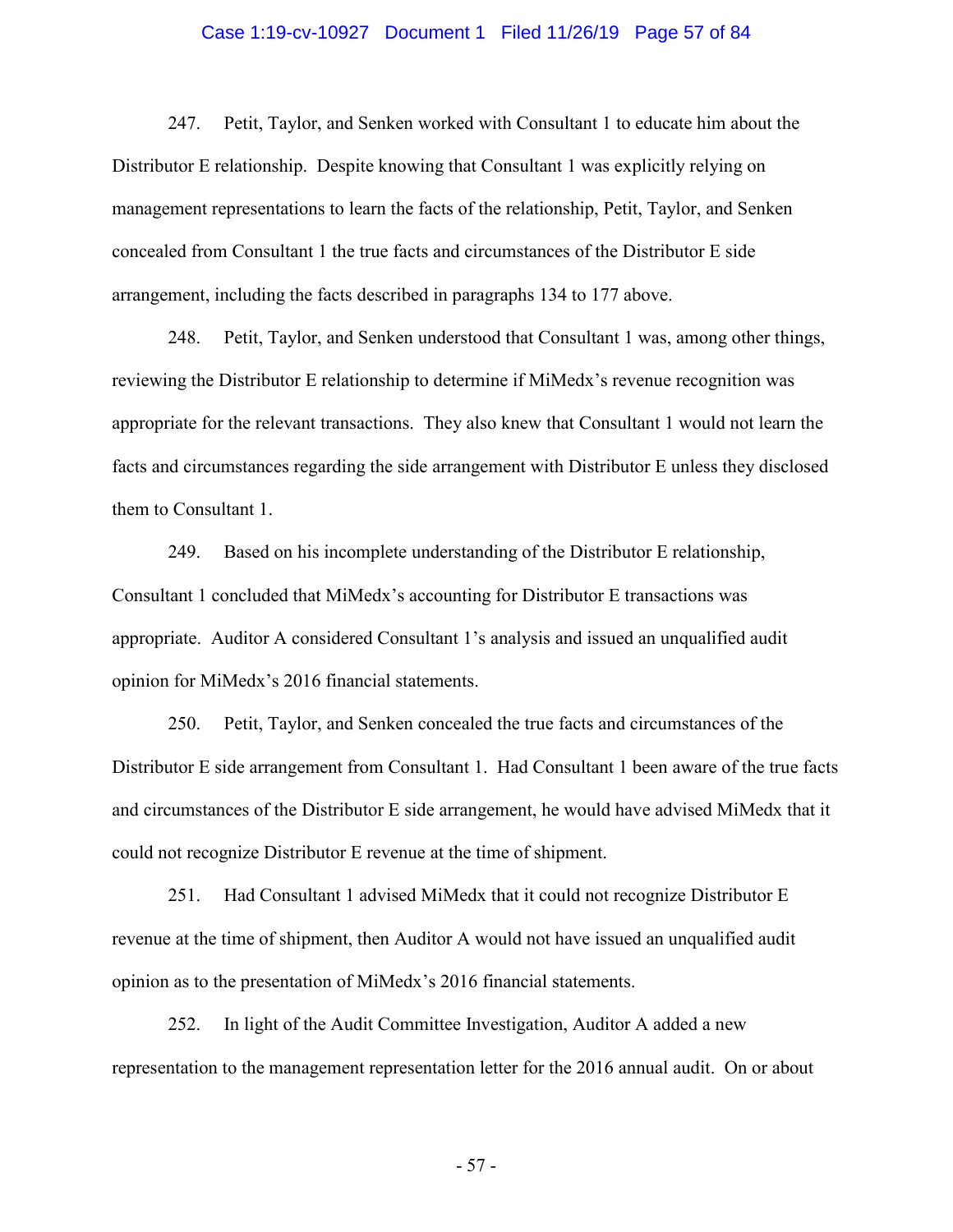#### Case 1:19-cv-10927 Document 1 Filed 11/26/19 Page 58 of 84

March 1, 2017, Petit and Senken signed the representation letter and among other things falsely represented:

> There are no: . . . [s]ide agreements or other arrangements (either written or oral) that have not been disclosed to you, including any related to payment terms with [Distributor E] and their Product Distribution Agreement.

253. Because Auditor A had an incomplete understanding of the true facts and circumstances of the Distributor E side arrangement, it issued an unqualified audit opinion as to the presentation of MiMedx's 2015 financial statements.

254. On or about March 20, 2017, the SEC's Division of Corporation Finance sent MiMedx a letter commenting on MiMedx's Form 10-K for the period ended December 31, 2016 (the "SEC Comment Letter"). The SEC Comment Letter asked MiMedx to respond to fifteen questions, including seven questions related to revenue recognition and distributor concentration.

255. MiMedx, through a response prepared by Petit, Taylor, and Senken and signed by Senken, responded to the SEC Comment Letter on April 18, 2017. The response was subsequently made publicly available by the SEC. Despite multiple responses directly discussing MiMedx's relationship with Distributor E, MiMedx's response did not disclose the side arrangement. Among other things, MiMedx falsely represented:

- a. That the Company's independent stocking distributors, including Distributor E, "purchase product from the Company at a price which is a discount off of list price, contractually take title to the products when they are shipped, and then resell the products to their customers. Independent stocking distributors are obligated to pay us regardless of when, if ever, they sell the products;" and
- b. That "Distributor E has no right to return products sold under our agreement except in cases of defect or nonconformity."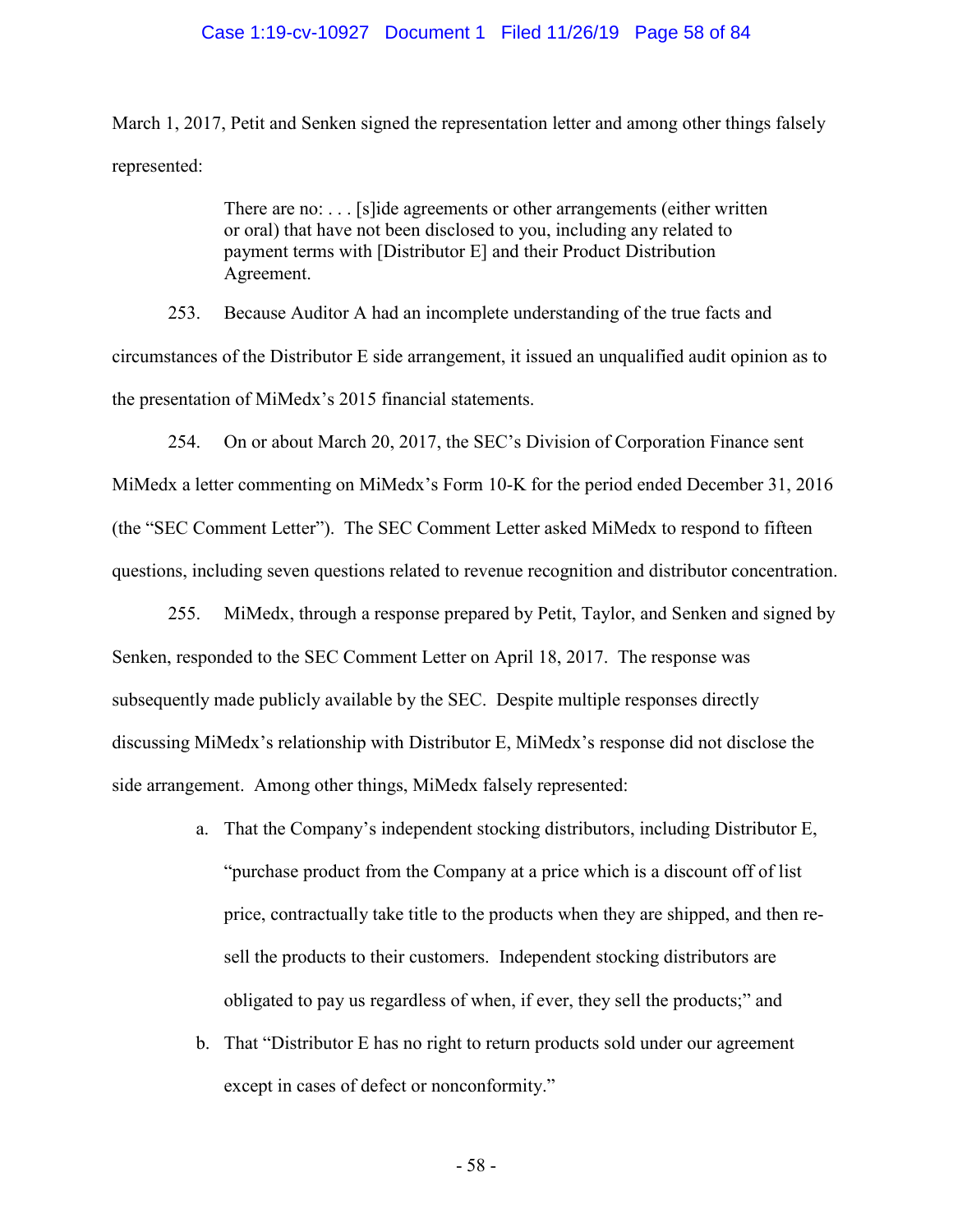## **E. Deceptive Acts Related to Auditor B's 2017 Annual Audit**

256. In the third quarter of 2017, MiMedx hired Auditor B as its outside auditor.

257. In or around January 2018, in connection with Auditor B's 2017 annual audit, Auditor B raised a variety of questions about the Distributor E relationship, including questions about the adequacy of the Controller 2 Investigation and the Audit Committee Investigation.

258. On or about February 6, 2018, Auditor B informed the Audit Committee that its questions were unresolved and that it would not complete MiMedx's 2017 annual audit until an investigation was conducted and there was resolution of current and historic allegations impacting MiMedx's revenue recognition practices.

259. In response, Petit, Taylor, and Senken prepared a memo for Auditor B to persuade Auditor B that MiMedx's Distributor E accounting was appropriate. The memo offered misleading and, in certain cases, false explanations for why MiMedx's Distributor E accounting was appropriate. In the memo, Petit, Taylor, and Senken concealed from Auditor B the true facts and circumstances of the Distributor E side arrangement, including the facts described in paragraphs 134 to 177 above.

260. In February 2018, Auditor B informed MiMedx it would not complete its audit until the conclusion of the internal investigation. On February 20, 2018, MiMedx filed a Form 8-K attaching a press release announcing that it would delay filing its 2017 Form 10-K and that it had retained independent legal and accounting advisors to investigate allegations regarding "certain sales and distribution practices at the Company."

261. Auditor B did not complete its 2017 annual audit. On December 7, 2018, MiMedx filed a Form 8-K announcing that Auditor B was resigning from its engagement as MiMedx's outside auditor.

- 59 -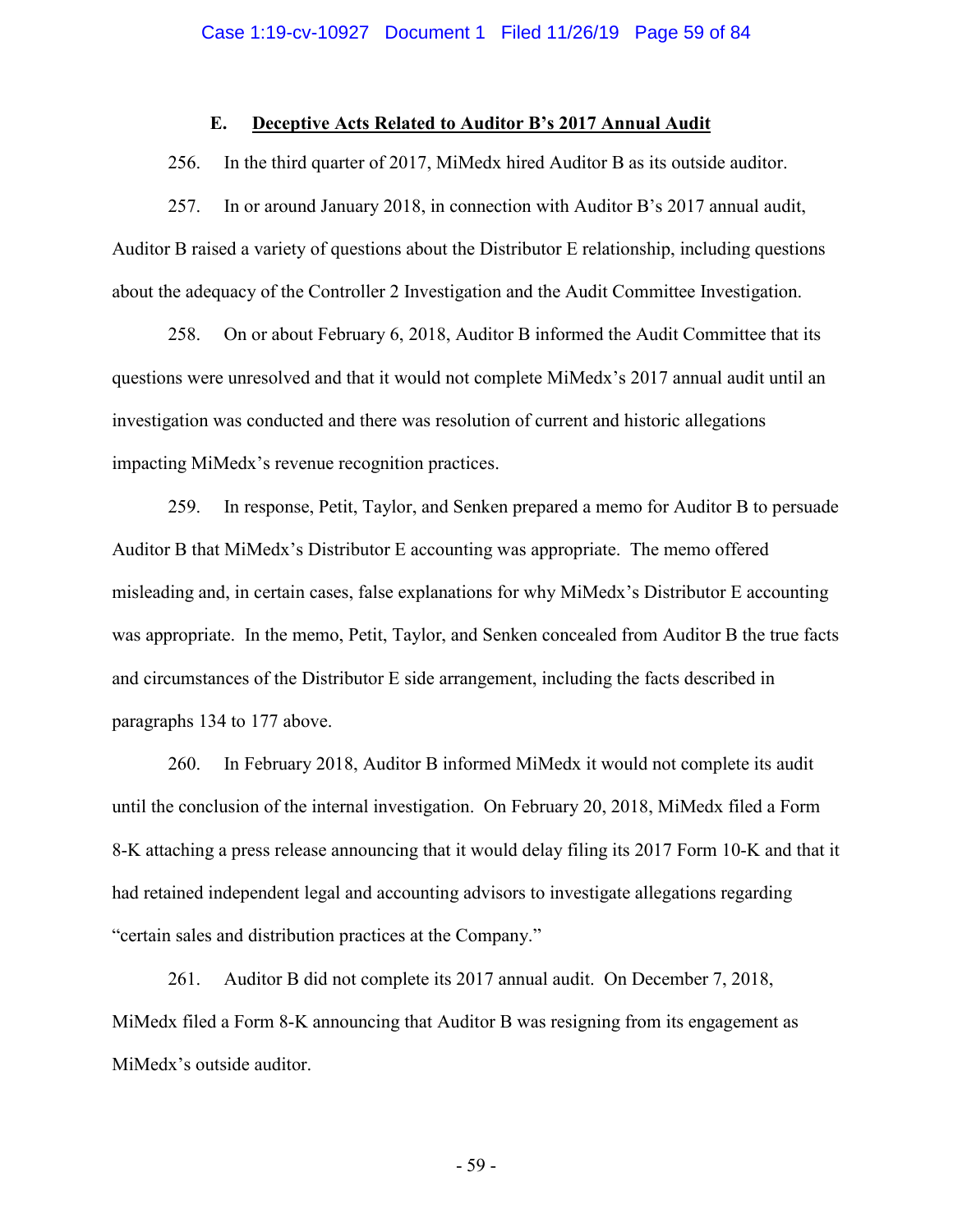## **IX. MiMedx, Petit, Taylor, and Senken Profited from their Fraudulent Practices**

262. During the relevant period, MiMedx awarded cash and equity incentive compensation to its executives pursuant to two incentive compensation plans: the Assumed 2006 Stock Incentive Plan and the 2016 Equity and Cash Incentive Plan (the "Plans"). Pursuant to the Plans, MiMedx filed Forms S-8 to register shares of stock, including the most recent Form S-8, which was filed on or about June 7, 2016. This Form S-8 incorporated by reference MiMedx's prior and subsequent periodic filings. During the relevant period, MiMedx obtained money as a result of its fraudulent conduct through sales of stock upon option exercise.

263. In addition, on or about July 3, 2013, MiMedx filed a Form S-3 registering an offering of new shares in MiMedx. That public offering raised \$34 million for MiMedx.

264. From approximately 2013 to 2018, Petit, Taylor, and Senken obtained salary, bonus cash payments, and equity compensation from MiMedx. Upon information and belief, their salary increases, bonus levels, and equity compensation amounts were influenced by MiMedx's misstated financial performance, including revenue.

265. Taylor sold MiMedx stock at inflated prices between approximately 2015 and 2017, earning profits from his fraud.

## **X. Petit, Taylor, and Senken Misled MiMedx's Auditors**

## **A. Petit and Taylor Misled Auditor A in 2015 Regarding Sales to Distributor A, Distributor B, Distributor C, and Distributor D**

266. Petit and Taylor made false or misleading statements to Auditor A about MiMedx's financial statements, MiMedx's transactions with Distributor A, Distributor B, Distributor C, and Distributor D, and MiMedx's revenue recognition practices in connection with Auditor A's audit and review work in connection with the second, third, and fourth quarters and the full year 2015.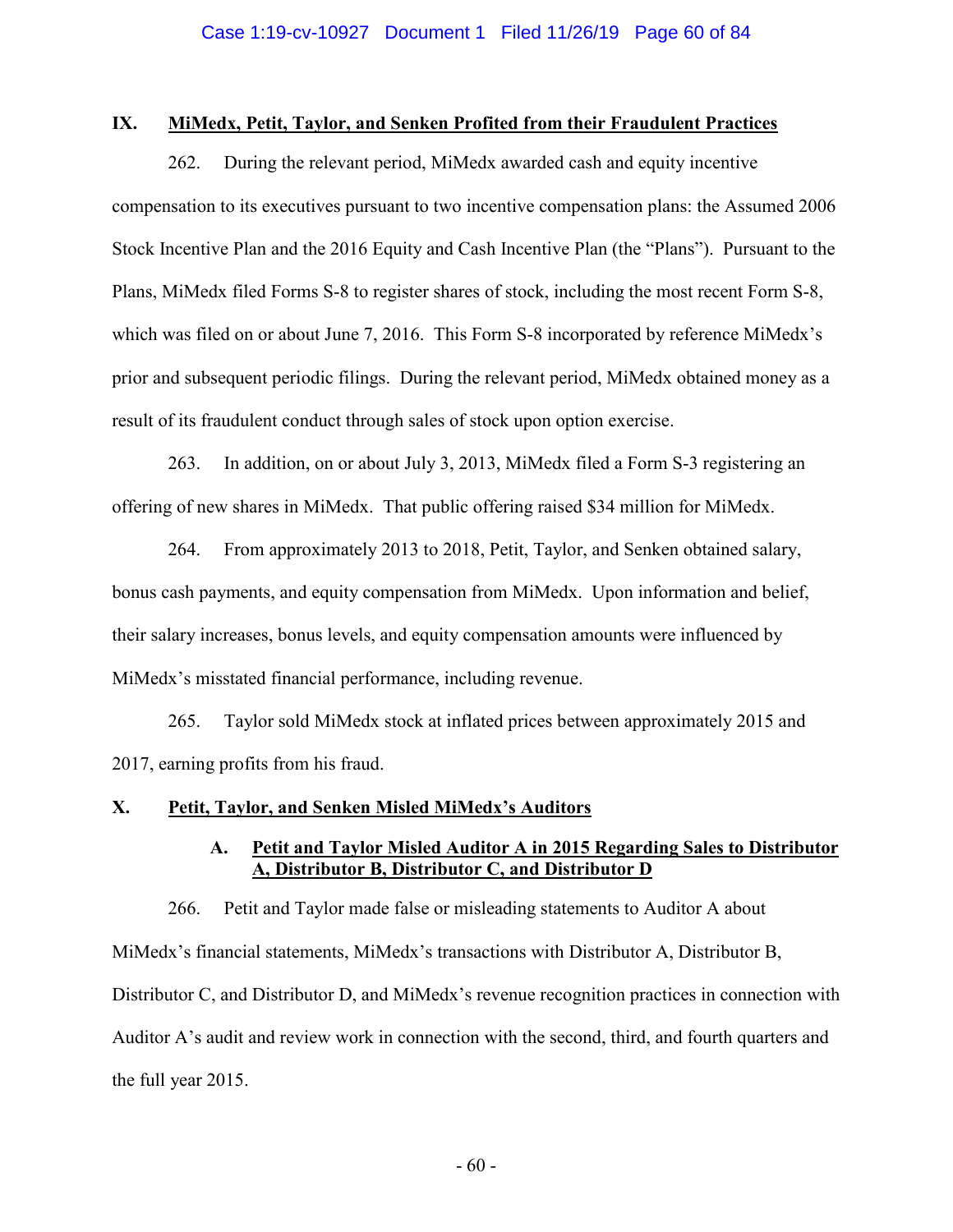## Case 1:19-cv-10927 Document 1 Filed 11/26/19 Page 61 of 84

267. As detailed above, among other things, Petit signed management representation letters to Auditor A through which he made material false and misleading statements or omitted to state material facts necessary to make statements made not misleading.

268. Among other things, Petit and Taylor also omitted to state material facts necessary to make statements made not misleading in communications with Auditor A regarding Distributor A, Distributor B, Distributor C, and Distributor D, including that MiMedx recognized revenue on shipments to Distributor B and Distributor C with the agreement that product could be swapped in the next quarter, that MiMedx had not determined that Distributor C's accounts receivable was collectible, that the Petit Children had loaned to Distributor C the money it used to pay down its accounts receivable balance, that MiMedx recognized revenue on sales to Distributor D where there was no agreement on the terms of the arrangement and an undisclosed right of return, and that MiMedx had granted undisclosed extended payment terms to Distributor A, Distributor C, and Distributor D.

269. Among other things, Petit and Taylor also made material false and misleading statements or material omissions to Auditor A by:

- a. During the year end 2015 audit of MiMedx's financial statements, falsely representing that the second quarter 2015 Distributor A sale had a fixed payment term.
- b. During the year end 2015 audit of MiMedx's financial statements, falsely representing that the fourth quarter 2015 Distributor A sale had a fixed 180 day payment term and omitting the material information that Taylor had extended contingent payment terms and offered a right of return.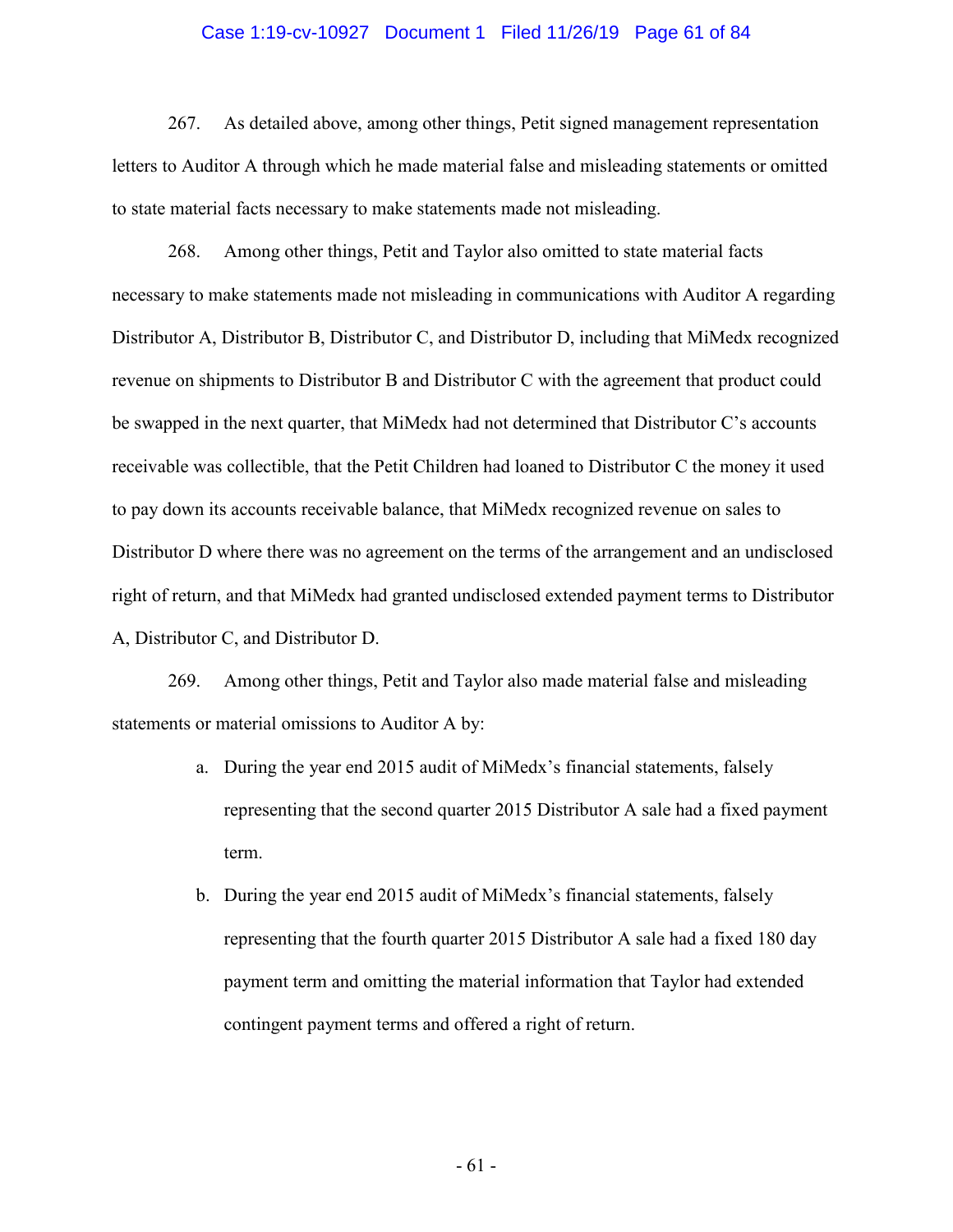- c. During the year end 2015 audit of MiMedx's financial statements, falsely representing that Distributor C had a fixed payment term and omitting the material information that Petit and Taylor had granted extended payment terms to allow Distributor C to sell product through to its customers.
- d. During the year end 2015 audit of MiMedx's financial statements, representing that Distributor C had paid MiMedx \$1.4 million toward its accounts receivable balance and omitting the material information that Distributor C had been denied a commercial loan and, instead, received funding from the Petit Children.
- e. During the year end 2015 audit of MiMedx's financial statements, omitting the material information that Petit had granted Distributor D a right of return.

270. Petit's and Taylor's misstatements and omissions to Auditor A were material because a reasonable auditor would consider it important that:

- a. MiMedx's financial statements were not prepared in accordance with GAAP;
- b. MiMedx's executives and accounting officers had not fulfilled their responsibilities for the design, implementation, and maintenance of internal controls;
- c. There were material transactions that were not properly recorded; and
- d. MiMedx officers were engaged in fraud and were aware of fraud.

A reasonable auditor would also consider it important to obtain complete and accurate information regarding MiMedx's relationships with and revenue recognition practices regarding all of its distributors and sales agents. Auditor A relied upon the management representation letters and considered the statements made within the letters in its audits and quarterly reviews of MiMedx's financial statements.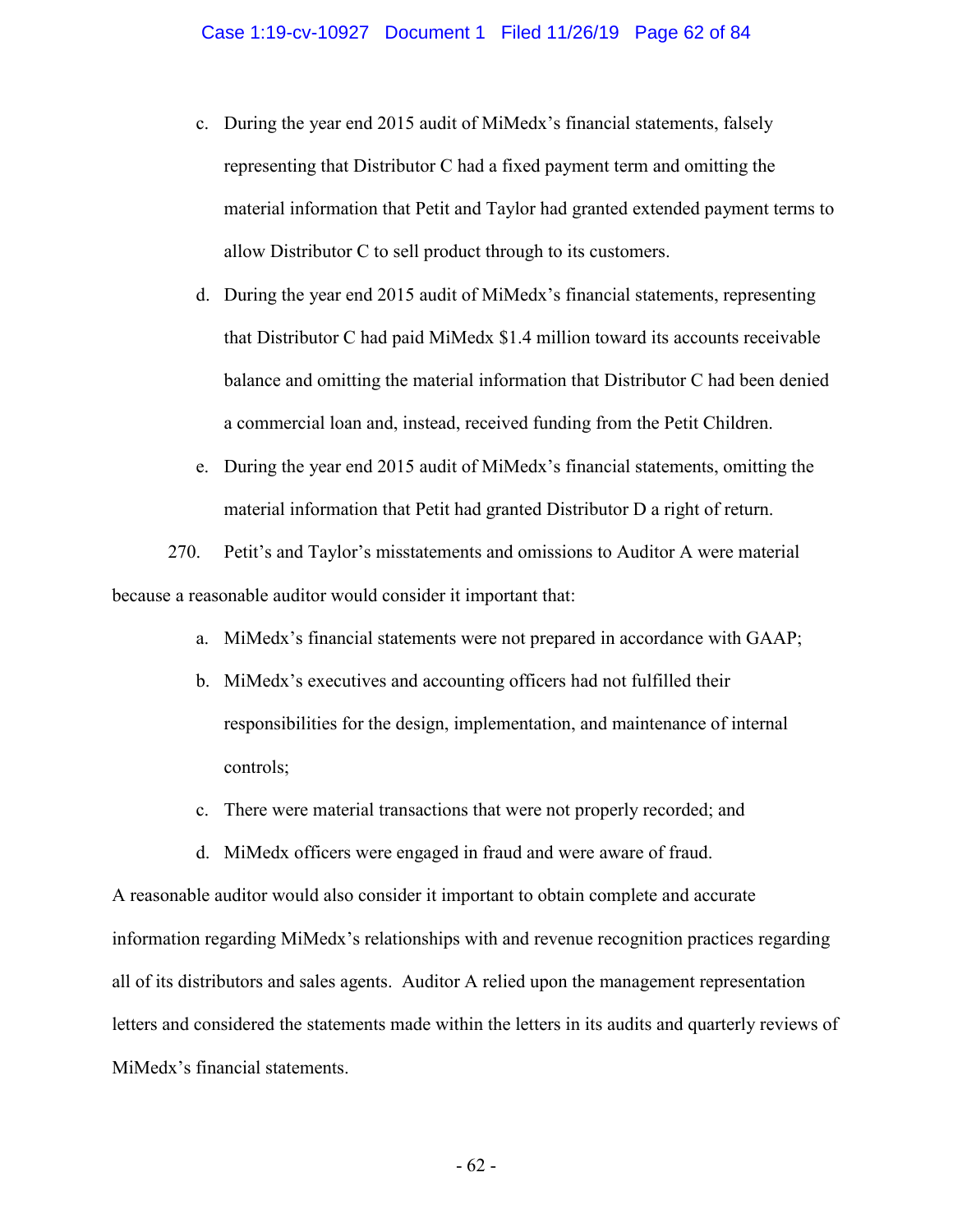## **B. Petit, Taylor, and Senken Misled Auditor A from 2015 to 2017 Regarding Sales to Distributor E**

271. Petit, Taylor, and Senken made false or misleading statements to Auditor A about MiMedx's financial statements, MiMedx's transactions with Distributor E, and MiMedx's revenue recognition practices in connection with Auditor A's audit and review work in connection with the full years 2015 and 2016, all interim periods for those years, and the first and second quarters of 2017.

272. As detailed above, among other things, Petit and Senken signed management representation letters to Auditor A through which they made material false and misleading statements or omitted to state material facts necessary to make statements made not misleading.

273. Among other things, Petit, Taylor, and Senken also omitted to state material facts necessary to make statements made not misleading in communications with Auditor A regarding Distributor E, including that MiMedx had agreed to the side arrangement with Distributor E, that the Reconciliation Group existed and was responsible for managing Distributor E's payments to MiMedx and Distributor E's VA inventory, and that Taylor sent the 2013 Taylor Email.

274. Among other things, Petit, Taylor, and Senken also made material false and misleading statements or material omissions to Auditor A by:

- a. During the year end 2015 audit of MiMedx's financial statements, falsely representing that Distributor E had slowed its payments because the relationship with MiMedx had deteriorated and omitting the material information that Distributor E persisted in paying only what it earned each week from the VA.
- b. During the third quarter of 2016 review of MiMedx's financial statement, falsely representing that Petit and Senken were not aware of any undisclosed allegations of fraud and omitting material information about the November 2016 allegations

- 63 -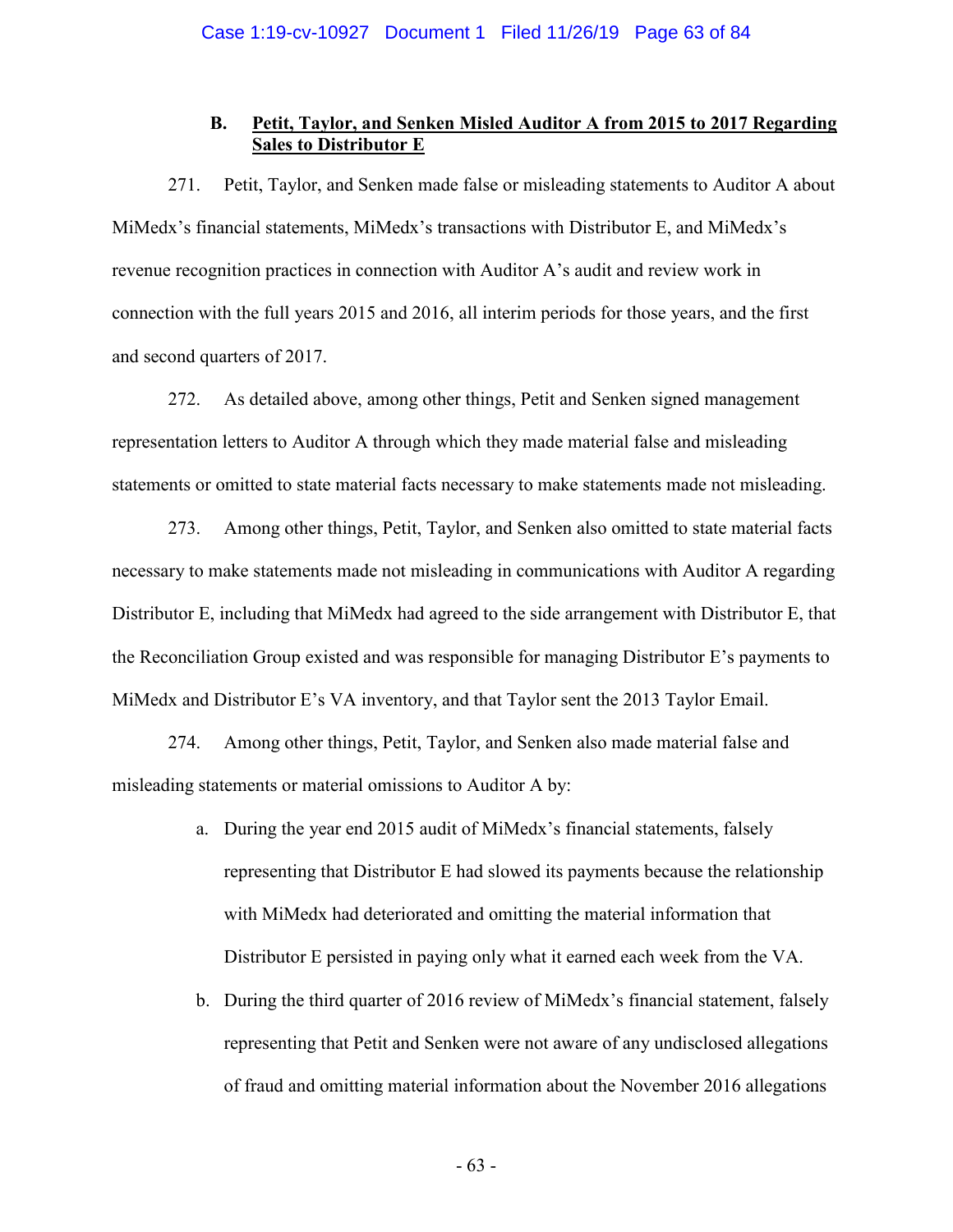## Case 1:19-cv-10927 Document 1 Filed 11/26/19 Page 64 of 84

made by two sales associates, which prompted the Audit Committee Investigation.

- c. During the year end 2016 audit of MiMedx's financial statements, falsely representing that Distributor E made payments on an irregular schedule and omitting the material information that Distributor E paid MiMedx consistently based on its weekly VA receipts and any irregular payments were the result of requests from MiMedx.
- d. During the year end 2016 audit of MiMedx's financial statements, falsely representing that Distributor E's answers to written questions from Law Firm A were inaccurate and misleading and omitting the material information that Distributor E's answers were factually accurate.
- e. During the year end 2016 audit of MiMedx's financial statements, falsely representing in an accounting white paper that MiMedx and Distributor E had no side agreements regarding payment practices and omitting material information about the Distributor E side arrangement.

275. Petit's, Taylor's, and Senken's misstatements and omissions to Auditor A were material because a reasonable auditor would consider it important that:

- a. MiMedx's financial statements were not prepared in accordance with GAAP;
- b. MiMedx's executives and accounting officers had not fulfilled their responsibilities for the design, implementation, and maintenance of internal controls;
- c. There were material transactions that were not properly recorded; and
- d. MiMedx officers were engaged in fraud and were aware of fraud.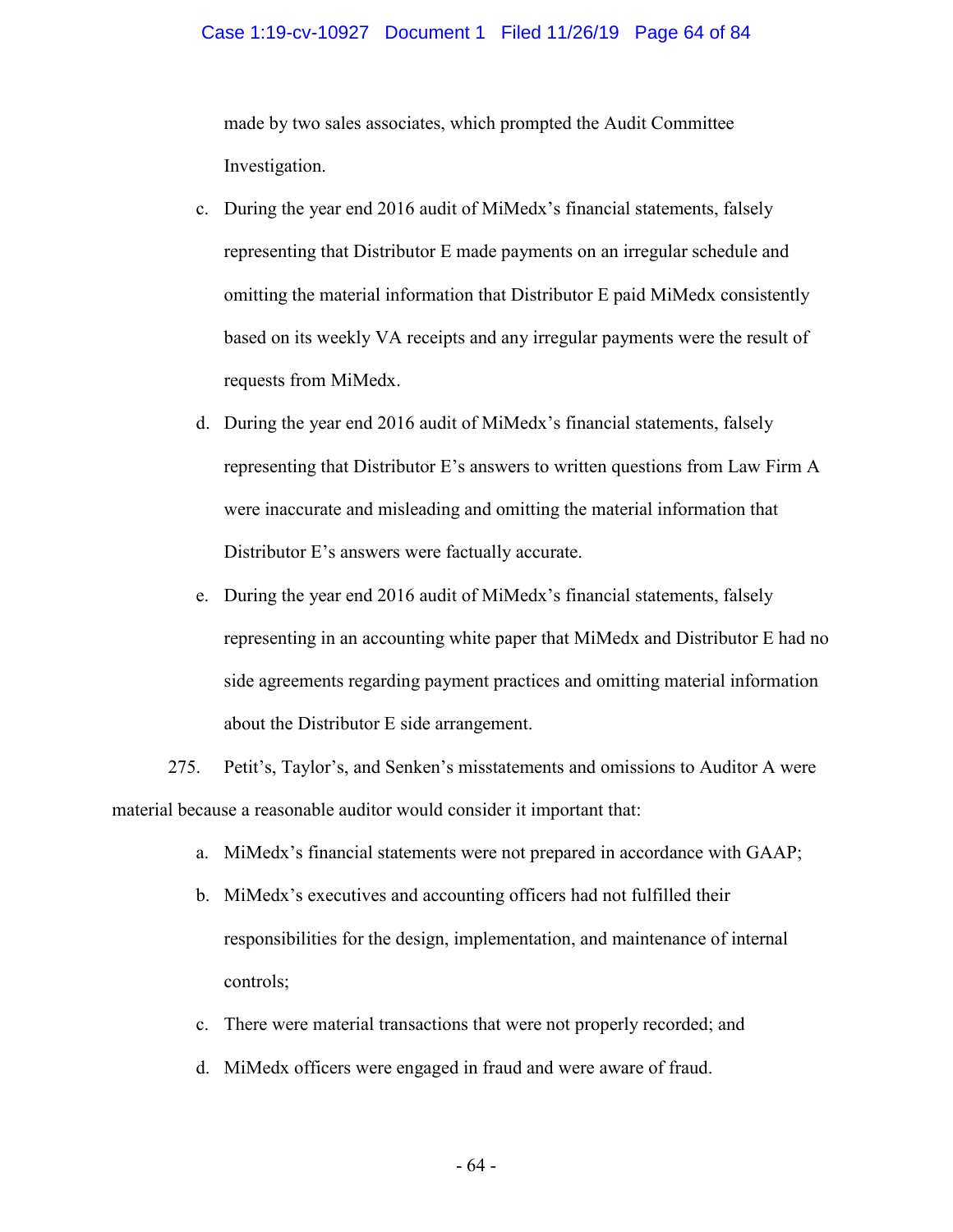## Case 1:19-cv-10927 Document 1 Filed 11/26/19 Page 65 of 84

A reasonable auditor would also consider it important to obtain complete and accurate information regarding MiMedx's relationships with and revenue recognition practices regarding all of its distributors and sales agents. Auditor A relied upon the management representation letters and considered the statements made within the letters in its audits and quarterly reviews of MiMedx's financial statements.

## **C. Petit, Taylor, and Senken Misled Auditor B in 2017 and 2018 Regarding Sales to Distributor E**

276. Petit, Taylor, and Senken made false or misleading statements to Auditor B about MiMedx's financial statements, MiMedx's transactions with Distributor E, and MiMedx's revenue recognition practices in connection with Auditor B's audit and review work for the full year 2017 and the third and fourth quarters of 2017.

277. As detailed above, among other things, Petit and Senken signed a management representation letter to Auditor B through which they made material false and misleading statements or omitted to state material facts necessary to make statements made not misleading.

278. Among other things, Petit, Taylor, and Senken also omitted to state material facts necessary to make statements made not misleading in communications with Auditor B regarding Distributor E, including that MiMedx had agreed to the side arrangement with Distributor E, that the Reconciliation Group existed and was responsible for managing Distributor E's payments to MiMedx and Distributor E's VA inventory, and that Taylor sent the 2013 Taylor Email.

279. Among other things, Petit, Taylor, and Senken also made material false and misleading statements or material omissions to Auditor B by:

> a. During the year end 2017 audit of MiMedx's financial statements, falsely representing that Distributor E had slowed its payments because the relationship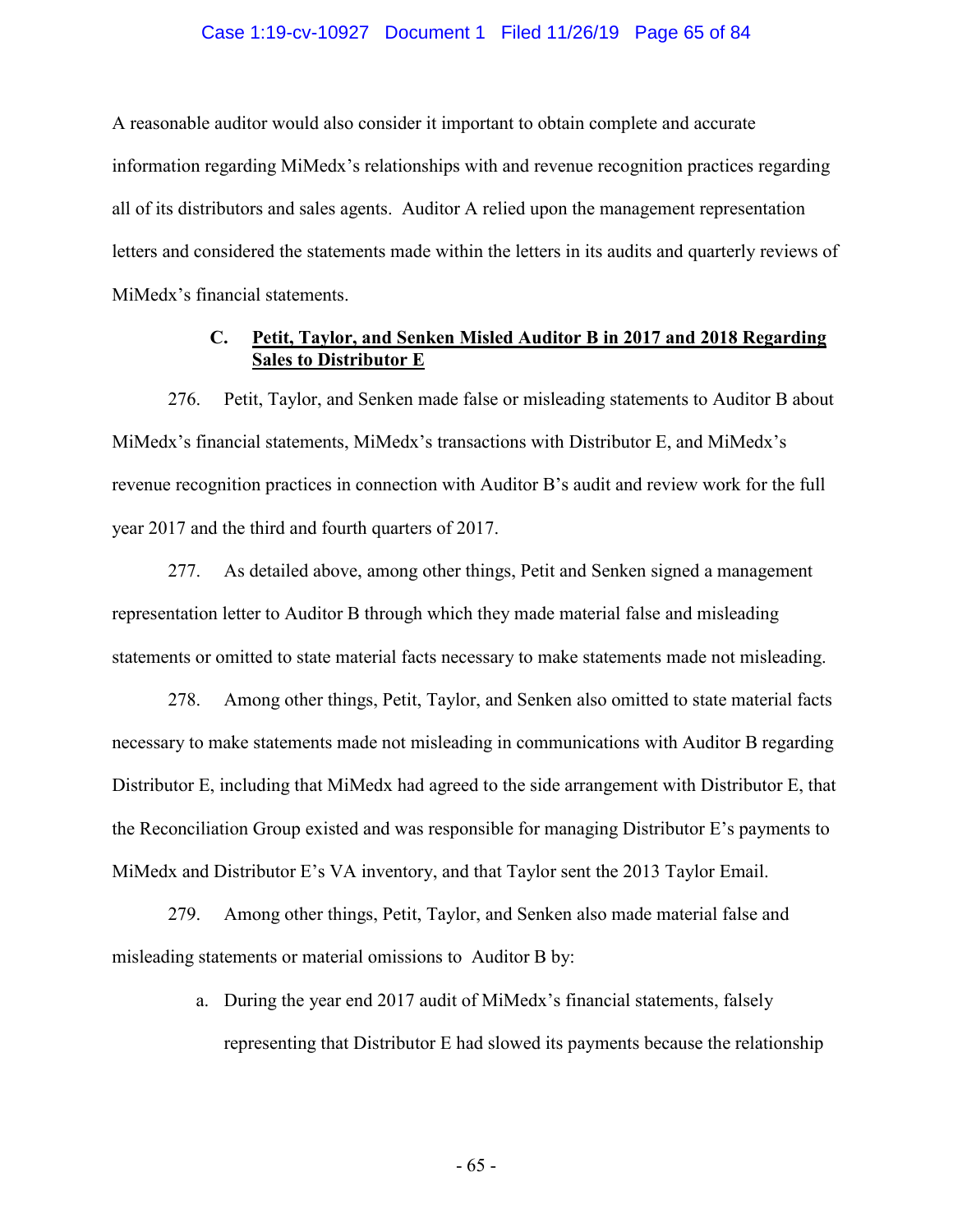## Case 1:19-cv-10927 Document 1 Filed 11/26/19 Page 66 of 84

with MiMedx had deteriorated and omitting the material information that Distributor E persisted in paying only what it earned each week from the VA.

b. During the year end 2017 audit of MiMedx's financial statements, falsely representing that Distributor E had made no fewer than 10 payments in addition to the normal schedule of payments and omitting material information that Distributor E's payments followed the regular schedule and early or prepayments were offset by reductions to subsequent regular payments.

280. Petit's, Taylor's, and Senken's misstatements and omissions to Auditor B were material because a reasonable auditor would consider it important that:

- a. MiMedx's financial statements were not prepared in accordance with GAAP;
- b. MiMedx's executives and accounting officers had not fulfilled their responsibilities for the design, implementation, and maintenance of internal controls;
- c. There were material transactions that were not properly recorded; and
- d. MiMedx officers were engaged in fraud and were aware of fraud.

A reasonable auditor would also consider it important to obtain complete and accurate information regarding MiMedx's relationships with and revenue recognition practices regarding all of its distributors and sales agents. Auditor B relied upon the management representation letter and considered the statements made within the letter in its audit and quarterly reviews of MiMedx's financial statements.

## **XI. MiMedx Violated Various Reporting Provisions of the Federal Securities Laws; Petit, Taylor, and Senken Aided and Abetted Those Violations**

281. Section 13(a) of the Exchange Act and Rules 13a-1, 13a-11, and 13a-13 thereunder require issuers like MiMedx to file reports with the Commission containing such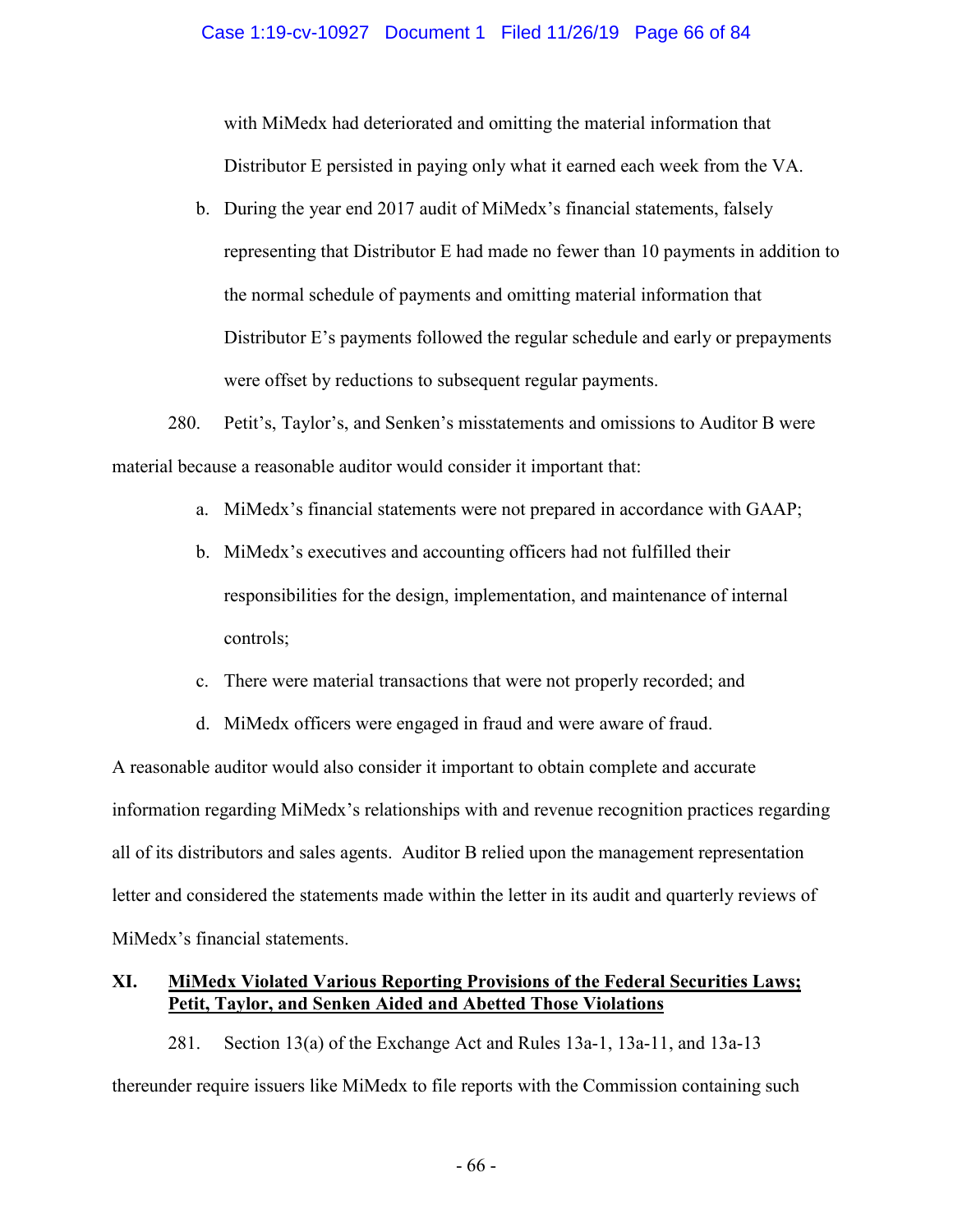#### Case 1:19-cv-10927 Document 1 Filed 11/26/19 Page 67 of 84

information as the Commission's rules prescribe. Further, Rule 12b-20 requires that an issuer's statement or report contain such further material information as may be necessary to make the required statements, in light of the circumstances under which they were made, not misleading.

282. As described above, MiMedx filed false and misleading annual, quarterly, and current reports during the Relevant Period. Specifically, as detailed above, MiMedx filed false and misleading Forms 10-K for the years 2013, 2014, 2015, and 2016, false and misleading Forms 10-Q for each of the first, second, and third quarters of 2013, 2014, 2015, 2016, and 2017, and false and misleading Forms 8-K on July 31, 2013, October 17, 2013, October 30, 2013, February 26, 2014, April 7, 2014, April 25, 2014, July 28, 2014, July 29, 2014, October 14, 2014, October 30, 2014, January 12, 2015, February 26, 2015, April 14, 2015, April 28, 2015, July 30, 2015, August 7, 2015, October 13, 2015, October 30, 2015, January 11, 2016, February 23, 2016, April 11, 2016, April 25, 2016, July 12, 2016, July 26, 2016, October 12, 2016, October 27, 2016, January 11, 2017, February 23, 2017, April 13, 2017, April 28, 2017, July 17, 2017, July 26, 2017, October 11, 2017, and October 26, 2017.

283. As detailed above, Petit, Taylor, and Senken aided and abetted these violations relating to financial reporting for the annual and interim periods in 2015 by knowingly or recklessly providing substantial assistance to those violations. Among other things, Petit, Taylor, and Senken provided false and misleading information for MiMedx's reports and omitted material information from MiMedx's reports. Further, Petit and Senken signed and certified the Form 10-K and certified each Form 10-Q. Senken signed MiMedx's Forms 10-Q and 8-K.

# **XII. MiMedx Violated Various Books and Records and Internal Controls Provisions of the Federal Securities Laws; Petit, Taylor, and Senken Aided and Abetted Those Violations**

284. Section  $13(b)(2)(A)$  of the Exchange Act requires issuers like MiMedx to make and keep books, records, and accounts, which, in reasonable detail, accurately and fairly reflect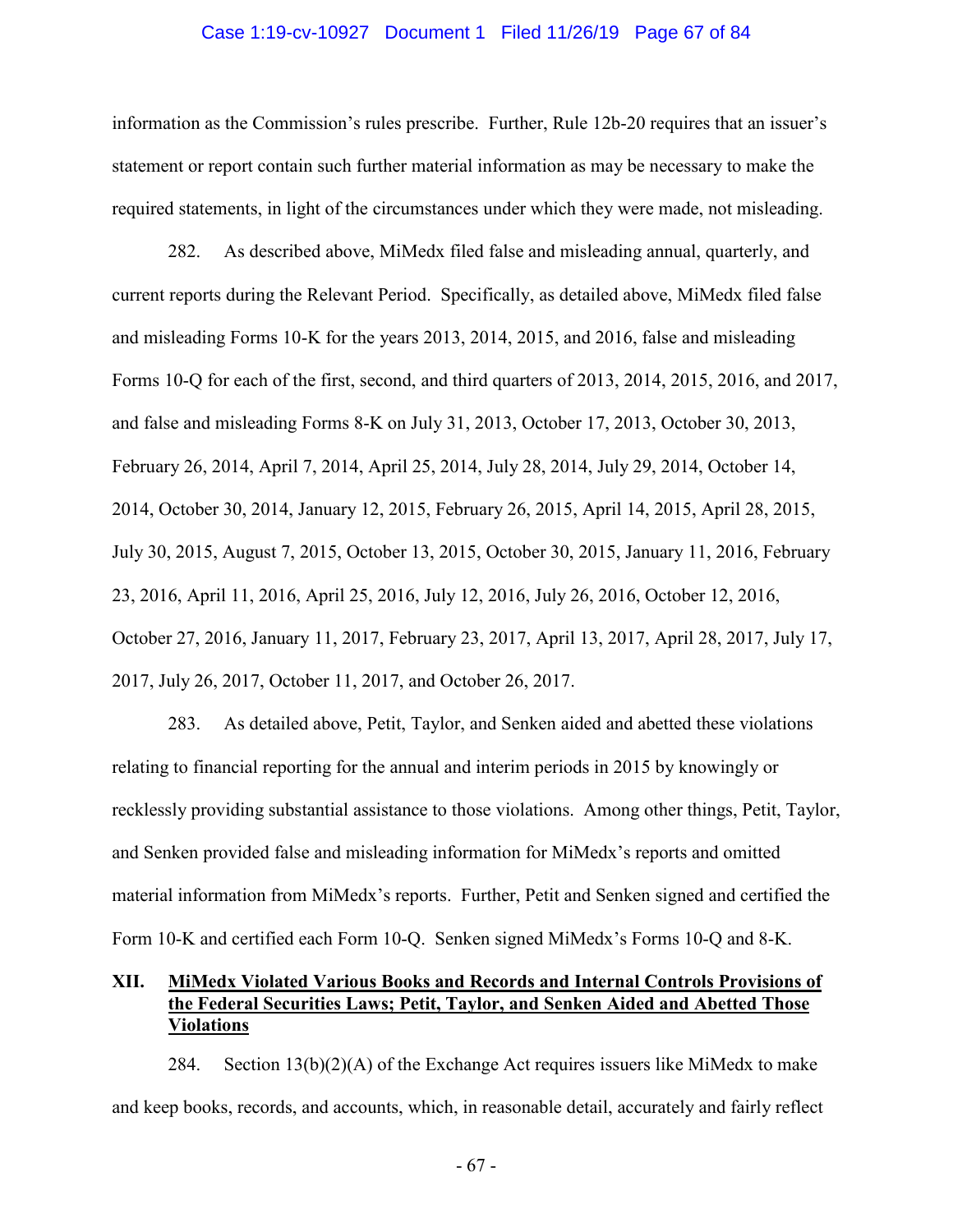## Case 1:19-cv-10927 Document 1 Filed 11/26/19 Page 68 of 84

the company's transactions and dispositions of the assets. Section  $13(b)(2)(B)$  of the Exchange Act requires issuers like MiMedx to devise and maintain a system of sufficient internal accounting controls.

285. As detailed above, MiMedx failed to make and keep books, records, and accounts, which accurately and fairly reflected its transactions. MiMedx also failed to establish a system of sufficient internal accounting controls.

286. MiMedx did not have effective controls over revenue recognition and lacked effective controls:

- a. To ensure that revenue was not recognized prior to the company obtaining written documentation demonstrating that persuasive evidence of an arrangement existed and the terms were fixed or determinable;
- b. To ensure that adequate analysis and documentation existed for distributor contracts to ensure timely and accurate recording of revenue in accordance with GAAP;
- c. To ensure that sales terms and incentives were appropriately documented and communicated to MiMedx's accounting staff; and
- d. To ensure appropriate accounting for consignment arrangements.

287. Petit, Taylor, and Senken aided and abetted MiMedx's violations of these provisions for the annual and interim periods in 2015 by knowingly or recklessly providing substantial assistance to those violations. Among other things, Petit, Taylor, and Senken failed to implement an appropriate system of internal accounting controls; Petit, Taylor, and Senken engaged in the conduct described above that led to MiMedx's false accounting books, records, and accounts; Petit and Taylor entered into undisclosed side agreements with multiple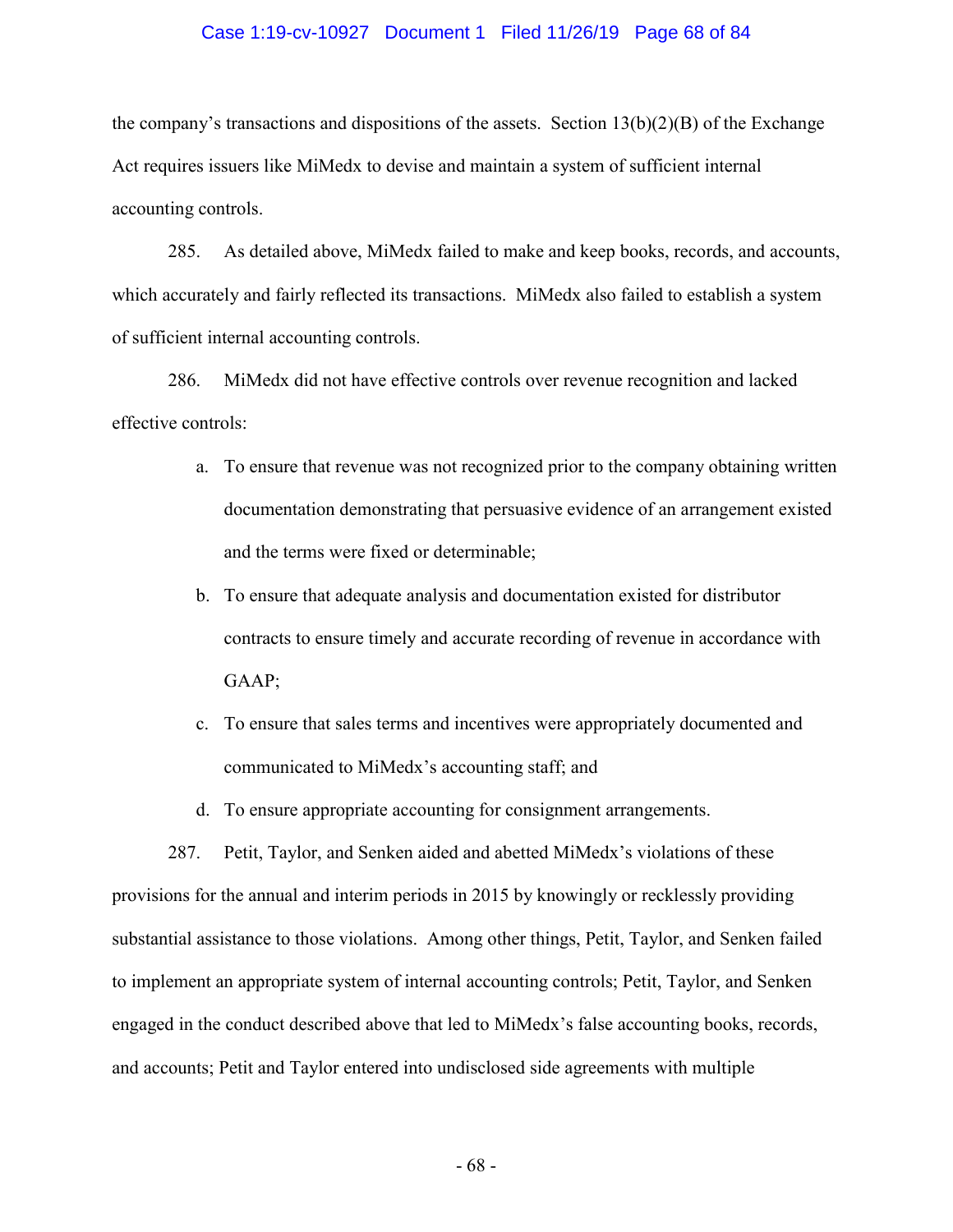## Case 1:19-cv-10927 Document 1 Filed 11/26/19 Page 69 of 84

distributors and concealed those side agreements from MiMedx accounting staff; and Petit, Taylor, and Senken participated in, failed to take action to prevent and failed to disclose to Auditor A, Auditor B, Law Firm A, and the Audit Committee the side arrangements or undocumented terms of arrangements with distributors.

## **XIII. Petit, Taylor, and Senken Violated Internal Control and Record Falsification Provisions of the Federal Securities Laws**

288. Section 13(b)(5) of the Exchange Act prohibits any person from knowingly circumventing or failing to implement a system of internal accounting controls or knowingly falsifying books, records, or accounts. Similarly Rule 13b2-1 prohibits any person from directly or indirectly falsifying or causing to be falsified books, records, or accounts.

289. As described above, MiMedx, among other things, did not have effective controls over revenue recognition, including a lack of effective controls: (i) to ensure that revenue was not recognized prior to the company obtaining written documentation demonstrating that persuasive evidence of an arrangement existed and the terms were fixed or determinable; (ii) to ensure that adequate analysis and documentation existed for distributor contracts to ensure timely and accurate recording of revenue in accordance with GAAP; (iii) to ensure that sales terms and incentives were appropriately documented and communicated to MiMedx's accounting staff; and (iv) to ensure appropriate accounting for consignment relationships.

290. Starting no later than the first quarter of 2015, Petit, Taylor, and Senken knowingly failed to implement an appropriate system of internal accounting controls. Petit, Taylor, and Senken were responsible for MiMedx's internal control structure and were aware of the issues underlying MiMedx's internal control failures and misstated accounts.

291. Further, internal controls were circumvented by the individual Defendants. For example, Petit and Taylor entered into side agreements with multiple distributors and failed to

- 69 -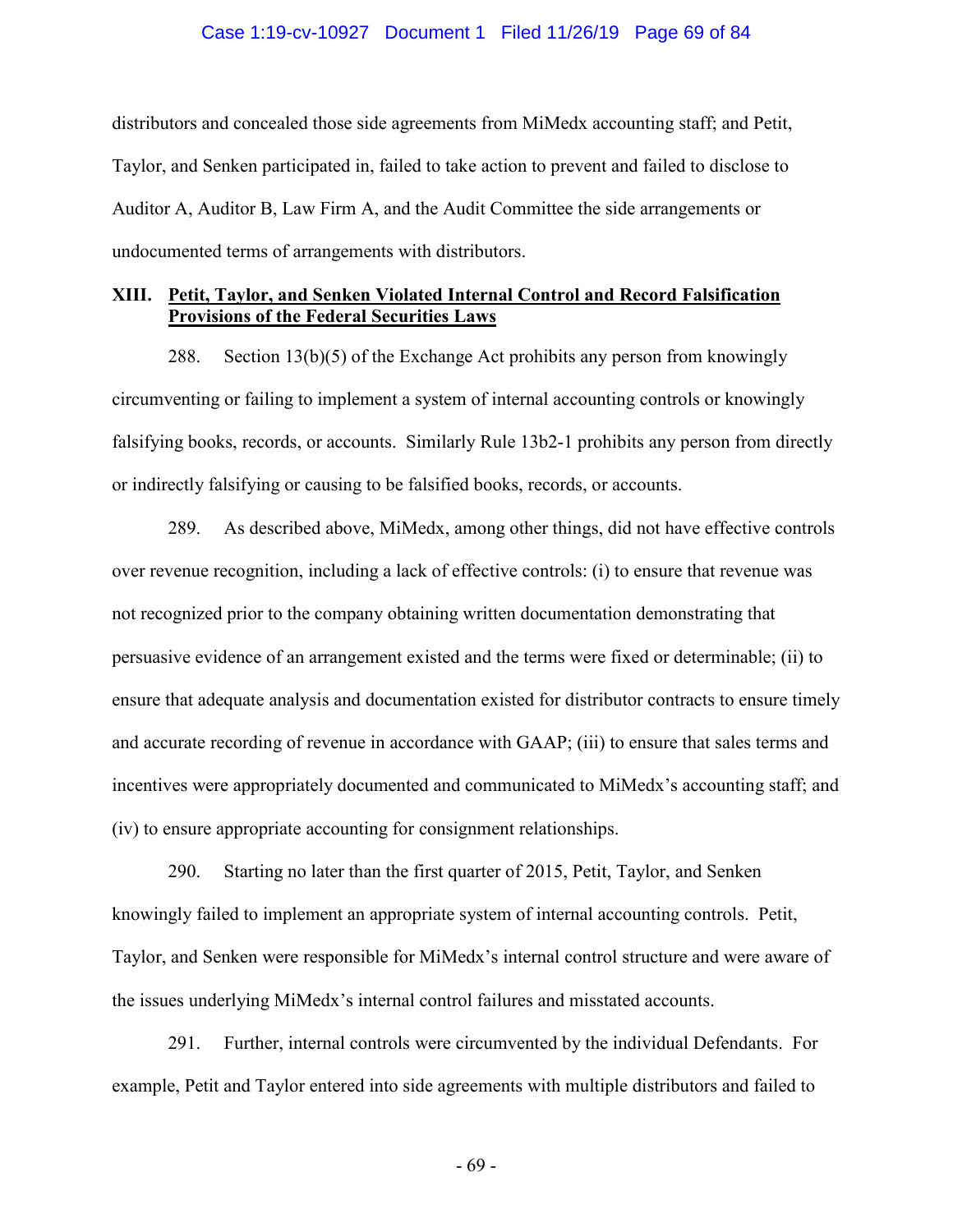## Case 1:19-cv-10927 Document 1 Filed 11/26/19 Page 70 of 84

disclose the terms of those agreements to MiMedx accounting staff, which caused MiMedx to file false financial statements. Petit, Taylor, and Senken failed to document the side arrangement with Distributor E, which caused MiMedx to file false financial statements. Also, Petit, Taylor, and Senken participated in, failed to take action to prevent, and failed to disclose to Auditor A, Auditor B, Law Firm A, or the Audit Committee the undocumented terms of arrangements with distributors.

292. Petit, Taylor, and Senken falsified MiMedx's books, records, and accounts by improperly accounting for MiMedx's revenue, as detailed above.

# **XIV. Petit and Senken Made False Certifications in Connection with MiMedx's Forms 10-Q and 10-K**

293. Rule 13a-14 of the Exchange Act requires an issuer's principal executive and financial officer to sign certifications that are included as exhibits to each periodic report containing financial statements. As required by Section 302 of the Sarbanes-Oxley Act of 2002 ("SOX") [15 U.S.C.  $\S$  7241(a)], the certifications must state that, among other things: (1) the signing officer has reviewed the report; (2) based on the officer's knowledge, the report does not contain any untrue statement of material fact or omit to state any material fact; and (3) based on the officer's knowledge, the financial statements, and other financial information included in the report, fairly present, in all material respects, the financial condition, results of operations and cash flows for the issuer for the period presented.

294. As detailed above, Petit certified MiMedx's Form 10-K for the period ended December 31, 2015, and Forms 10-Q for the first, second and third quarters of 2015. Petit violated Exchange Act Rule 13a-14 in MiMedx's periodic reports identified in this paragraph by falsely certifying paragraphs 2 and 3 of the SOX 302 certifications.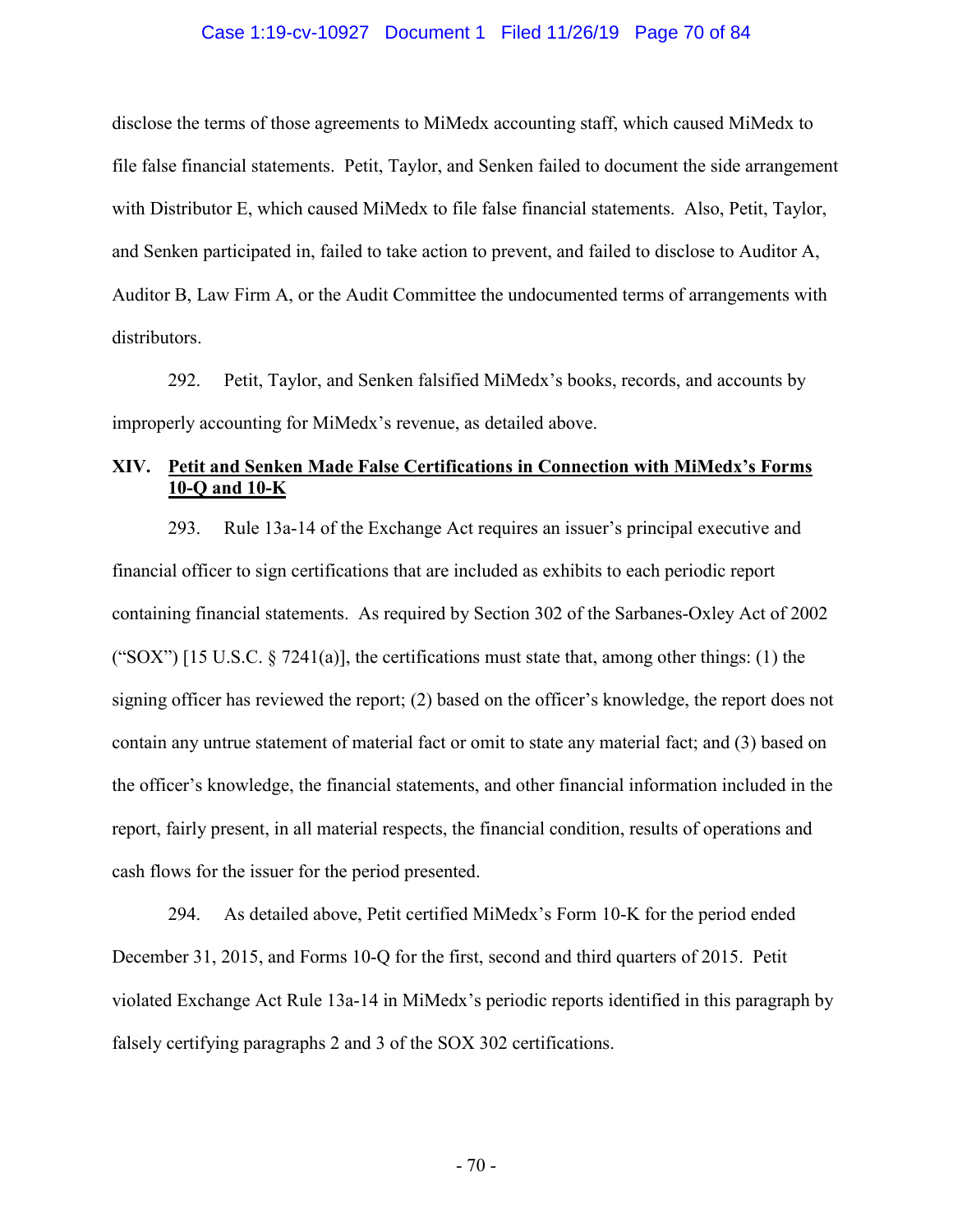## Case 1:19-cv-10927 Document 1 Filed 11/26/19 Page 71 of 84

295. As detailed above, Senken certified MiMedx's Form 10-K for the period ended December 31, 2015, and Forms 10-Q for the first, second and third quarters of 2015. Senken violated Exchange Act Rule 13a-14 in MiMedx's periodic reports identified in this paragraph by falsely certifying paragraphs 2 and 3 of the SOX 302 certifications.

#### **XV. Petit and Taylor Were Control Persons of MiMedx**

296. Petit had significant control over MiMedx during the time period relevant to this Complaint.

297. Petit was Chairman and CEO of MiMedx. Petit had longstanding personal and professional relationships with the majority of MiMedx's Board of Directors and senior executive management. He exercised control over MiMedx's general operations, set and communicated MiMedx's financial targets, and signed and/or certified MiMedx's periodic filings. Moreover, as detailed above, he engaged in and shares culpability for the specific improper activity that is the subject of this Complaint, including transactions with Distributor B, Distributor C, Distributor D, and Distributor E.

298. Taylor had significant control over MiMedx during the time period relevant to this Complaint.

299. Taylor was a Director, President, and COO of MiMedx. Taylor exercised control over MiMedx's general operations, directly supervised the sales staff, and managed the day-today operations of MiMedx. Moreover, as detailed above, Taylor engaged in and shares culpability for the specific improper activity that is the subject of this Complaint, including transactions with Distributor A, Distributor B, Distributor C, and Distributor E.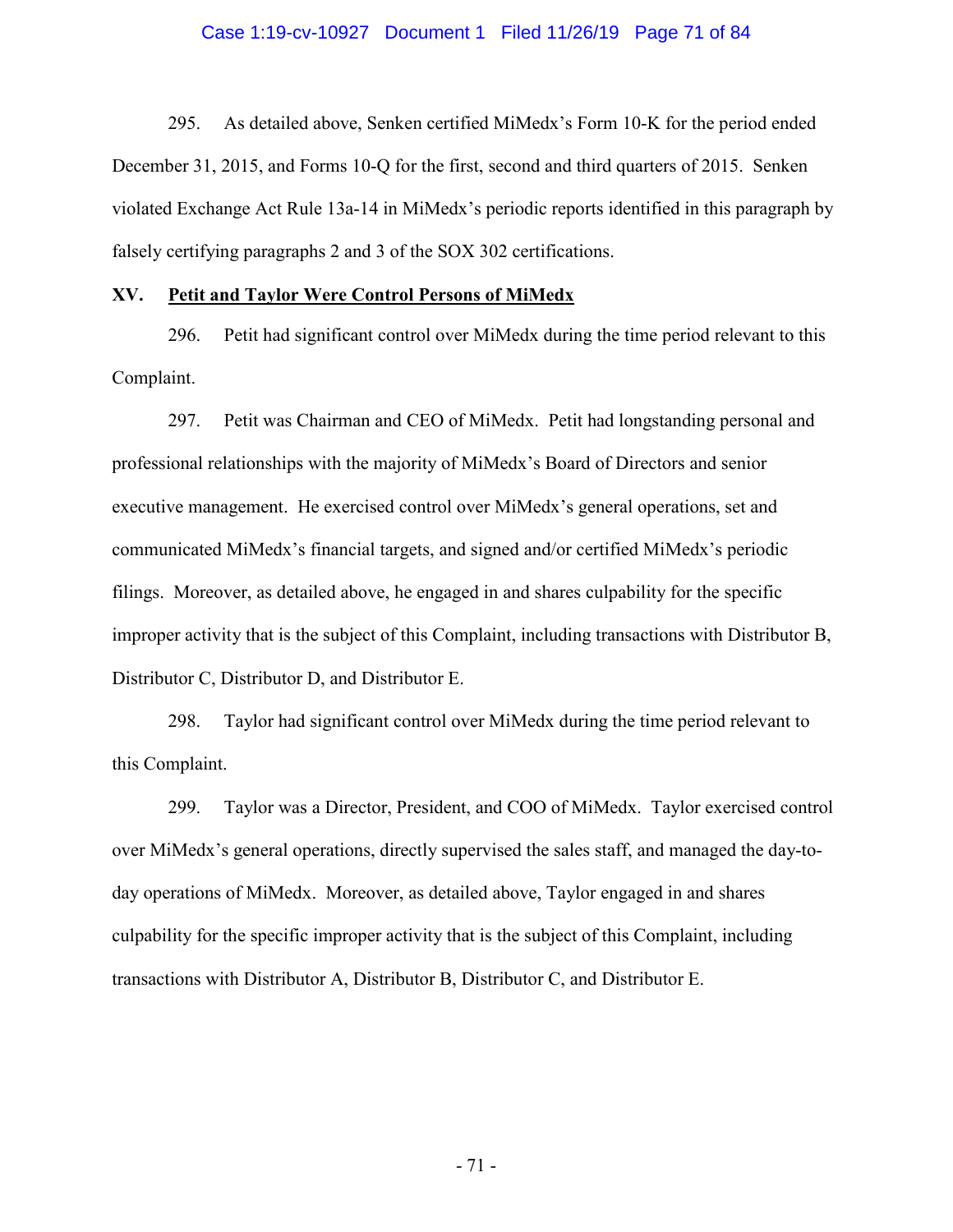## **FIRST CLAIM FOR RELIEF**

## **Fraud—Violation of Exchange Act Section 10(b) and Rule 10b-5 Thereunder [15 U.S.C. § 78j(b) and 17 C.F.R. § 240.10b-5] (Against MiMedx, Petit, Taylor, and Senken)**

300. The SEC realleges and incorporates by reference paragraphs 1 to 299, as though fully set forth herein.

301. By virtue of the foregoing, MiMedx (from 2013 through 2018) and Petit, Taylor, and Senken (from no later than 2015 through 2018), directly or indirectly, acting with scienter, by use of the means or instrumentalities of interstate commerce, or of the mails, or of a facility of a national securities exchange, in connection with the purchase or sale of a security: (a) employed devices, schemes or artifices to defraud; (b) made untrue statements of material fact or omitted to state material facts necessary in order to make the statements made, in light of the circumstances under which they were made, not misleading; and (c) engaged in acts, practices or courses of business which operated or would operate as a fraud or deceit upon

another person.

302. By reason of the conduct described above, MiMedx, Petit, Taylor, and Senken, directly or indirectly, violated, and unless restrained and enjoined, will again violate, Section 10(b) of the Exchange Act [15 U.S.C. § 78j(b)] and Rule 10b-5 thereunder [17 C.F.R. § 240.10b-5(b)].

## **SECOND CLAIM FOR RELIEF**

# **Fraud—Aiding and Abetting MiMedx's Violation of Exchange Act Section 10(b) and Rule 10b-5 Thereunder [15 U.S.C. § 78j(b) and 17 C.F.R. § 240.10b-5] (Alternatively, against Petit, Taylor, and Senken)**

303. The SEC realleges and incorporates by reference paragraphs 1 to 299, as though fully set forth herein.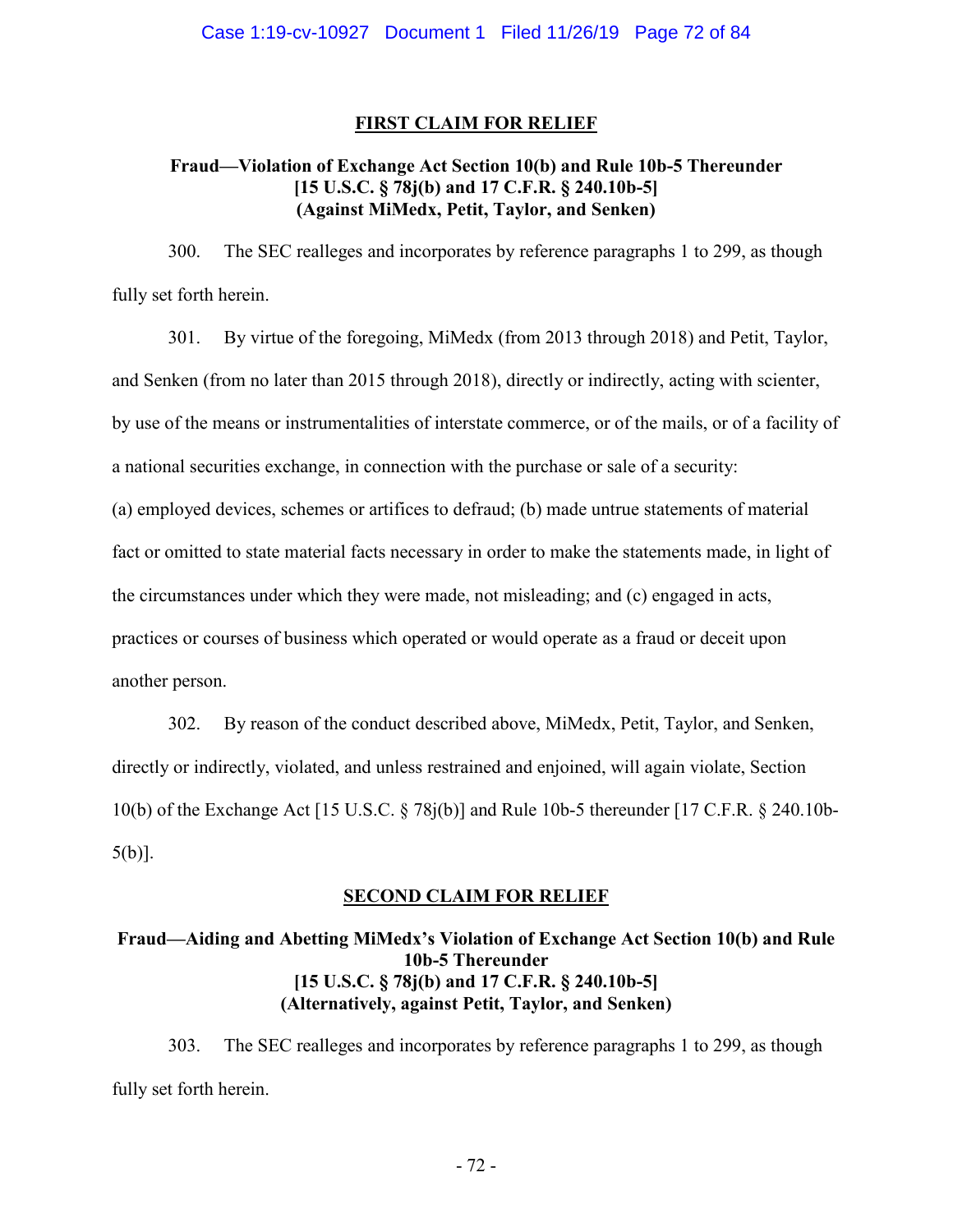#### Case 1:19-cv-10927 Document 1 Filed 11/26/19 Page 73 of 84

304. By virtue of the foregoing, from no later than 2015 through 2018, Petit, Taylor, and Senken each provided knowing and substantial assistance to MiMedx, who, directly or indirectly, acting with scienter, by use of the means or instrumentalities of interstate commerce, or of the mails, or of a facility of a national securities exchange, in connection with the purchase or sale of a security: (a) employed devices, schemes, or artifices to defraud; (b) made untrue statements of material fact or omitted to state material facts necessary in order to make the statements made, in light of the circumstances under which they were made, not misleading; and (c) engaged in acts, practices, or courses of business which operated or would operate as a fraud or deceit upon another person.

305. Accordingly, Petit, Taylor, and Senken aided and abetted and, unless restrained and enjoined, will again aid and abet, the violations of Section 10(b) of the Exchange Act and Rule 10b-5 thereunder [15 U.S.C. § 78j(b) and 17 C.F.R. § 240.10b-5].

### **THIRD CLAIM FOR RELIEF**

# **Fraud—Control Person Liability under Section 20(a) of the Exchange Act [15 U.S.C. § 78t(a)] for MiMedx's Violation of Exchange Act Section 10(b) and Rule 10b-5 Thereunder [15 U.S.C. § 78j(b) and 17 C.F.R. § 240.10b-5] (Alternatively, against Petit and Taylor)**

306. The SEC realleges and incorporates by reference paragraphs 1 to 299, as though fully set forth herein.

307. By virtue of the foregoing, from no later than 2015 through 2018, Petit and Taylor exercised control over and culpably participated in the conduct of MiMedx, which, directly or indirectly, acting with scienter, by use of the means or instrumentalities of interstate commerce, or of the mails, or of a facility of a national securities exchange, in connection with the purchase or sale of a security: (a) employed devices, schemes, or artifices to defraud; (b) made untrue statements of material fact or omitted to state material facts necessary in order to make the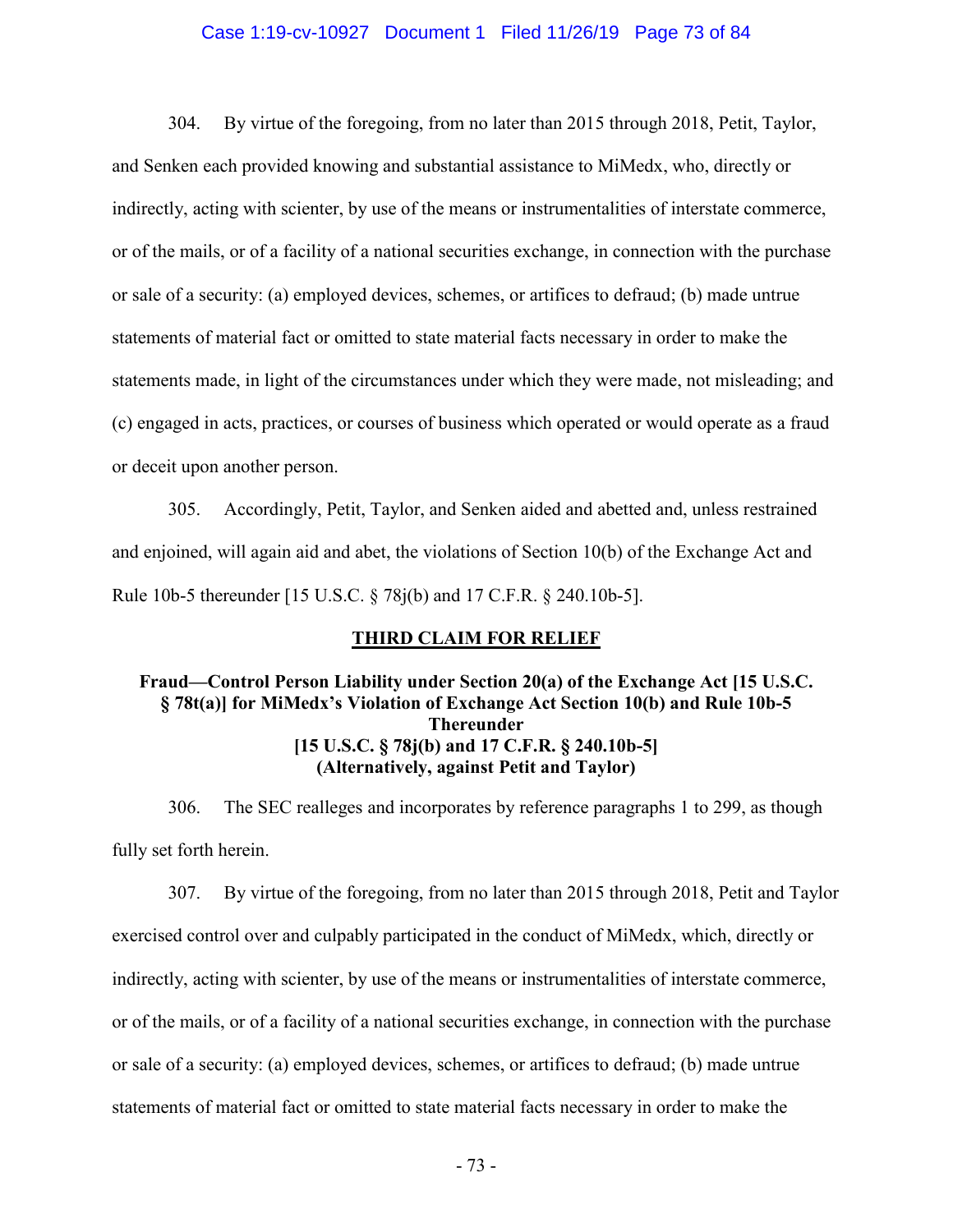### Case 1:19-cv-10927 Document 1 Filed 11/26/19 Page 74 of 84

statements made, in light of the circumstances under which they were made, not misleading; and (c) engaged in acts, practices, or courses of business which operated or would operate as a fraud or deceit upon another person.

308. Accordingly, Petit and Taylor are liable as control persons under Section 20(a) of the Exchange Act [15 U.S.C.  $\S 78t(a)$ ] for MiMedx's violations of Section 10(b) of the Exchange Act and Rule 10b-5 thereunder [15 U.S.C. § 78j(b) and 17 C.F.R. § 240.10b-5].

### **FOURTH CLAIM FOR RELIEF**

### **Fraud in the Offer or Sale of Securities—Violations of Securities Act Section 17(a) [15 U.S.C. § 77q(a)] (Against MiMedx, Petit, Taylor, and Senken)**

309. The SEC realleges and incorporates by reference paragraphs 1 to 299, as though fully set forth herein.

310. By virtue of the foregoing, MiMedx (from 2013 through 2018), and Petit, Taylor, and Senken (from no later than 2015 through 2018) have, directly or indirectly, in the offer or sale of securities, by use of the means or instruments of transportation or communication in interstate commerce or by use of the mails, (1) employed a device, scheme, or artifice to defraud with scienter; (2) obtained money or property by means of an untrue statement of material fact or omission to state a material fact necessary in order to make the statements made, in light of the circumstances under which they were made, not misleading, and/or (3) engaged in transactions, practices or courses of business that operated or would operate as a fraud or deceit upon the purchasers of such securities.

311. Accordingly, MiMedx, Petit, Taylor, and Senken violated and, unless restrained and enjoined, will again violate Section 17(a) of the Securities Act [15 U.S.C. § 77q(a)].

- 74 -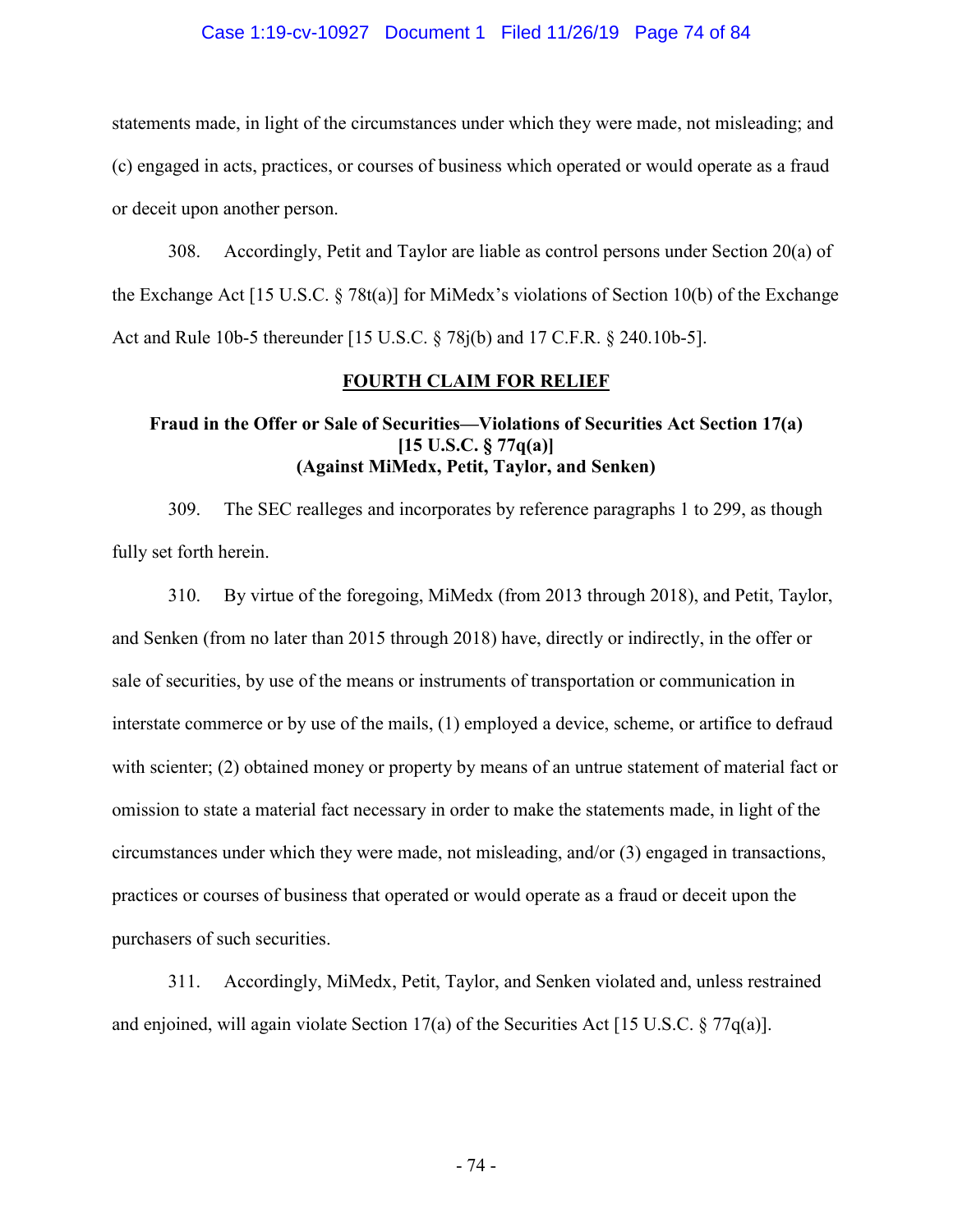## **FIFTH CLAIM FOR RELIEF**

# **Fraud in the Offer or Sale of Securities—Aiding and Abetting MiMedx's Violations of Securities Act Section 17(a) [15 U.S.C. § 77q(a)] (Alternatively, against Petit, Taylor, and Senken)**

312. The SEC realleges and incorporates by reference paragraphs 1 to 299, as though fully set forth herein.

313. By virtue of the foregoing, from at least 2015 through 2018, Petit, Taylor, and Senken each provided knowing and substantial assistance to MiMedx, who, directly or indirectly, in the offer or sale of securities, by use of the means or instruments of transportation or communication in interstate commerce or by use of the mails, (1) employed a device, scheme, or artifice to defraud with scienter; (2) obtained money or property by means of an untrue statement of material fact or omission to state a material fact necessary in order to make the statements made, in light of the circumstances under which they were made, not misleading, and/or (3) engaged in transactions, practices or courses of business that operated or would operate as a fraud or deceit upon the purchasers of such securities.

314. Accordingly, Petit, Taylor, and Senken have each aided and abetted and, unless restrained and enjoined, will again aid and abet, violations of Section 17(a) of the Securities Act [15 U.S.C. § 77q(a)].

### **SIXTH CLAIM FOR RELIEF**

## **Deceit of Auditors—Violations of Rule 13b2-2 of the Exchange Act [17 C.F.R. § 240.13b2-2] (Against Petit, Taylor, and Senken)**

315. The SEC realleges and incorporates by reference paragraphs 1 to 299, as though fully set forth herein.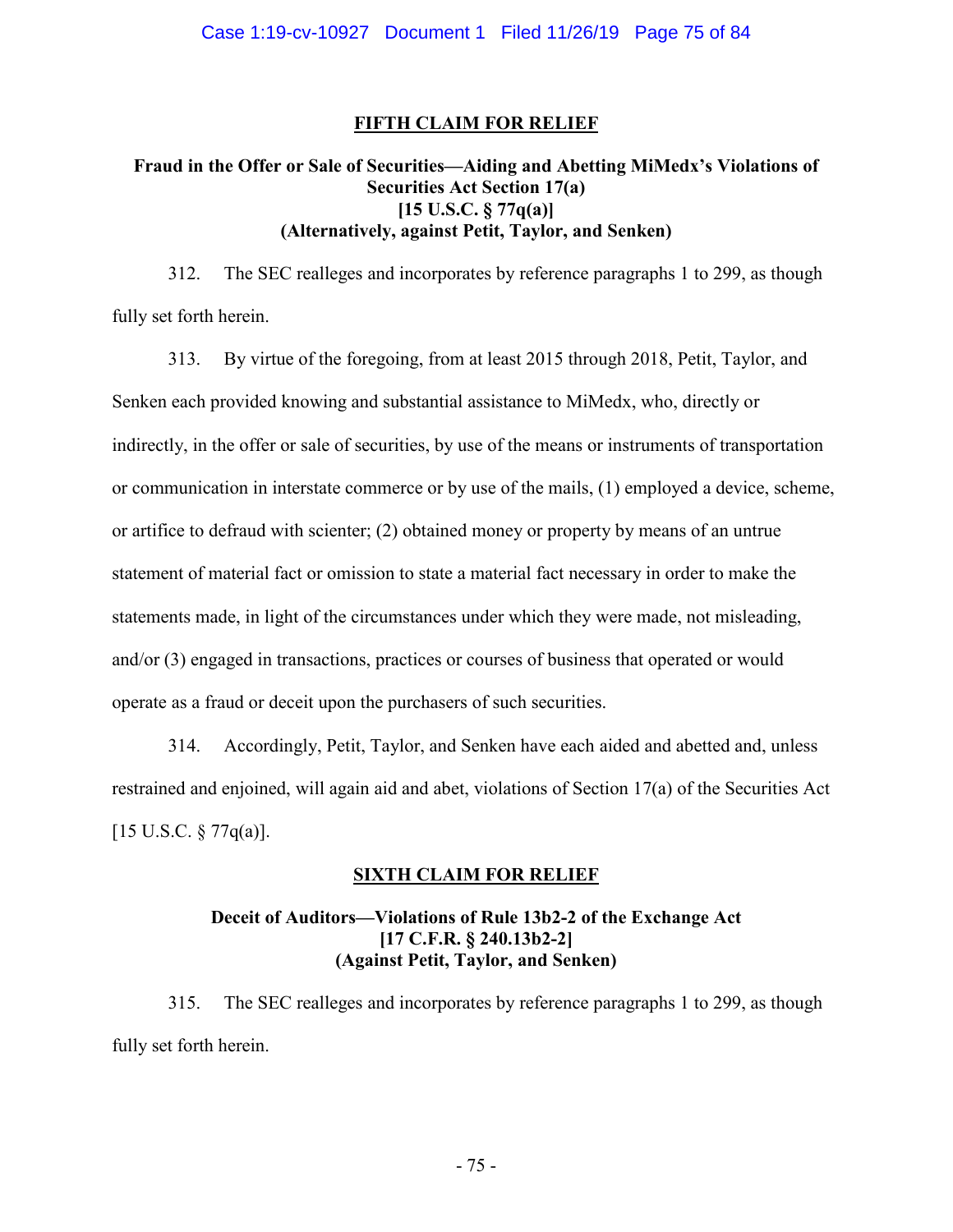### Case 1:19-cv-10927 Document 1 Filed 11/26/19 Page 76 of 84

316. By virtue of the foregoing, from no later than 2015 through 2018, Petit, Taylor, and Senken each, directly or indirectly, made or caused to be made materially false or misleading statements to an accountant in connection with audits, reviews, or examinations of MiMedx's financial statements or in the preparation or filing of MiMedx's documents or reports required to be filed with the SEC; or omitted to state, or caused another person to omit to state, material facts necessary in order to make statements made, in light of the circumstances under which such statement were made, not misleading, to an accountant in connection with audits, reviews, or examinations of financial statements or in the preparation or filing of MiMedx's documents or reports required to be filed with the SEC.

317. Accordingly, Petit, Taylor, and Senken each violated and, unless restrained and enjoined, will again violate Rule 13b2-2 of the Exchange Act [17 C.F.R. § 240.13b2-2].

### **SEVENTH CLAIM FOR RELIEF**

## **False Books, Records, or Accounts—Violations of Section 13(b)(5) of the Exchange Act and Rule 13b2-1 Thereunder [15 U.S.C. § 78m(b)(5) and 17 C.F.R. § 240.13b2-1] (Against Petit, Taylor, and Senken)**

318. The SEC realleges and incorporates by reference paragraphs 1 to 299, as though fully set forth herein.

319. By virtue of the foregoing, with respect to MiMedx's financial statements for periods in 2015, Petit, Taylor, and Senken knowingly circumvented or knowingly failed to implement a system of internal accounting controls to assure that MiMedx's financial statements were prepared in conformity with GAAP or knowingly falsified or caused to be falsified books, records, or accounts of MiMedx.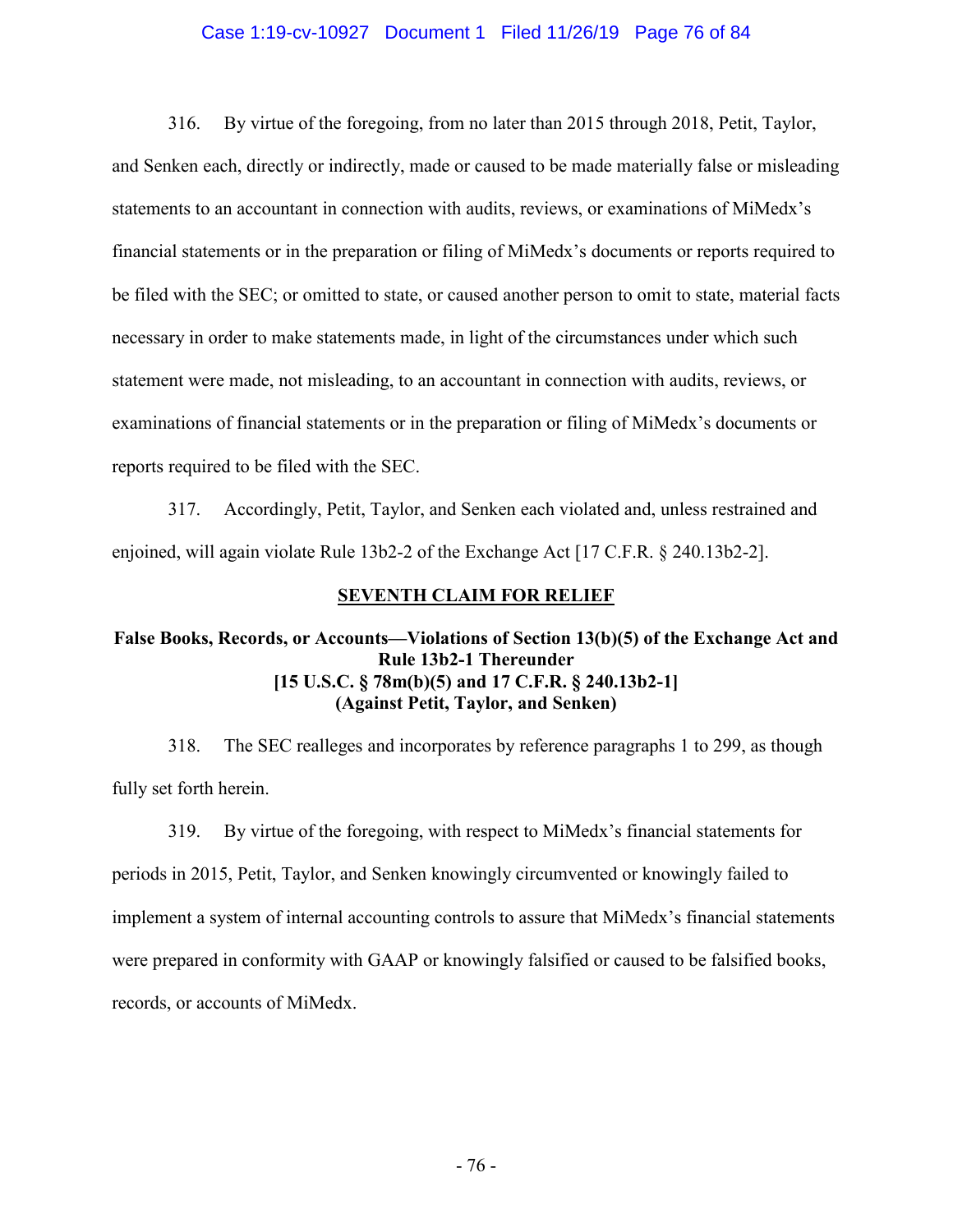### Case 1:19-cv-10927 Document 1 Filed 11/26/19 Page 77 of 84

320. Accordingly, Petit, Taylor, and Senken violated and, unless restrained and enjoined, will again violate Section 13(b)(5) of the Exchange Act and Rule 13b2-1 thereunder [15 U.S.C. § 78m(b)(5) and 17 C.F.R. § 240.13b2-1].

## **EIGHTH CLAIM FOR RELIEF**

## **False Certifications—Violations of Rule 13a-14 of the Exchange Act [17 C.F.R. § 240.13a-14] (Against Petit and Senken)**

321. The SEC realleges and incorporates by reference paragraphs 1 to 299, as though fully set forth herein.

322. By virtue of the foregoing, Petit signed and submitted SOX 302 certifications to MiMedx's 2015 Form 10-K, and MiMedx's Forms 10-Q for each quarter during 2015, in which he falsely certified paragraphs 2 and 3 of the SOX 302 certifications.

323. By virtue of the foregoing, Senken signed and submitted SOX 302 certifications to MiMedx's 2015 Form 10-K, and MiMedx's Forms 10-Q for each quarter during 2015, in which he falsely certified paragraphs 2 and 3 of the SOX 302 certifications.

324. Accordingly, Petit and Senken violated Exchange Act 13a-14 [17 C.F.R. § 240.13a-14].

# **NINTH CLAIM FOR RELIEF**

# **False SEC Filings—Violations of Section 13(a) of the Exchange Act and Rules 12b-20, 13a-1, 13a-11, 13a-13 [15 U.S.C. § 78m(a) and 17 C.F.R. §§ 240.12b-20, 240.13a-1, 240.13a-11, and 240.13a-13] (Against MiMedx)**

325. The SEC realleges and incorporates by reference paragraphs 1 to 299, as though fully set forth herein.

326. By virtue of the foregoing, from 2013 through 2017, MiMedx, which was an issuer of securities registered pursuant to Section 12 of the Exchange Act, filed materially false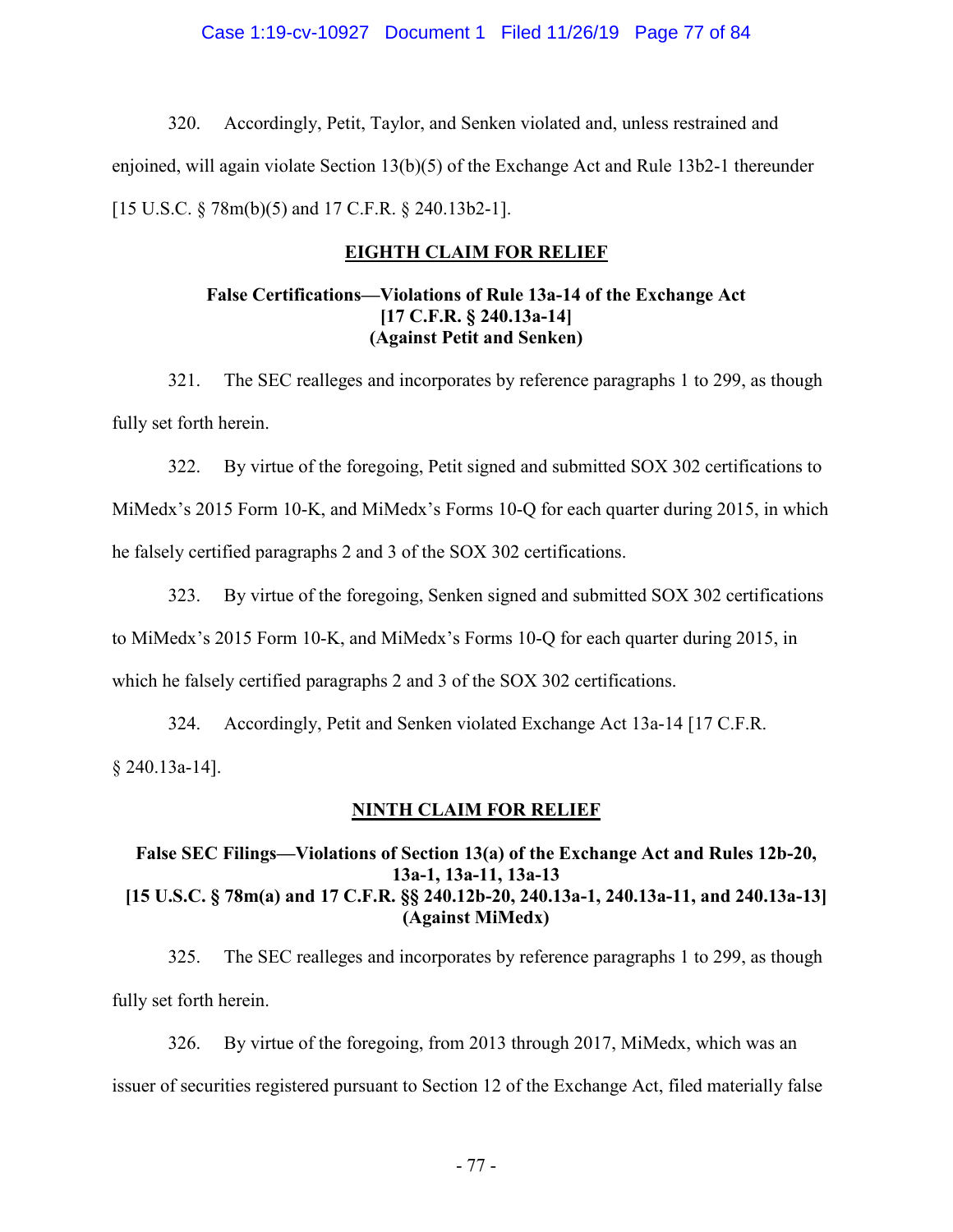### Case 1:19-cv-10927 Document 1 Filed 11/26/19 Page 78 of 84

and misleading current reports, materially false and misleading quarterly reports, and materially false and misleading annual reports with the SEC that made untrue statements of material fact or omitted to state material facts necessary in order to make the statements made, in light of the circumstances under which they were made, not misleading, in violation of Section 13(a) of the Exchange Act and Rules 12b-20, 13a-1, 13a-11, and 13a-13.

327. Accordingly, MiMedx violated and, unless restrained and enjoined, will again violate Section 13(a) of the Exchange Act and Rules 12b-20, 13a-1, 13a-11, and 13a-13 thereunder [15 U.S.C. § 78m(a) and 17 C.F.R. §§ 240.12b-20, 240.13a-1, 240.13a-11, and 240.13a-13].

### **TENTH CLAIM FOR RELIEF**

## **False SEC Filings—Aiding and Abetting MiMedx's Violations of Section 13(a) of the Exchange Act and Rules 12b-20, 13a-1, 13a-11, 13a-13 [15 U.S.C. § 78m(a) and 17 C.F.R. §§ 240.12b-20, 240.13a-1, 240.13a-11, and 240.13a-13] (Against Petit, Taylor, and Senken)**

328. The SEC realleges and incorporates by reference paragraphs 1 to 299, as through fully set forth herein.

329. By virtue of the foregoing, with respect to MiMedx's financial statements for periods in 2015, Petit, Taylor, and Senken, each provided knowing and substantial assistance to MiMedx, who, as an issuer of securities registered pursuant to Section 12 of the Exchange Act, filed materially false and misleading current reports, materially false and misleading quarterly reports, and materially false and misleading annual reports with the SEC that made untrue statements of material fact or omitted to state material facts necessary in order to make the statements made, in light of the circumstances under which they were made, not misleading, in violation of Section 13(a) of the Exchange Act and Rules 12b-20, 13a-1, 13a-11, and 13a-13.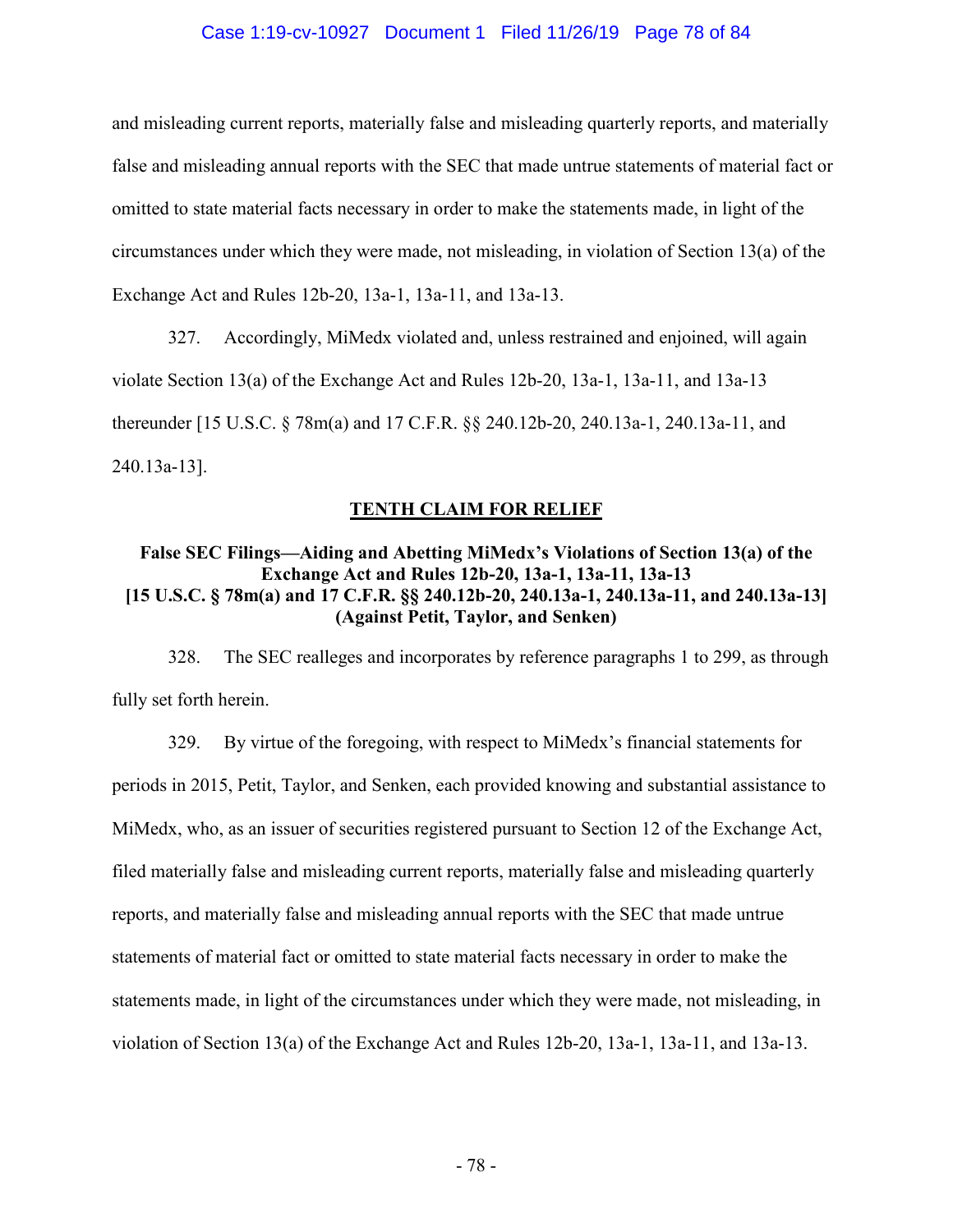#### Case 1:19-cv-10927 Document 1 Filed 11/26/19 Page 79 of 84

330. Accordingly, Petit, Taylor, and Senken each aided and abetted and, unless restrained and enjoined, will again aid and abet, violations of Section 13(a) of the Exchange Act and Rules 12b-20, 13a-1, 13a-11, and 13a-13 thereunder [15 U.S.C. § 78m(a) and 17 C.F.R. §§ 240.12b-20, 240.13a-1, 240.13a-11, and 240.13a-13].

### **ELEVENTH CLAIM FOR RELIEF**

## **False SEC Filings—Control Person Liability under Section 20(a) of the Exchange Act [15 U.S.C. § 78t(a)] for MiMedx's Violations of Section 13(a) of the Exchange Act and Rules 12b-20, 13a-1, 13a-11, 13a-13 [15 U.S.C. § 78m(a) and 17 C.F.R. §§ 240.12b-20, 240.13a-1, 240.13a-11, and 240.13a-13] (Against Petit and Taylor)**

331. The SEC realleges and incorporates by reference paragraphs 1 to 299, as through fully set forth herein.

332. By virtue of the foregoing, with respect to MiMedx's financial statements for periods in 2015, Petit and Taylor exercised control over and culpably participated in the conduct of MiMedx, which, as an issuer of securities registered pursuant to Section 12 of the Exchange Act, filed materially false and misleading current reports, materially false and misleading quarterly reports, and materially false and misleading annual reports with the SEC that made untrue statements of material fact or omitted to state material facts necessary in order to make the statements made, in light of the circumstances under which they were made, not misleading, in violation of Section 13(a) of the Exchange Act and Rules 12b-20, 13a-1, 13a-11, and 13a-13.

333. Accordingly, Petit and Taylor are liable as control persons under Section 20(a) of the Exchange Act [15 U.S.C. § 78t(a)] for MiMedx's violations of Section 13(a) of the Exchange Act and Rules 12b-20, 13a-1, 13a-11, and 13a-13 thereunder [15 U.S.C. § 78m(a) and 17 C.F.R. §§ 240.12b-20, 240.13a-1, 240.13a-11, and 240.13a-13].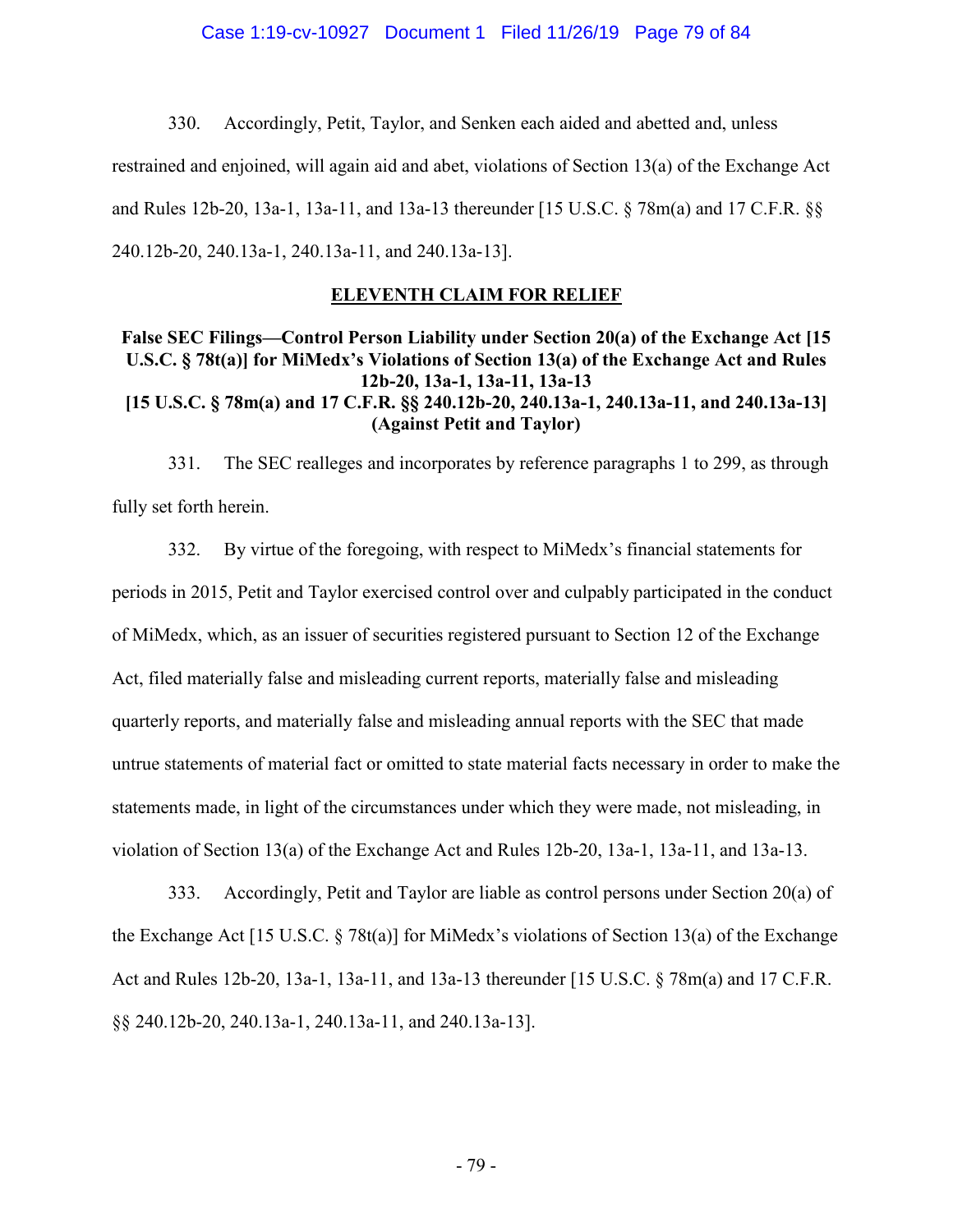### **TWELFTH CLAIM FOR RELIEF**

### **False Books and Records—Violations of Section 13(b)(2) of the Exchange Act [15 U.S.C. § 78m(b)(2)] (Against MiMedx)**

334. The SEC realleges and incorporates by reference paragraphs 1 to 299, as though fully set forth herein.

335. By virtue of the foregoing, from 2013 through 2018, MiMedx, in violation of Section 13(b)(2) of the Exchange Act, failed to make and keep books, records, and accounts, which, in reasonable detail, accurately and fairly reflected MiMedx's transactions and dispositions of its assets and failed to devise and maintain a system of internal accounting controls sufficient to provide reasonable assurances that transactions were recorded as necessary to permit preparation of financial statements in conformity with GAAP and any other criteria applicable to such statements.

336. Accordingly, MiMedx violated and, unless restrained and enjoined, will again violate Section 13(b)(2) of the Exchange Act [15 U.S.C. § 78m(b)(2)].

# **THIRTEENTH CLAIM FOR RELIEF**

## **False Books and Records—Aiding and Abetting of MiMedx's Violations of Section 13(b)(2) of the Exchange Act [15 U.S.C. § 78m(b)(2)] (Against Petit, Taylor, and Senken)**

337. The SEC realleges and incorporates by reference paragraphs 1 to 299, as though fully set forth herein.

338. By virtue of the foregoing, with respect to MiMedx's financial statements for periods in 2015, Petit, Taylor, and Senken each provided knowing and substantial assistance to MiMedx, which, in violation of Section  $13(b)(2)$  of the Exchange Act, failed to make and keep books, records, and accounts, which, in reasonable detail, accurately and fairly reflected MiMedx's transactions and dispositions of its assets and failed to devise and maintain a system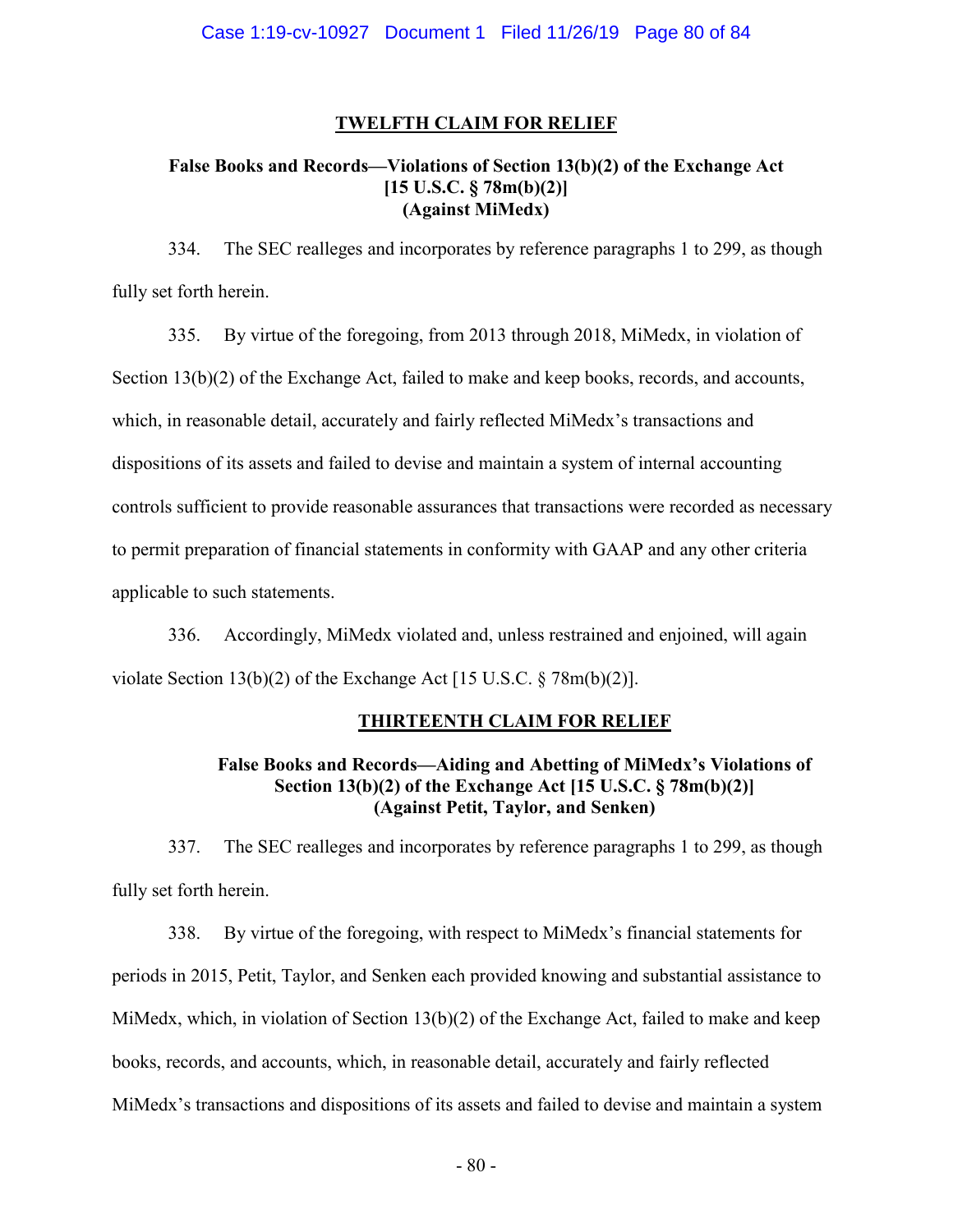#### Case 1:19-cv-10927 Document 1 Filed 11/26/19 Page 81 of 84

of internal accounting controls sufficient to provide reasonable assurances that transactions were recorded as necessary to permit preparation of financial statements in conformity with GAAP and any other criteria applicable such statements.

339. Accordingly, Petit, Taylor, and Senken aided and abetted and, unless restrained and enjoined, will again aid and abet, violations of Section 13(b) of the Exchange Act [15 U.S.C.  $§ 78m(b)(2)].$ 

#### **FOURTEENTH CLAIM FOR RELIEF**

### **False Books and Records—Control Person Liability under Section 20(a) of the Exchange Act [15 U.S.C. § 78t(a)] for MiMedx's Violations of Section 13(b)(2) of the Exchange Act [15 U.S.C. § 78m(b)(2)] (Against Petit and Taylor)**

340. The SEC realleges and incorporates by reference paragraphs 1 to 299, as though fully set forth herein.

341. By virtue of the foregoing, with respect to MiMedx's financial statements for periods in 2015, Petit and Taylor exercised control over and culpably participated in the conduct of MiMedx, which, in violation of Section 13(b)(2) of the Exchange Act, failed to make and keep books, records, and accounts, which, in reasonable detail, accurately and fairly reflected MiMedx's transactions and dispositions of its assets and failed to devise and maintain a system of internal accounting controls sufficient to provide reasonable assurances that transactions were recorded as necessary to permit preparation of financial statements in conformity with GAAP and any other criteria applicable to such statements.

342. Accordingly, Petit and Taylor are liable as control persons under Section 20(a) of the Exchange Act [15 U.S.C. § 78t(a)] for MiMedx's violations of Section 13(b)(2) of the Exchange Act [15 U.S.C. § 78m(b)(2)].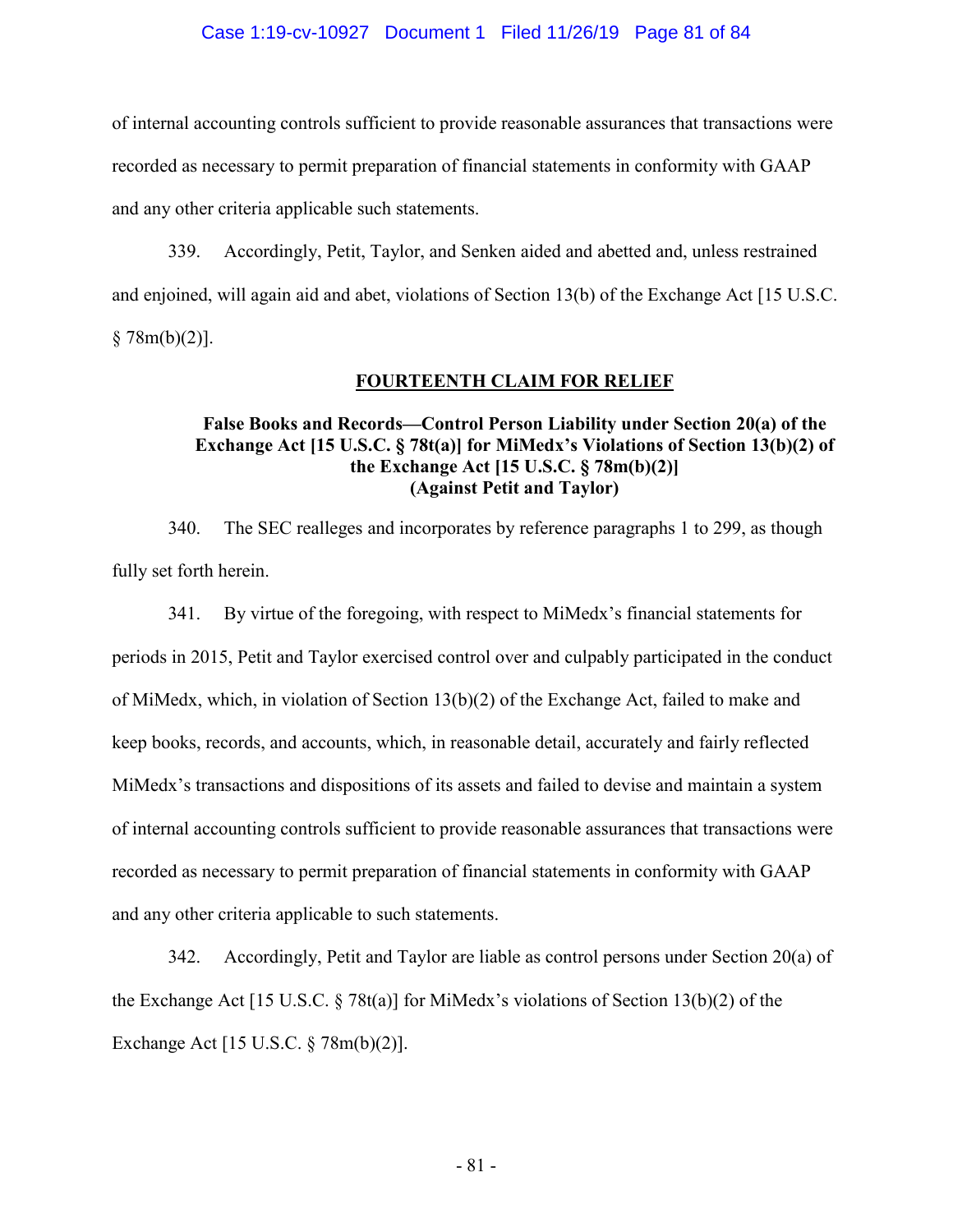### **FIFTEENTH CLAIM FOR RELIEF**

### **Failure to Reimburse—Violation of Section 304(a) of the Sarbanes-Oxley Act of 2002 [15 U.S.C. § 7243(a)] (Against Petit and Senken)**

343. The SEC realleges and incorporates by reference paragraphs 1 to 299, as though fully set forth herein.

344. By virtue of the foregoing, MiMedx filed reports that were in material noncompliance with its financial reporting requirements under the federal securities laws from May 10, 2013, when MiMedx's Form 10-Q for the first quarter of 2013 was filed until October 31, 2017, when MiMedx's Form 10-Q for the third quarter of 2017 was filed. MiMedx's material non-compliance with its financial reporting requirements resulting from the misconduct required the company to prepare accounting restatements for its 2013, 2014, 2015, 2016, and 2017 financial statements.

345. Petit and Senken received or obtained, during the statutory time periods established by the Sarbanes-Oxley Act of 2002, bonuses, incentive and/or equity-based compensation, which they have failed to reimburse to MiMedx.

346. The SEC has not exempted Petit or Senken, pursuant to Section 304(b) of the Sarbanes-Oxley Act of 2002, from its application under Section 304(a).

347. Accordingly, Petit and Senken violated, and unless ordered to comply will continue to violate, Section 304(a) of the Sarbanes-Oxley Act of 2002 [15 U.S.C. § 7243(a)].

### **RELIEF SOUGHT**

**WHEREFORE**, the SEC respectfully requests that this Court:

**I.**

Find that each of the Defendants committed the violations alleged in this Complaint;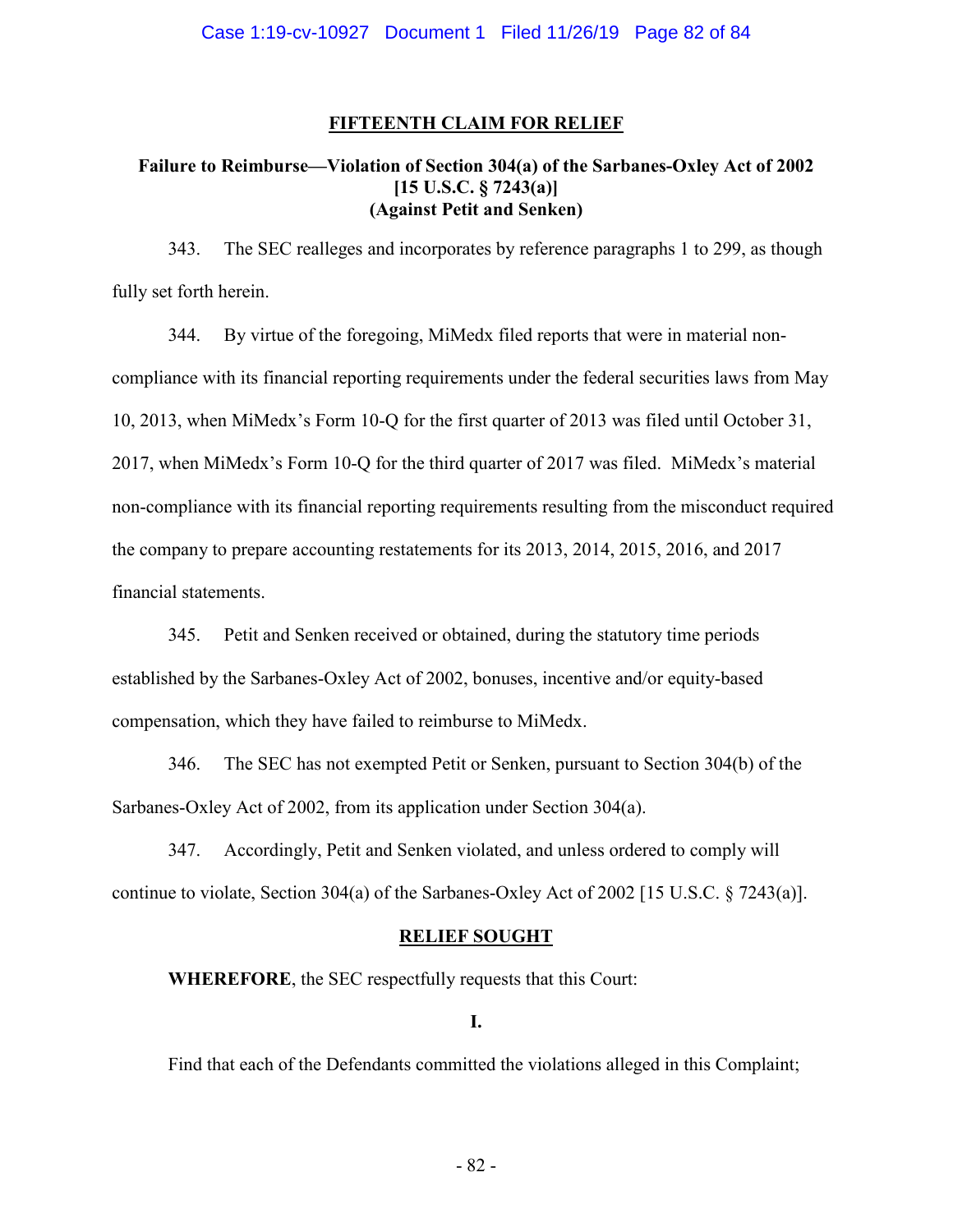### **II.**

Enter an injunction, in a form consistent with Rule 65(d) of the Federal Rules of Civil Procedure, permanently restraining and enjoining each of the Defendants from violating, directly or indirectly, the laws and rules they are alleged to have violated in this Complaint;

### **III.**

Order that Petit, Taylor, and Senken be permanently prohibited from acting as an officer or director of any public company;

#### **IV.**

Order that each of the Defendants disgorge any and all ill-gotten gains, together with prejudgment interest, derived from the improper conduct set forth in this Complaint, plus postjudgment interest;

#### **V.**

Order that each of the Defendants pay civil money penalties pursuant to Section 20(d) of the Securities Act [15 U.S.C. § 77t(d)] and Section 21(d) of the Exchange Act [15 U.S.C. § 78u(d)], in an amount to be determined by the Court, plus post-judgment interest;

### **VI.**

Order that Petit and Senken reimburse MiMedx for all bonuses, incentive-based and equity-based compensation pursuant to Section 304 of the Sarbanes-Oxley Act of 2002 [15 U.S.C. § 7243(a)];

#### **VII.**

Grant such other relief as this Court may deem just or appropriate.